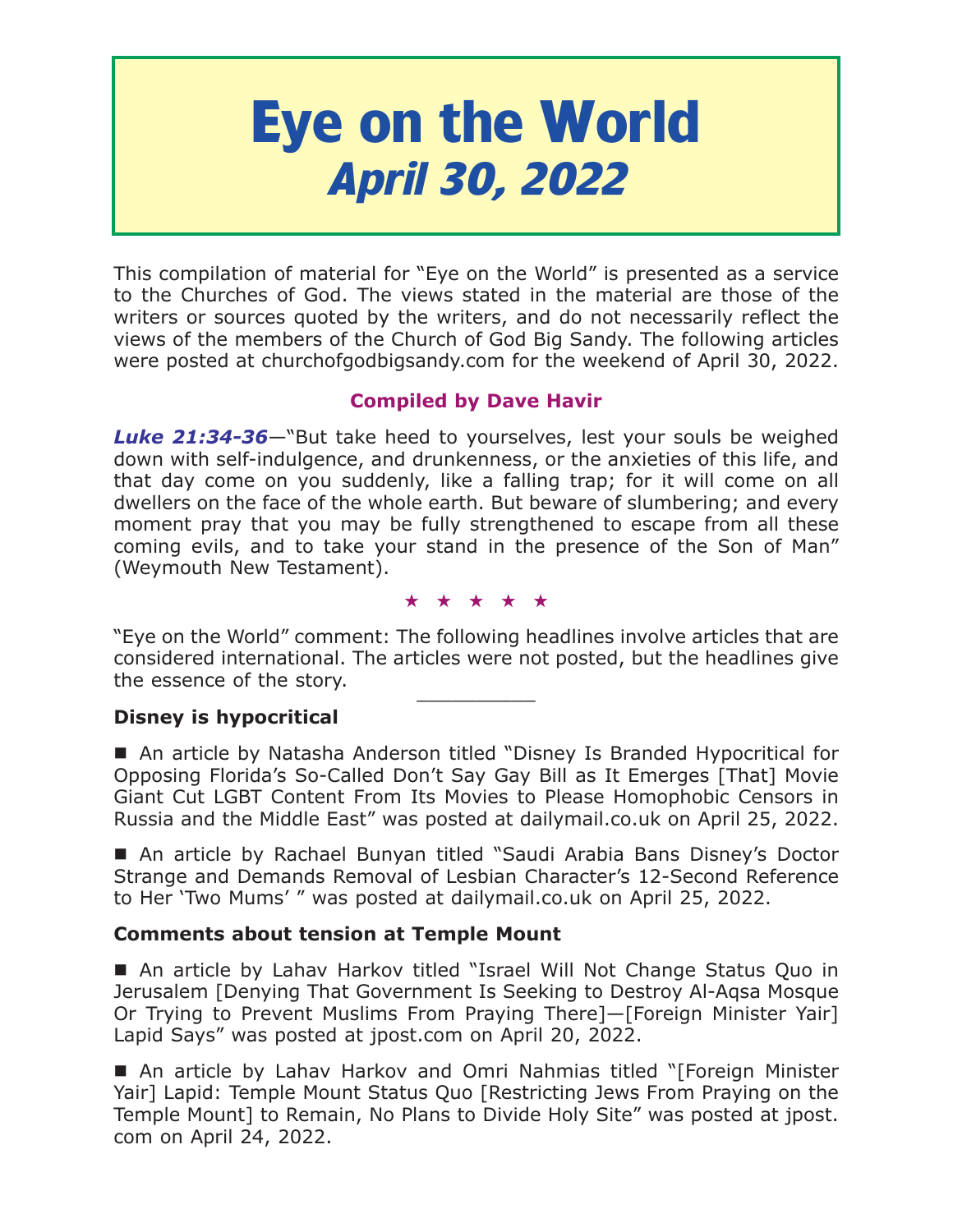# **Comments about China lockdown**

■ An article by Staff titled "Shanghai Rolls Out Campaign in Decisive Battle Against Raging Covid-19 [Including Community Control, Screening Tests Traditional Chinese Medicine Intervention and Preventing Spillovers]" was posted at globaltimes.com on April 22, 2022.

■ An article by Gabrielle Reyes titled "Shanghai Lockdown: Officials Install Door Alarms to Prevent Escapes" was posted at breitbart.com on April 22, 2022.

 An article by Emily Wang and Ken Moritsugu titled "Most of Beijing [21 Million Residents] to Be Tested for Covid Amid Lockdown Worry" was posted at apnews.com on April 26, 2022.

■ An article by Ken Moritsugu titled "Beijing Enforces Lockdowns, Expands Covid-19 Mass Testing" was posted at apnews.com on April 26, 2022.

■ A Reuters article by Eduardo Baptista and David Stanway titled "China's Capital [Beijing] Sharpens Covid Screening to Prevent Shanghai-Like Chaos" was posted at reuters.com on April 28, 2022.

# **China and climate change**

■ Looking back to November 2021, an article by John Hayward titled "Xi Jinping Scolds World on Climate Change While China Keeps Polluting" was posted at breitbart.com on Nov. 1, 2021.

■ Looking back to November 2021, an article by John Hayward titled "China's Coal Output Hits Multi-Year High as Climate Conference Continues" was posted at breitbart.com on Nov. 9, 2021.

■ Looking back to November 2021, an article by John Hayward titled "Biden Signs Joint Statement With World's Worst Polluter China on 'Seriousness' of Climate Change" was posted at breitbart.com on Nov. 11, 2021.

■ An article by John Hayward titled "World's Worst Polluter China Increases Coal Production by 300 Million Tons" was posted at breitbart.com on April 21, 2022.

# **Other comments about excessive coal**

 An article by Will Wade and Stephen Stapczynski titled "Russia's War Is Turbocharging the World's Addiction to Coal" was posted at bloomberg.com on April 24, 2022.

# **U.S. opinion about Taiwan**

■ An article by Seth Cropsey titled "Plan Now for a 'No-Fly Zone' Over Taiwan" was posted at defenseone.com on April 24, 2022.

# **U.S. opinion about Russia**

■ An article by Sophia Ankel titled "Defense Secretary Lloyd Austin Says the U.S. Aim Is to Make Russia So Weak It Can't Invade Another Country Again" was posted at businessinsider.com on April 25, 2022.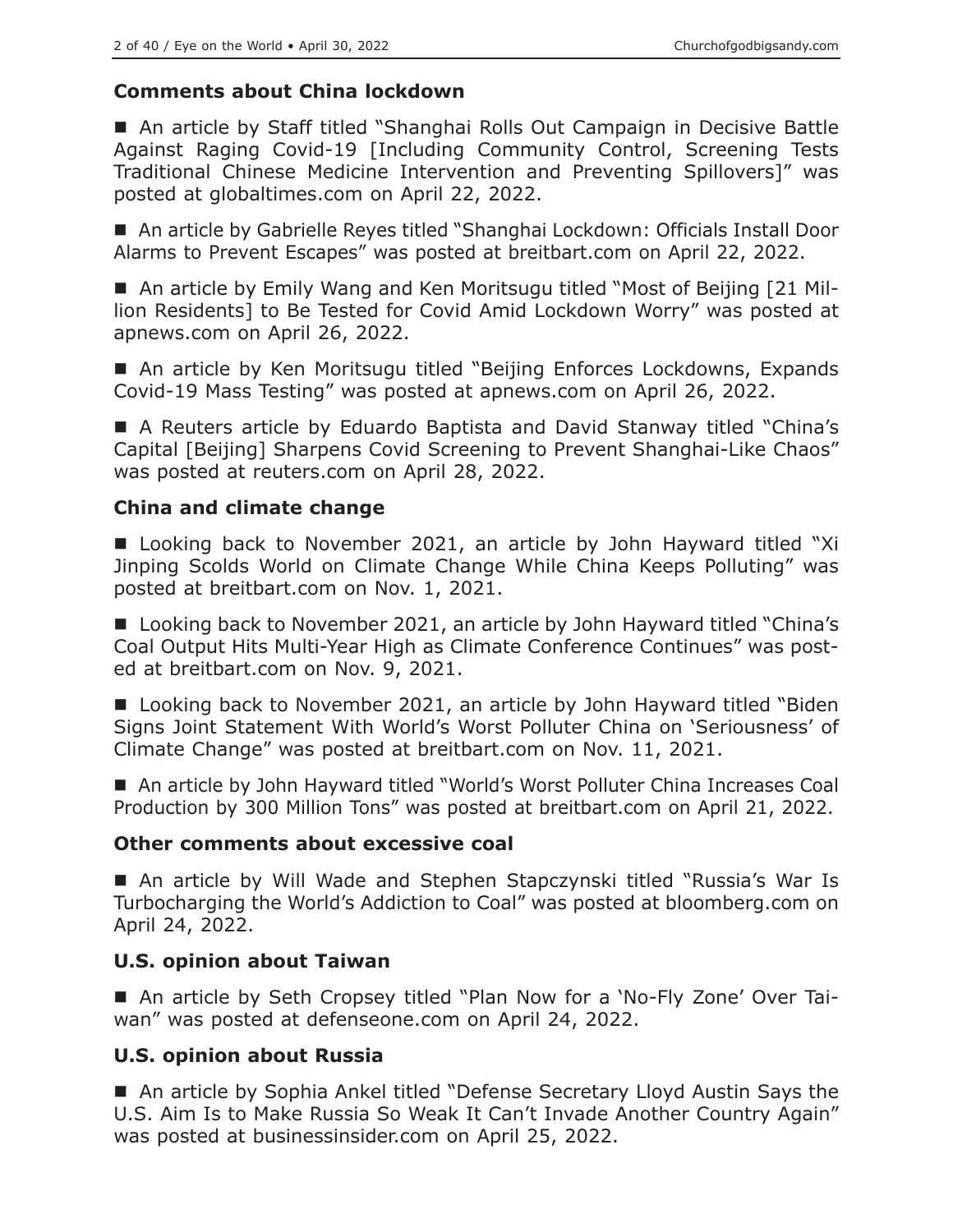■ An article by Tara Copp titled "U.S. Looks to Shift Ukraine From Soviet [Weapons] to NATO Weapons" was posted at defenseone.com on April 25, 2022.

## **Russia sends ships to the 'Moskva'**

■ Looking back to January 2022, an article by David Axe titled "The Russian Cruiser 'Moskva' Dominates the Black Sea" was posted at forbes.com on Jan. 20, 2022.

■ An article by David Axe titled "One of Russia's Biggest Cruisers Has Sunk Off Ukraine" was posted at forbes.com on April 13, 2022.

■ An article by Brad Lendon titled "Russian Warship Sinks in the Black Sea After Ukraine Claims It Was Hit by a Missile" was posted at cnn.com on April 14, 2022.

■ An article by David Axe titled "The Russians Appear to Be Sending a Deep-Diving Submersible to the Wreck of the Cruiser 'Moskva' " was posted at forbes.com on April 22, 2022.

■ An article by Will Stewart and Jack Wright titled "Putin Races to Salvage Military Secrets on Board Sunken Moskva: Russian President 'Scrambles Eight-Ship Flotilla to [the] Wreck of Black Sea Fleet Flagship to Secure Coding Devices and Unexploded Missiles' as Dead Crew Families Blast Kremlin 'Lies' Over Sinking" was posted at dailymail.co.uk on April 23, 2022.

#### **The war from Russia's perspective**

■ An article by Sophia Ankel titled "Russia Could Get More Forceful as It Is Desperate to See Wins Before a Planned Victory Day Celebration on May 9, UK Intelligence Says" was posted at businessinsider.com on April 21, 2022.

 An article by Jake Epstein titled "Russia Is Bombing the Same Targets Moments Apart to Kill Ukrainian Rescue Crews That Arrive to Save Survivors" was posted at businessinsider.com on April 22, 2022.

 An article by Patrick Goodenough titled " 'Legitimate Targets': Russia Delivers New Warning on Western Arms Transfers to Ukraine" was posted at cnsnews.com on April 22, 2022.

 An article by Jonathan Rose and Stephen Wynn-Davies titled "Putin Deploys Mobile Missile Launchers (That Can Fire Nuclear Warheads) Within 40 Miles of Ukraine Border as Russia Plots Staged Referendum in Southern City of Kherson" was posted at dailymail.co.uk on April 24, 2022.

 An article by Aaron Reich and Michael Starr titled "Ukraine-Russia War: Russia Forced to Use Outdated Soviet Equipment—GUR [the Ukrainian Intelligence Directorate]" was posted at jpost.com on April 24, 2022.

 An article by David Averre and Walter Finch titled "Dozens of Bucha Citizens Were Killed by Tiny Metal Darts Blasted From Russia Rockets, Forensics Say After It Was Revealed Putin's Forces Are Using the WW-1-Era Weapon in Ukraine" was posted at dailymail.co.uk on April 25, 2022.

■ An article by Chris Pleasance titled "Putin's Message to Biden? Russia Pounds Five Railway Stations in Central and Western Ukraine After Blinken Traveled to Kyiv by Train" was posted at dailymail.co.uk on April 25, 2022.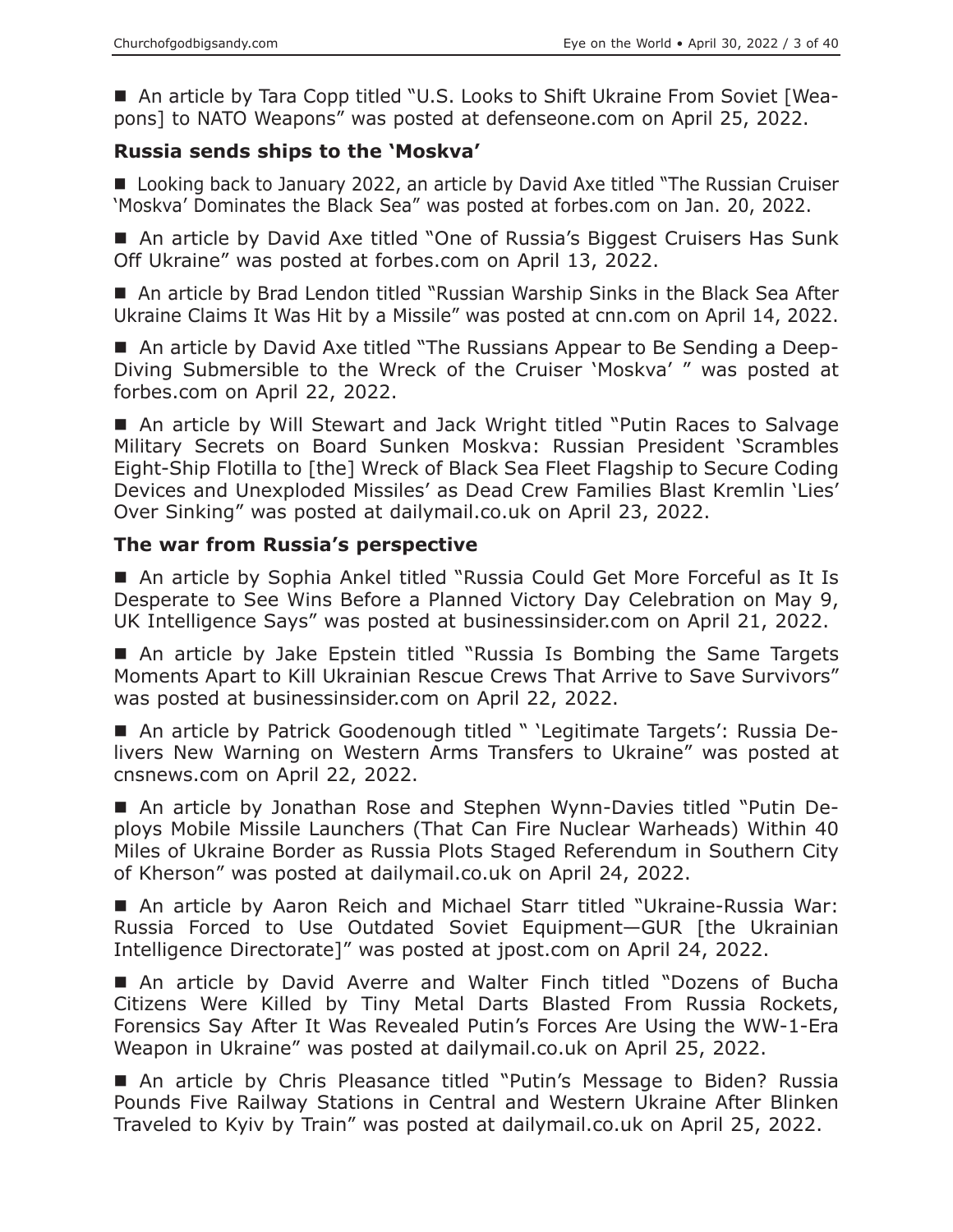# **The war from Ukraine's perspective**

**Looking back to February 2022, an article by Frances Martel titled** "Jailbreak: Zelensky Says Ukraine to Free Inmates With 'Combat Experience' " was posted at breitbart.com on Feb. 28, 2022.

 An article by Bill Bostock titled "Ukraine Used Cluster Munitions (Which Many Countries Have Banned) to Force Russian Troops Out of a Village; Report Says" was posted at businessinsider.com on April 19, 2022.

■ An article by Dominic Penna titled "Ukrainian Town [Fontanka] to Rename Street in Honor of 'New Hero' Boris Johnson" was posted at telegraph.co.uk on April 20, 2022.

■ An article by Max Boot title "The West Is Finally Giving Ukraine the Weapons It Needs to Win" was posted at washingtonpost.com on April 25, 2022.

■ An article by Abraham Mahshie titled "U.S. and Allies Overcome Barrier to Providing Sophisticated Weapons to Ukraine Ahead of Ramstein Meeting" was posted at airforcemag.com on April 25, 2022.

 An article by Jake Epstein titled "Ukrainians Say They Have No Regrets After Intentionally Flooding Their Village to Stop Russian Tanks From Reaching Kyiv" was posted at businessinsider.com on April 27, 2022.

■ An article by Alena Mazurenko titled "Following the Example of Dunkirk: The Fighters of Mariupol Ask for a Procedure That Even Hitler Agreed To in 1940 [an Extraction of 600 Wounded]" was posted at ukrpravda@gmail.com on April 27, 2022.

# **Comments about NATO and the war**

 An article by Abraham Mahshie titled "NATO Fighters Intercept Russian Jets Over Black Sea, Highlighting Threat to the Alliance" was posted at airforcemag.com on April 8, 2022.

■ An article by David Averre titled "Sweden and Finland 'Agree to Both Apply for NATO Membership [at the Same Time] in May' in Defiance of Russian Threats" was posted at dailymail.co.uk on April 25, 2022.

 A Reuters article by Essi Lehto titled "NATO Warships Arrive at Finnish Port for Training Exercises" was posted at reuters.com on April 25, 2022.

■ An article by Carl Bildt titled "NATO's Nordic Expansion: Adding Finland and Sweden Will Transform European Security" was posted at foreignaffairs.com on April 26, 2022.

■ An article by John Haltiwanger titled "Germany Is Sending 50 Tanks to Ukraine to Fight Russia and Will Train Ukrainian Troops on German Soil" was posted at businessinsider.com on April 26, 2022.

# **Comments about Russian gas**

 An article by William Watts titled "Libya Oil Production Outage a 'Convenient Coincidence' That Helps Russia: Analyst" was posted at marketwatch. com on April 22, 2022.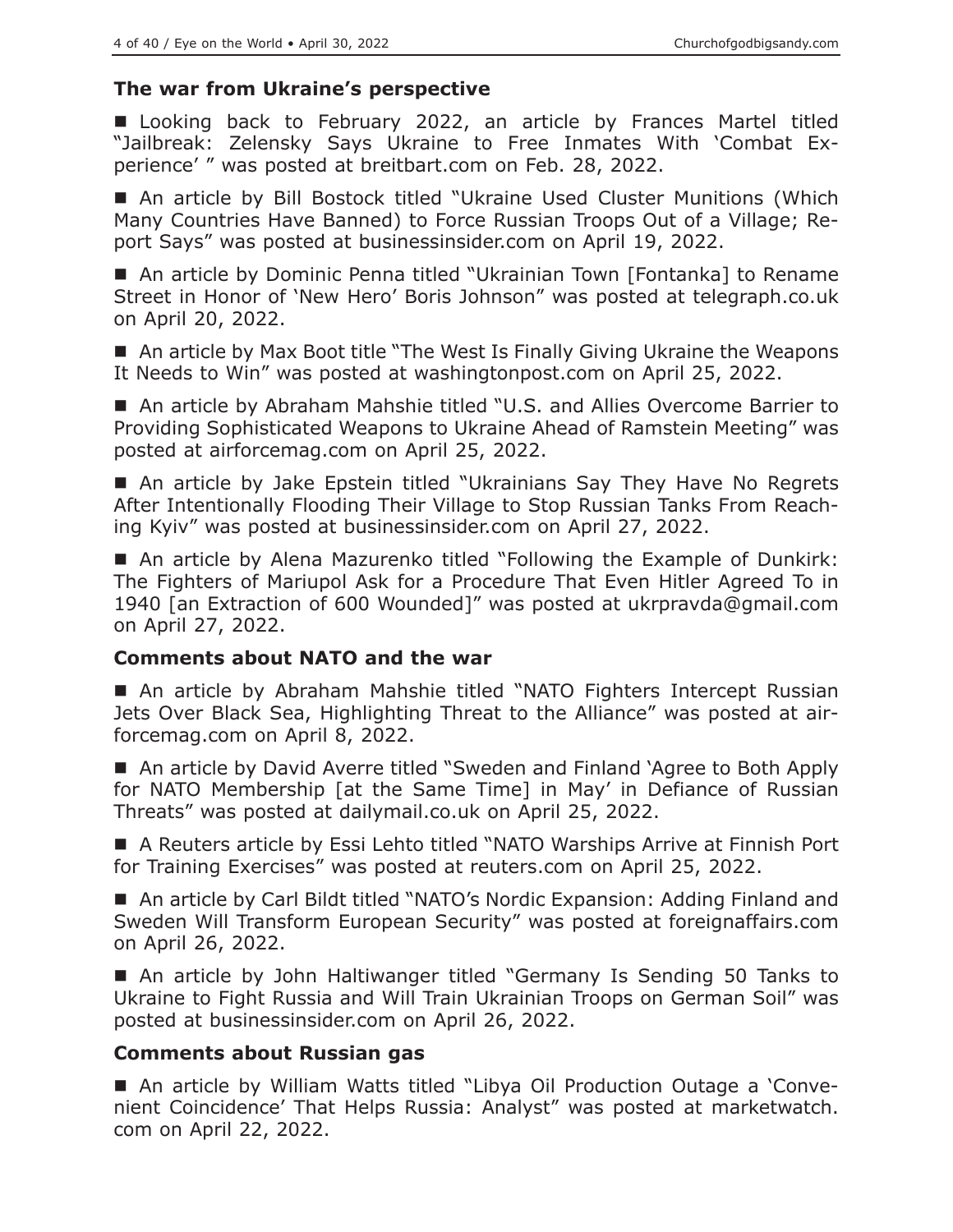■ An article by Grace Dean titled "Three Chinese Energy Firms Are in Talks to Buy Shell's Stake in a Huge Russian Natural Gas Export Project, a Report Says" was posted at businessinsider.com on April 22, 2022.

 An article by Kate Duffy titled "Russia Is Pumping Nearly 10% Less Oil Than Before It Invaded Ukraine, Satellite Imagery Suggests" was posted at businessinsider.com on April 25, 2022.

 A Reuters article by Nidhi Verma titled "India's Russian Oil Purchases Since Ukraine Invasion More Than Double 2021 Total" was posted at reuters.com on April 25, 2022.

■ An article by Grace Dean titled "An Exiled Russian Oligarch Says a European Ban on Russian Oil and Gas Would Deal a 'Very Serious Blow' to Putin, cutting off About Half His Revenues" was posted at businessinsider.com on April 25, 2022.

■ An article by Maciej Onoszko, Maciej Martewicz and Slav Okov titled "Russia to Cut Gas to Poland and Bulgaria, Making Energy a Weapon" was posted at bloomberg.com on April 26, 2022.

■ An article by Phil Rosen titled "Russia's Biggest State-Run Oil Producer Failed to Sell 37 Million Barrels of Crude as Companies Self-Sanction Amid War in Ukraine" was posted at businessinsider.com on April 26, 2022.

■ An article by James Carstensen titled "EU Considers Its Options After Russian Gas Giant [Gazprom] Cuts Supplies to Two Members [Poland and Bulgaria]" was posted at cnsnews.com on April 27, 2022.

# **Sanctions against Russia**

■ Looking back to March 2022, an article by Thomas Barrabi titled "Koch Industries [With 600 People at Two Glass Factories] Staying in Russia, Says Leaving Would 'Do More Harm Than Good' " was posted at nypost.com on March 17, 2022.

 An article by Michael Stavola titled "Wichita-Based Koch Industries Now Planning 'Exit Strategy' for Business in Russia" was posted at wichitaeagle. com on April 22, 2022.

■ An article by Nicholas Gordon titled "Visa and Mastercard Have Already Cut Ties With Russian Banks; Now China's Largest Credit Card Brand [UnionPay] Might Be Pulling Out Too" was posted at fortune.com on April 22, 2022.

■ An article by Peter Aitken titled "Top Russian Bank Official [Elvira Nabiullina of Bank of Russia] Says Country Still to Face Real Impact of Sanctions" was posted at foxbusiness.com on April 23, 2022.

# **Comments about China**

■ An article by Michael W. Chapman titled "Uyghurs Condemn Harvard for Hosting Chinese Communist Party Cheerleader [Huang Ping on April 16]" was posted at cnsnews.com on April 21, 2022.

■ A Reuters article by Mrinmay Dey, Vishal Vivek and Christina Amann titled "BMW, Audi Suspend Shipments by Train to China Due to Ukraine War [Last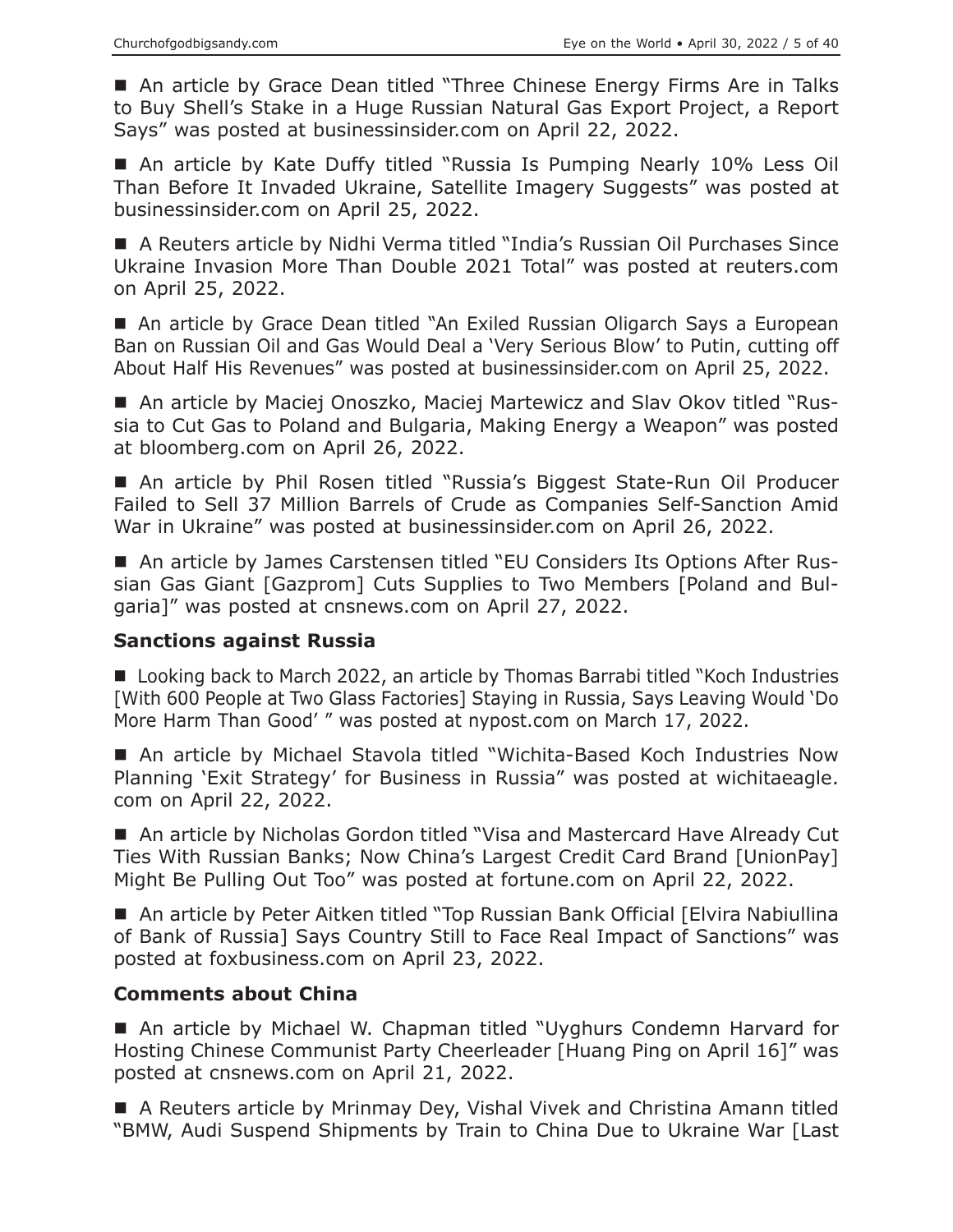Year, BMW Delivered 846,237 Vehicles and Audi Delivered 701,289 Vehicles]" was posted at reuters.com on April 26, 2022.

#### **Comments about Israel**

 An article by Patrick Goodenough titled "OIC [Organization of Islamic Cooperation] Arab League: Only Muslims May Pray on Jerusalem Hilltop, Judaism's Holiest Site" was posted at cnsnews.com on April 22, 2022.

■ An article by Joshua Klein titled "Pro-Palestinian Protesters in U.S. Cities Call for Violent 'Intifada' Against Israel" was posted at breitbart.com on April 24, 2022.

■ An article by Anna Ahronheim and Tzvi Joffre titled "IDF [Israel Defense Forces] Artillery Targets Southern Lebanon After Rocket Fire" was posted at jpost.com on April 25, 2022.

■ An article by Staff titled "Nearly Half of Israelis Fear a Second Holocaust Is Coming" was posted at jpost.com on April 27, 2022.

# **Comments about Iran**

■ An article by Anna Ahronheim titled "Iran Increased Military Spending in Past Year" was posted at jpost.com on April 25, 2022.

 An article by Tzvi Joffre titled "Former Iran VP [Ali Motahari]: From the Very Beginning We Wanted to Build a Nuclear Bomb" was posted at jpost.com on April 25, 2022.

#### **Comments about Saudi Arabia**

 A Reuters article by Parisa Hafezi titled "Iran Confirms Fifth Round of Talks Held With Saudi Arabia" was posted at reuters.com on April 25, 2022.

■ An article by David Averre titled "Saudi Royals' \$294,999,965 Million Boeing 747 Jet (Which Has Clocked Up Just 42 Hours in the Sky) Looks Set to Be Scrapped After Sitting Unused for Ten Years" was posted at dailymail. co.uk on April 25, 2022.

# **Comments about Afghanistan**

■ An article by Rob Crilly titled "The U.S. Left \$7 Billion of Military Gear (Including 78 Aircraft, 12,000 Humvees and Thousands of Air-to-Ground Weapons) in Afghanistan After Biden's Chaotic 2021 Withdrawal, According to Pentagon Report" was posted at dailymail.co.uk on April 27, 2022.

# **Comments about Solomon Islands**

■ Looking back to November 2021, an article by Jonathan Allen titled "[Five] U.S. Lawmakers Defy China by Meeting With Officials in Taiwan" was posted at nbcnews.com on Nov. 25, 2022.

■ Looking back to November 2021, an article titled "Solomon Islands Leader [Prime Minister Manasseh Sogavare] Blames Foreign Powers for Unrest as Australian Forces Arrive" was posted at nbcnews.com on Nov. 26, 2021.

■ An article titled "U.S. Officials Heading to Solomon Islands Over China Pact Worries" was posted at nbcnews.com on April 19, 2022.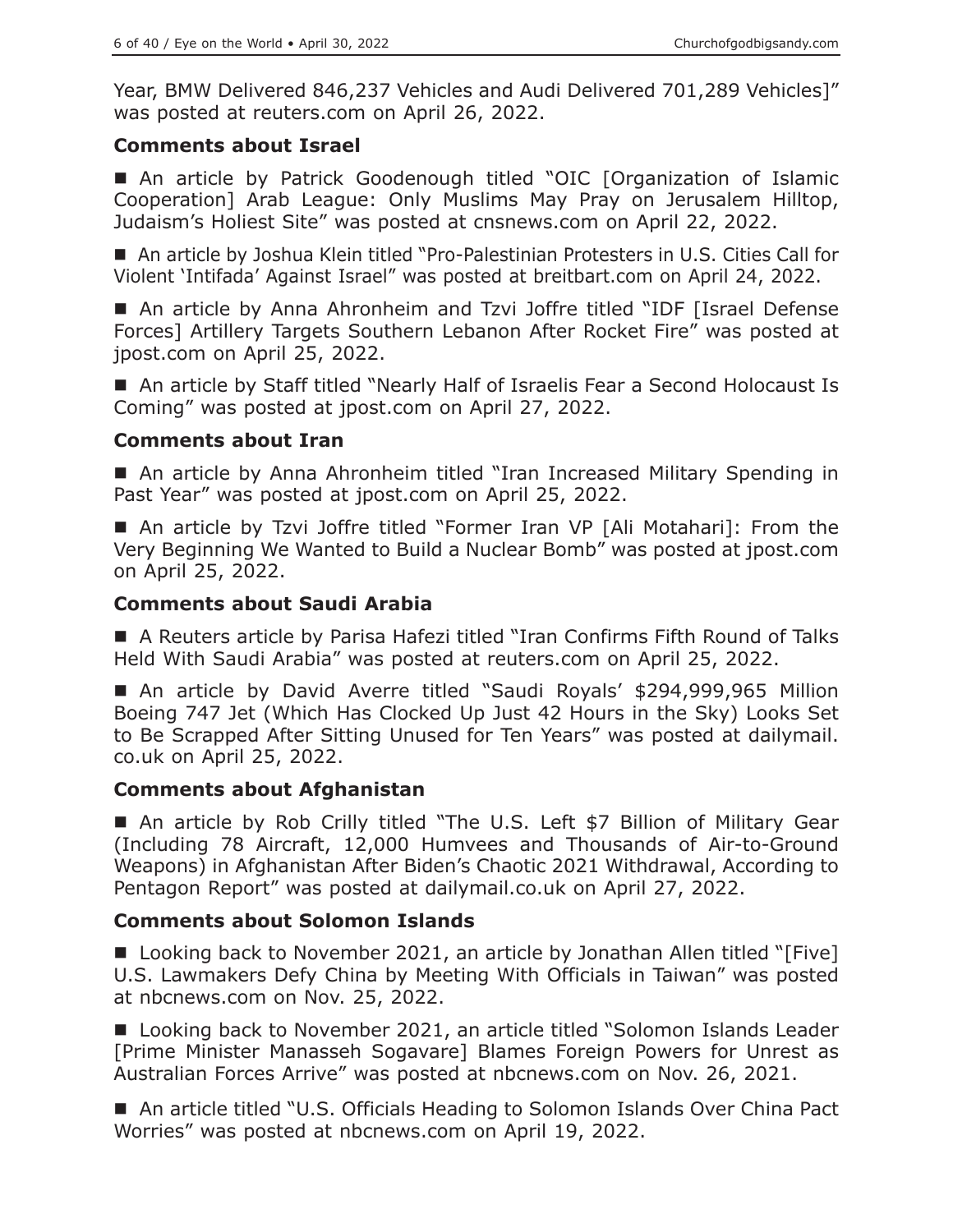An article by Georgia Hitch titled "Scott Morrison [Prime Minister of Australia] Says Chinese Military Base in Solomon Islands Would Be 'Red Line' for Australia, U.S." was posted at abc.net.au on April 23, 2022.

■ An article by Emanuel Stoakes titled "Why a Tiny Pacific Nation's China Deal Is Getting Global Attention" was posted at nbcnews.com on April 24, 2022.

#### **Did Trump walk out of interview?**

 An article by Morgan Phillips and Keith Griffith titled "Trump Slams 'Deceptively Edited' Trailer for Piers Morgan Interview and Releases Audio Indicating That He Did Not Storm Out and Instead Ended the Sit-Down With Laughing and Small-Talk" was posted at dailymail.co.uk on April 20, 2022.

■ An article by Katelyn Caralle titled " 'That Was a Great Interview': Full Audio Reveals Piers Morgan Thanked Trump After Pair Talked for Over an Hour Before He Walked Out as Row Erupts Over Whether Video Was 'Deceptively' Edited" was posted at dailymail.co.uk on April 21, 2022.

■ An article by Pam Key titled "Piers Morgan Stands by Claim Trump Walked Off of Interview Despite Audio" was posted at breitbart.com on April 24, 2022.

■ An article by Max Goldbart titled "UK Ratings: 'Piers Morgan Uncensored' Donald Trump Interview Watched by 300,000; Beats BBC News, Sky News, GB News at 8:00 p.m." was posted at deadline.com on April 26, 2022.

#### **International covid news**

 An article by Michelle Ye Hee Lee and Min Joo Kim titled "As World Reopens, North Korea Is One of Two Countries Without Vaccines [the Other Country Being Eritrea]" was posted at washingtonpost.com on April 24, 2022.

 An article by Chrisiaan Hetzner titled "Europe Won't Have an Omicron-Adapted mRNA Vaccine Until at Least Autumn" was posted at fortune.com on April 27, 2022.

 A Reuters article by Alexander Winning, Hereward Holland and Sofia Christensen titled "Africa Seeing Uptick in Covid Cases Driven by South Africa; WHO Says" was posted at reuters.com on April 28, 2022.

#### **International climate change**

■ An article by John Ainger titled "Climate Change Threatens Europe With New Weather Extremes" was posted at bloomberg.com on April 22, 2022.

■ An article by Wahagen Khabayan titled "A Social Credit System Aimed at Modifying Climate Change Behaviors Is Being Deployed in Italy" was posted at thenationalpulse.com on April 22, 2022.

■ An article by Huileng Tan titled "Greenpeace Activists [Concerned About Climate Change] Chained Themselves to a Tanker Carrying Russian Oil in a Failed Attempt to Keep It From Docking in Norway" was posted at businessinsider.com on April 26, 2022.

■ An article by Peter Caddle titled "Climate Crazy Minister [Eamon Ryan of Ireland] Sees Record Low Approval Rating After Pushing Fossil Fuel Ban" was posted at breitbart.com on April 26, 2022.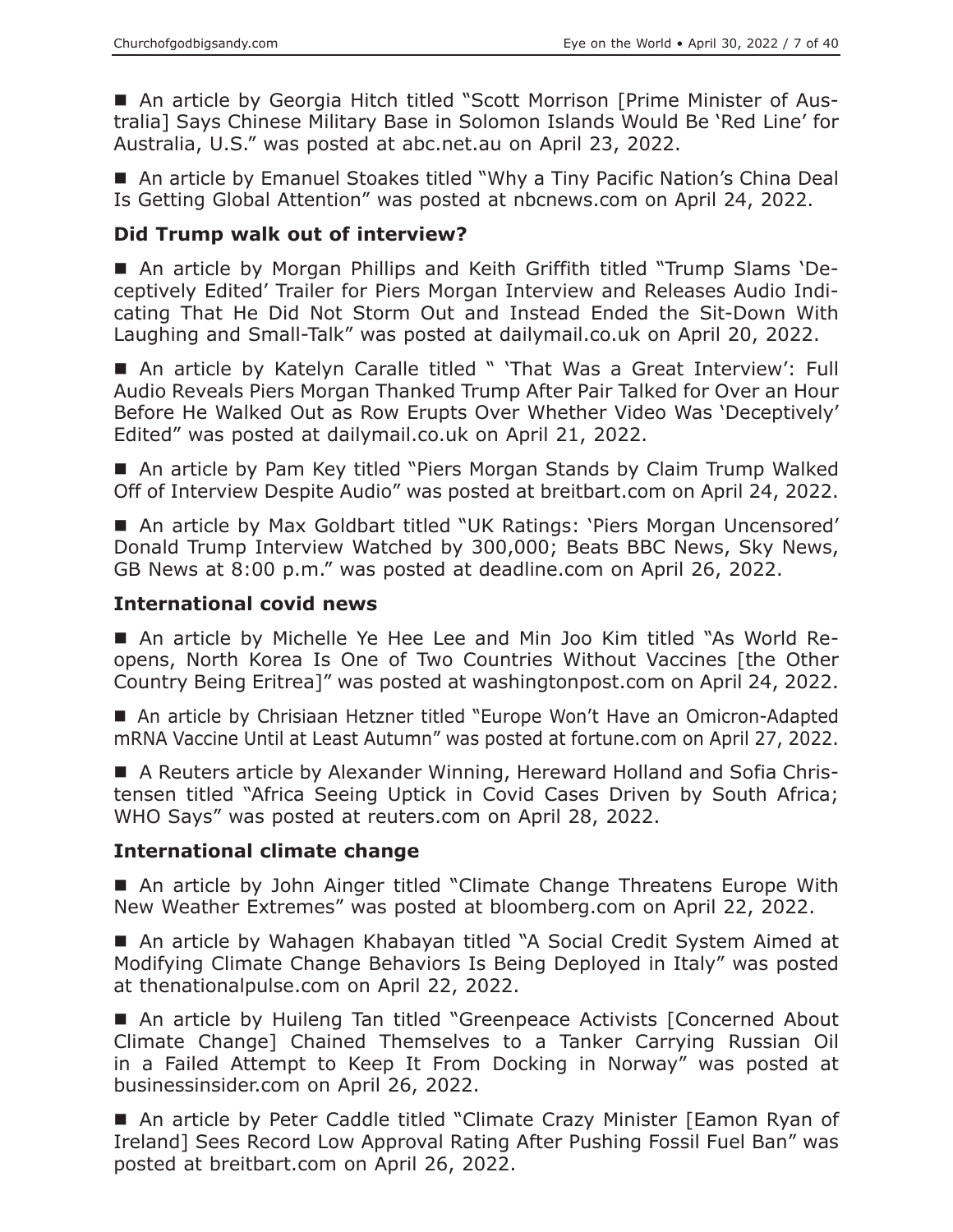# **International miscellaneous news**

■ An article by Ben Turner titled "Scientists Find Evidence for Biggest Earthquake in Human History [9.5 Magnitude in Northern Chile 3,800 Years Ago, That Caused a 5,000-Mile-Long Tsunami That Sent Massive Waves Crashing From Chile to New Zealand]" was posted at livescience.com on April 19, 2022.

■ An article by Zach Jewell titled "French President [Emmanuel] Macron Wins Second Term Over Right-Wing Candidate Le Pen" was posted at dailywire.com on April 24, 2022.

 A Reuters article by Michel Rose titled "Troubled France, No Honeymoon for Re-Elected [Emmanuel] Macron" was posted at reuters.com on April 24, 2022.

■ An article by Kendall Tietz titled "University [of Waterloo's Faculty of Environment in Canada] Will Only Give Tenure Position to 'Women, Transgender, Non-Binary, Or Two-Spirit' People" was posted at dailycaller.com on April 25, 2022.

■ An article by Rebecca Moon titled "South Korean Researchers Develop First-Ever Computer That Can Save Data Without Power" was posted at nextshark.com on April 25, 2022.

■ An article by Ted Thornhill titled "Queasy Does It! The Longest Suspension Footbridge in the World Opens Next Month, Spanning 2,365 Feet Across a Valley in the Czech Republic" was posted at dailymail.co.uk on April 26, 2022.

■ An article by Ari Daniel titled "Vaccine-Derived Polio Is on the Rise; A New Vaccine Aims to Stop the Spread" was posted at npr.org on April 26, 2022.

■ An article by Jack Guy and Abbas Ailawati titled "Palestinian Farmer Finds 4,500-Year-Old Goddess Statue While Working His Land" was posted at cnn.com on April 27, 2022.

 A Reuters article by Johan Ahlander titled "Swedish PM [Magdalena Anderson] Says Integration of Immigrants Has Failed, Fueled Gang Crime" was posted at reuters.com on April 28, 2022.

 A Reuters article by Uditha Jayasinghe and Aladair Pal titled "Sri Lanka Teachers, Bank Workers Join Mass Walkout Over Economic Crisis" was posted at reuters.com on April 28, 2022.

#### ★★★★★

An article by Dave Lawler titled "Global Military Spending Tops \$2 Trillion for First Time, Led by U.S." was posted at axios.com on April 25, 2022. Following are excerpts of the article.

 $\overline{\phantom{a}}$  , where  $\overline{\phantom{a}}$ 

Global military spending topped \$2 trillion in 2021 for the first time, with the U.S. accounting for 38% of that total, according to an annual report from the Stockholm International Peace Research Institute [SIPRI].

■ The U.S. and its NATO allies together accounted for 55% of global military spending.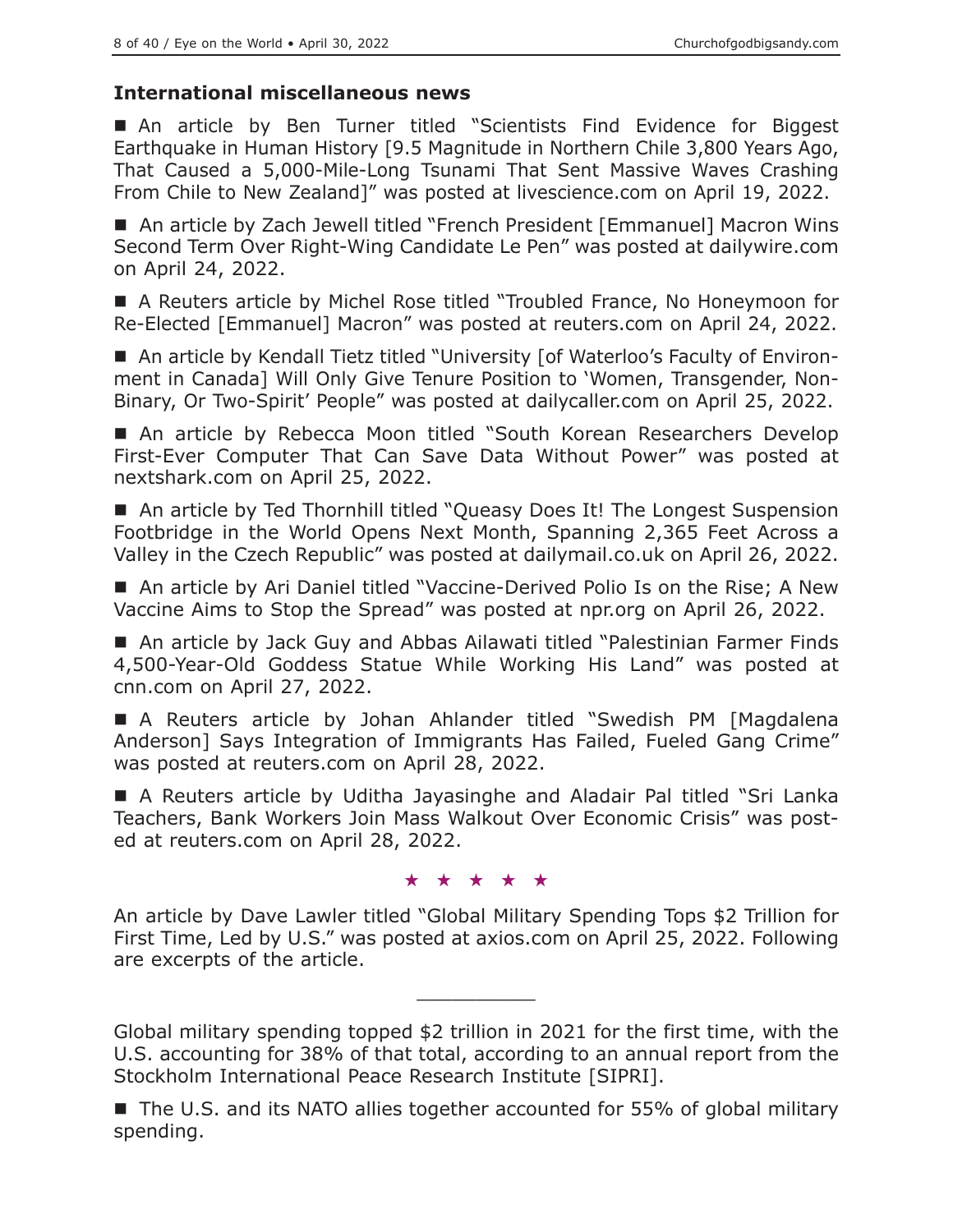$\blacksquare$  That percentage jumps to 61% if you include the U.S. treaty allies in the Pacific: Australia, Japan, New Zealand and South Korea.

■ On average, 6 cents of every dollar governments around the world spend go towards the military, though the average is considerably lower in Europe and South America.

■ The U.S. spent more than the rest of the top 10 combined.

1. U.S.—\$801 billion—38% of global spending

2. China—\$293 billion—14%

3. India—\$76.6 billion—3.6%

- 4. U.K.—\$68.4 billion—3.2%
- 5. Russia—\$65.9 billion—3.1%
- 6. France—\$56.6 billion—2.7%
- 7. Germany—\$56 billion—2.7%
- 8. Saudi Arabia—\$55.6 billion (estimated)—2.6%
- 9. Japan—\$54.1 billion—2.6%
- 10. South Korea—\$50.2 billion—2.4%

#### ★★★★★

An article by Adam Turner titled "China Lurks Behind Most Crises Facing America" was posted at americanthinker.com on April 22, 2022. Following is the article.

 $\overline{\phantom{a}}$  , where  $\overline{\phantom{a}}$ 

Since the disastrous U.S. withdrawal from Afghanistan last August and Russia's invasion of Ukraine, it has felt like the world is on fire. But in the midst of these attention-grabbing crises, there is an even more pernicious threat facing the United States and the signs are all around us. Behind most major foreign policy issues lies China.

Take the Iran nuclear deal. Media reports indicate that Iran's fleet of tankers has ferried at least \$22 billion worth of illicit oil to the People's Republic of China since 2021. This has provided the Iranian regime with a major source of revenue and raised questions about the Biden administration's lax enforcement of sanctions.

It is as good an example of China's duplicity as can be found today. But it is not an isolated incident.

Leading up to the invasion of Ukraine, the U.S. approached China numerous times to detail U.S. intelligence suggesting a likely invasion. The U.S. asked China to persuade Russia not to invade. Instead, China simply passed along the intel to Moscow.

What about the deadly and economically devastating global pandemic? China's role in the origin of covid-19 continues to be an unanswered question deserving of serious inquiry. In fact, according to an internal memo from the State Department from April 2020, it appears more likely than not that the virus was released from a lab in or around Wuhan, China, such as the Wuhan Institute of Virology or the Wuhan Center for Disease Prevention and Control.

Certainly, China is not a friend of the United States. But is it the most hostile nation threatening our national security today?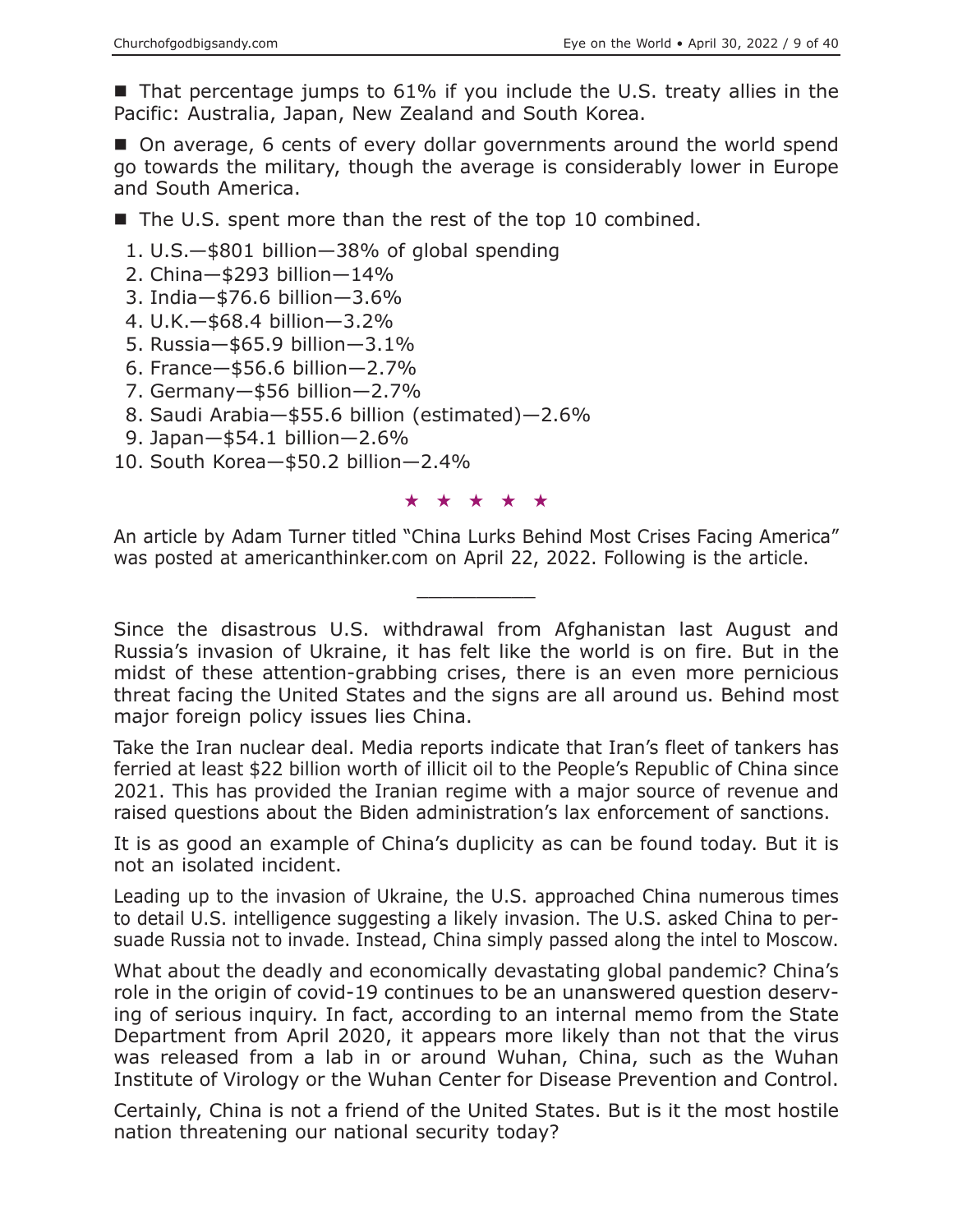China is—let's not forget—a communist state that is conducting a "soft war" of propaganda and espionage against the U.S.

For example, China continues to sponsor the controversial Confucius Institutes, spending more than \$158 million since 2006 to place them in U.S. schools. These institutes are placed on college campuses, but controlled, funded, and mostly staffed by the Chinese communist government. They are not the innocent cultural centers offering Chinese language instruction they pretend to be. In fact, their legacy is "an epidemic of self-censorship at U.S universities" that funnels students away from "topics likely to offend the Chinese Communist Party."

Allegations of espionage have become quite common, prompting Congress to pass legislation barring universities with Confucius Institutes from also receiving money from the Defense Department. Additional efforts to limit foreign control over these Institutes achieved some success in the Senate but has stalled in the House.

Chinese espionage expands well beyond university grounds.

In July 2020, FBI Director Christopher Wray put China's threat in stark terms: "The greatest long-term threat to our nation's information and intellectual property and our economic vitality is the counterintelligence and economic espionage threats from China . . . Of the nearly 5,000 active counterintelligence cases currently under way across the country, almost half are related to China. It's the people of the United States who are the victims of what amounts to Chinese theft on a scale so massive that it represents one of the largest transfers of wealth in human history."

It would be nice if the Biden administration took Communist China's soft war against the U.S. seriously. But other than a "diplomatic boycott" of the Beijing Winter Olympics—an ill-defined and novel tactic with little metrics to show for the effort—the administration has refused to demonstrate serious resolve when it comes to Chinese treachery, theft, and espionage. In fact, it did just the opposite by ending the "China Initiative," a Justice Department Trump-era effort to combat the growing threat of Chinese espionage and trade secret theft.

But burying our heads in the sand is not going to make this threat go away. More likely, it will only serve to embolden the source of most of our most dangerous crises.

#### ★★★★★

An article by Tim Meads titled "Is Federal Censorship Coming? Biden Admin Creating 'Disinformation Governance Board': Report" was posted at dailywire.com on April 27, 2022. Following is the article.

 $\overline{\phantom{a}}$  , where  $\overline{\phantom{a}}$ 

After Joe Biden was declared the winner of the 2020 presidential election, independent journalist Glenn Greenwald predicted that Democrats would use the force of the government to crack down on conservative reporting under the guise of combatting "national security" threats.

Now President Biden's Department of Homeland Security is reportedly working to create a "disinformation governance board" to counter what they determine to be false information relating to national security.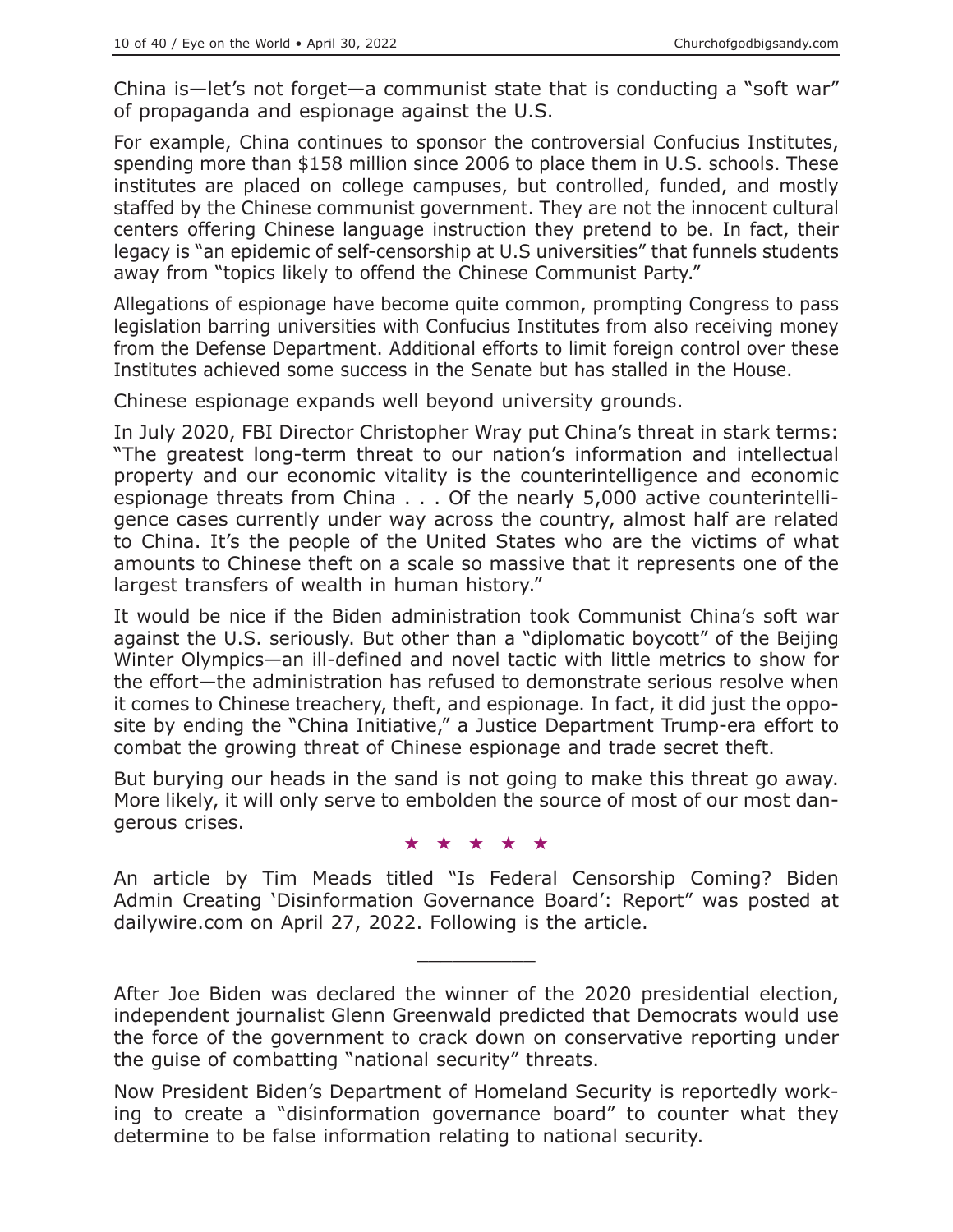On Wednesday, Politico reported that DHS is creating the board "to coordinate countering misinformation related to homeland security, focused specifically on irregular migration and Russia."

Nina Jankowicz will now reportedly head the new DHS board as executive director. Jankowicz was one of the prominent liberals who appeared to believe that the device was Russian disinformation.

While Russia has certainly been guilty of putting out disinformation around the globe, American intelligence officials have also labeled factual information—like Hunter Biden's "laptop from hell"– as Russian propaganda as well. Even the mainstream media now admits that the contents of that laptop were real.

In March 2021, Jankowicz tweeted that the intelligence community "has a high degree of confidence that the Kremlin used proxies to push influence narratives, including misleading or unsubstantiated claims about President Biden, to US media, officials, and influencers, some close to President Trump."

"A clear nod to the alleged Hunter laptop," she posited.

It is unclear what she was suggesting was misleading or unsubstantiated—with regard to the laptop—when she sent that tweet. Various media outlets at that time had not dug into the veracity of its contents. The media and Jankowicz, appeared to accept at face value the intelligence community's false report that it was Russian disinformation. Twitter also infamously blocked the story from its site based on information from intelligence community members.

Consider also that on November 16, 2020, former President Barack Obama stated that a "combination of government regulations and corporate practices" was needed to control the internet.

"There is no question that Democrats are gearing up to use their new power to apply far more pressure than ever on Facebook, Google, Twitter, etc. to censor any views they deem 'threatening,'" journalist Glenn Greenwald tweeted at the time, The Daily Caller noted.

"Please look at what is going here," Greenwald added. "Democrats are defining whoever opposes them not as adversaries but as national security threats, fascist terrorists, etc.—all to justify blocking them from the Internet using their influence with Silicon Valley."

Likewise, in late April of this year, Obama announced that believed that "some democratic oversight" is needed on the internet to supposedly-protect democracies from disinformation. "I believe we should use every tool at our disposal to secure our greatest gift—a government of, by, and for the people—for generations to come," he added.

Considering that in 2020, Twitter took extra efforts to censor any mention of Hunter's laptop story off its platform while citing national security concerns, it is not unreasonable to assume that in the future, Biden's "disinformation governance board" could "use every tool" at the government's disposal by working with big tech censor future stories that they incorrectly deem to be a threat to American democracy.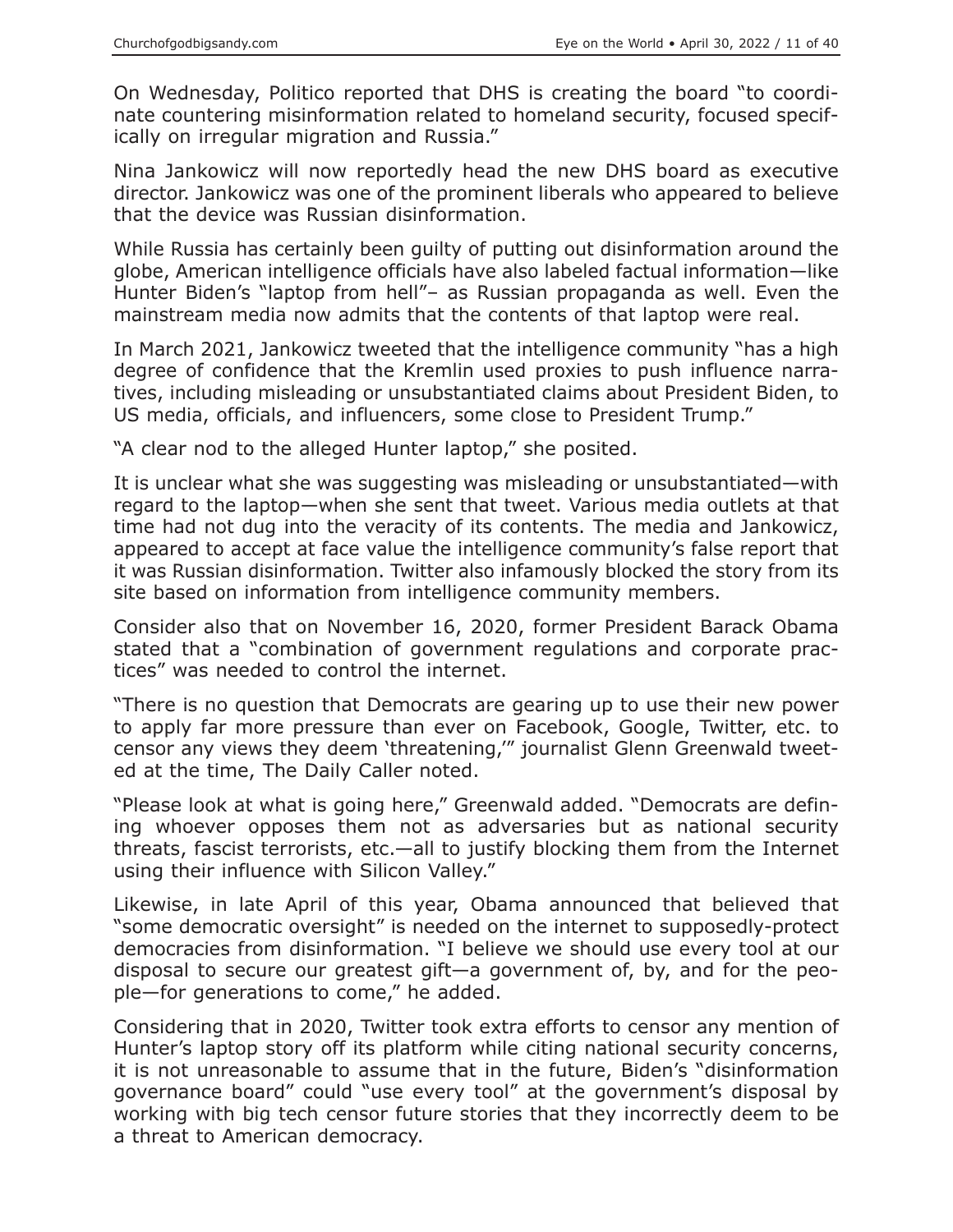If the disinformation board is ever given actual teeth to enforce censorship to allegedly protect national security—or if companies willingly comply as Obama has called for to happen—Big Tech sites and our own federal government could prevent Americans from easing accurate stories that might affect how voters choose to cast their ballots.

#### ★★★★★

An article by Anthony Matoria titled "Censorship, Misinformation and Democracy" was posted at americanthinker.com on April 18, 2022. Following is the article.

 $\overline{\phantom{a}}$  , where  $\overline{\phantom{a}}$ 

American society is in the midst of a vigorous meta-debate concerning censorship, free speech, and democracy. This debate is, at times, difficult to follow because of the apparent contradictions and double-speak that it produces. It may be useful to make some distinctions that are inherent in this discourse.

The first such distinction is in what different parties mean by the term "democracy." There is a progressive faction that insists that, for example, social media suppression of certain views is essential to "our democracy." Free speech is therefore a potential threat to democracy, a counter-intuitive claim.

# **Limited options**

The progressive view of democracy is that people are granted the ability to choose among limited possibilities that are acceptable to globalist elites. The concept is familiar to parents who influence their children's behavior by providing only acceptable choices: rather than asking if the child wants to brush his teeth, the parents ask if the child wants to use a blue or red toothbrush.

The progressive uses the same tactic.

Do you want increased immigration from lax border enforcement or reform of legal immigration laws, or both?

■ Do you want to eliminate fossil fuels with carbon taxes or subsidies for renewable energy or both? And so on.

■ "Democracy" in this context is the illusion of choice provided by choosing among the options acceptable to elite opinion.

When progressives claim that free speech is a threat to "democracy," they are not contradicting themselves; they are merely being selective about what they mean by "democracy."

The classical liberal view is that democracy allows the people to choose among all available alternatives, not merely those preselected and acceptable to elite opinion.

Dispute about this point is why progressives accommodate outright censorship.

 They do not want the people to be informed of possibilities and alternatives other than those favorable to a progressive agenda.

For example, elite opinion wants everyone to be vaccinated against covid, therefore any information that might raise questions that are inconvenient to this goal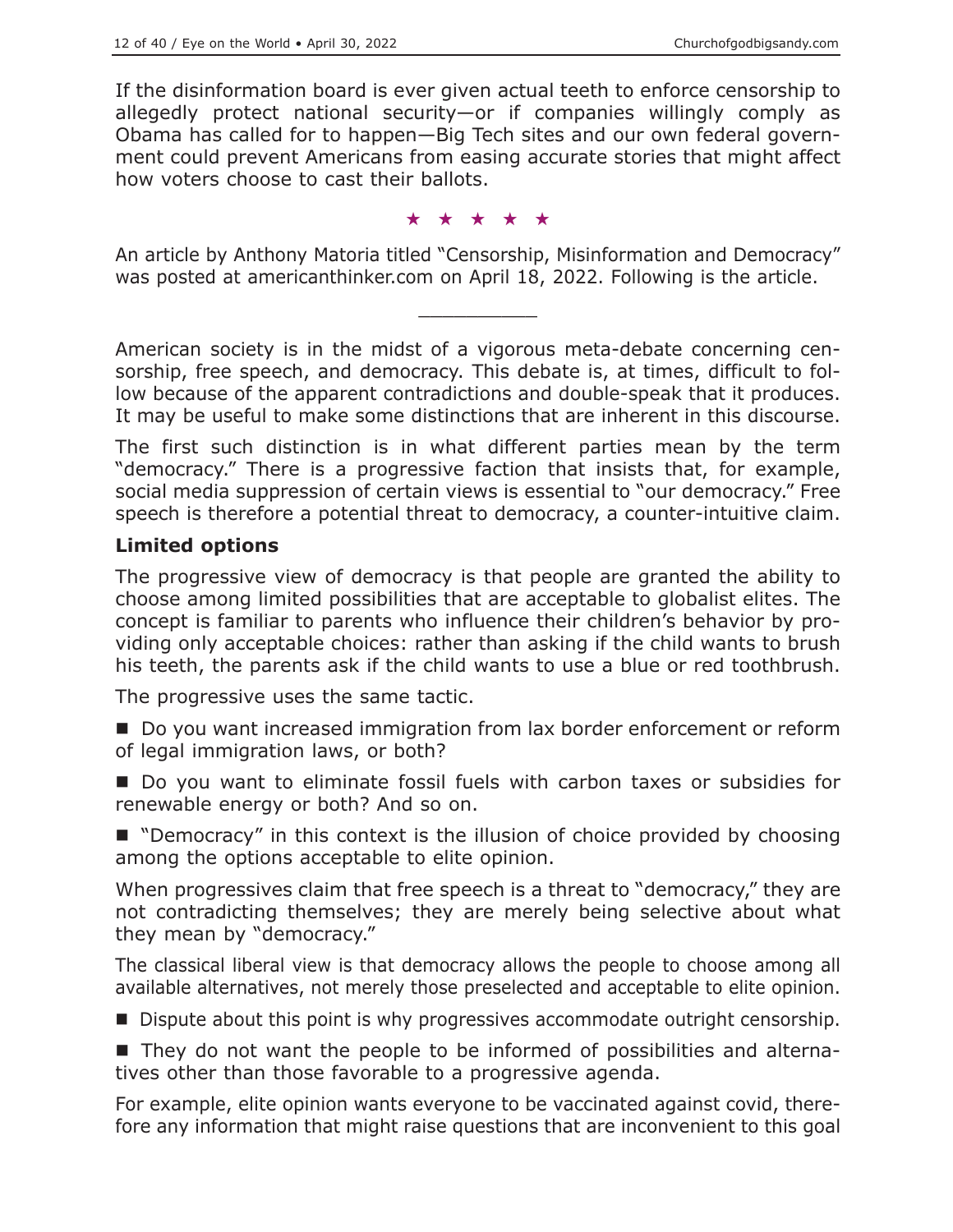must be suppressed, whether it is legitimate questioning of vaccine efficacy and side effects, the availability of treatments, the virulence of variants, etc.

#### **Facts versus truth**

In order to understand the role of censorship and misinformation in public discourse, it may be useful to make a simple distinction between facts and truth. Notice the difference in simple terms.

- Facts are observed, and truths are inferred.
- Facts are evidence, and truth is the conclusion drawn from the evidence.

This relationship between facts and truth is found throughout science and human progress.

For example, Tycho Brahe made detailed observations of the motions of planets—i.e., recorded the facts—and Johannes Kepler used these data to derive the laws of planetary motion—i.e., the truth. The key characteristics of facts and truths in this simple model are that facts must be accurate descriptions of observations, and truths must represent the realities that facts illustrate.

This schematic distinction between facts and truths illustrates the difference in worldview between progressives and classical liberals.

■ One practical example of this principle is that crime rates before and after the enactment of bail reform laws and the election of progressive prosecutors are facts, and the people are quite qualified to assess those facts and determine if the theories of experts and elite ideologues are valid.

One of the premises, as well as benefits, of true democracy is that the people possess collective wisdom, reason, and common sense to derive truths from facts if those facts are accurately presented, particularly with regard to political questions. The progressive view is that only experts or self-styled elites are qualified to do so. This latter view results in the claim that any proffered facts or inferences drawn from them are "misinformation" if they conflict with progressive opinion.

# **Seeking to control discourse**

Progressives try to control discourse in various ways.

■ One is by limiting dissemination of facts so that the people are not tempted to draw disfavored conclusions from them.

This tactic is commonly seen in crime reports, where the race of the suspect is known but not reported. It was also seen in Pfizer's attempt to prohibit inspection of clinical data regarding covid vaccines for 75 years and social media companies squelching any covid-related discussion of ivermectin. The result of this tactic is the censorship found on Twitter and Facebook.

■ Another progressive tactic is to explicitly limit analysis of facts to selected experts or to permit journalists to substitute subjective determinations of what they think is the truth for objective information.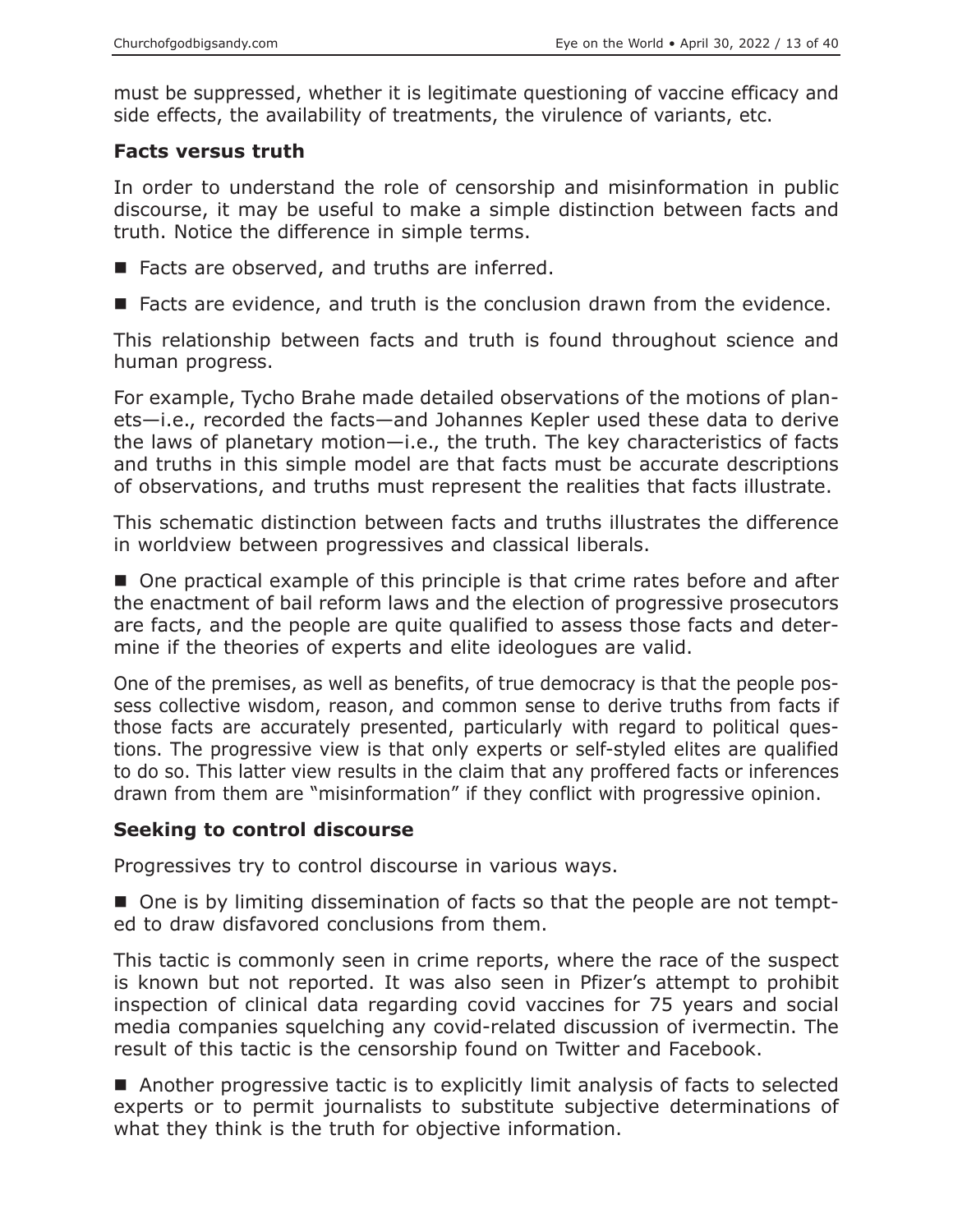The evening news was once fifteen minutes long and consisted mostly of facts, without the presumptuous need to have someone explain what those facts meant. The role of journalists was understood to be to report facts accurately and without bias, and opinions were clearly identified as such. "Fake but accurate" was an oxymoron. Favored opinions are now presented as truths, and anything that questions or contradicts them is derided as misinformation and "dangerous." The goal of this tactic is to create doubt in people's ability to evaluate, discuss, and draw conclusions from the facts so that the only opinions open for discussion are "approved" opinions.

■ A third tactic of progressive information management is to hinder popular evaluation and discussion of facts by resorting to euphemisms and neologisms.

Thus, "facts" are presented in language such as "birthing person," "mostly peaceful," "Putin's price hike," etc. The implication of such language is that it is irrefutable that men can give birth, that it is Putin to blame for inflation, etc. These are opinions presented as facts, with the intent to inhibit, by altering basic assumptions, people's ability to objectively analyze and draw independent conclusions from them.

The above observations permit understanding of the seemingly dystopian and surreal discussions around misinformation, censorship, and democracy.

# **Elite opinions are superior**

In a nutshell, elite opinion believes that ordinary people should not be trusted to make an independent evaluation of facts in order to ascertain truths, nor make informed, independent decisions about their individual lives and the societies in which they live. Furthermore, the elites believe that if people are allowed to evaluate and discern among all possible alternatives regarding a particular issue, they might make the wrong decisions, and therefore the choices with which they are presented must be limited to a narrow, approved range. This is not democracy; it is paternalistic tyranny, and it is stupid and destructive.

This left-wing enterprise is currently vigorous and pernicious. It manifests in such things as the New York Times claiming that James O'Keefe is not a legitimate journalist, or social media platforms deciding among themselves what are "approved news sources" or "independent fact-checkers."

The validity of facts does not depend on who reports them. This leftist enterprise can and will do a significant amount of damage, but it is destined to fail in the long run, because the truth is not a matter of opinion, and the people are better judges of their own interests and welfare than are tech oligarchs and cherry-picked experts. The reality of the world, ignored at one's own peril, is that facts are stubborn things, and as Shakespeare observed in *The Merchant of Venice*, "the truth will out."

#### ★★★★★

An article by Deroy Murdock titled "How Woke Disney Stepped on Easily Avoidable Mouse Trap" was posted at cnsnews.com on April 25, 2022. Following is the article.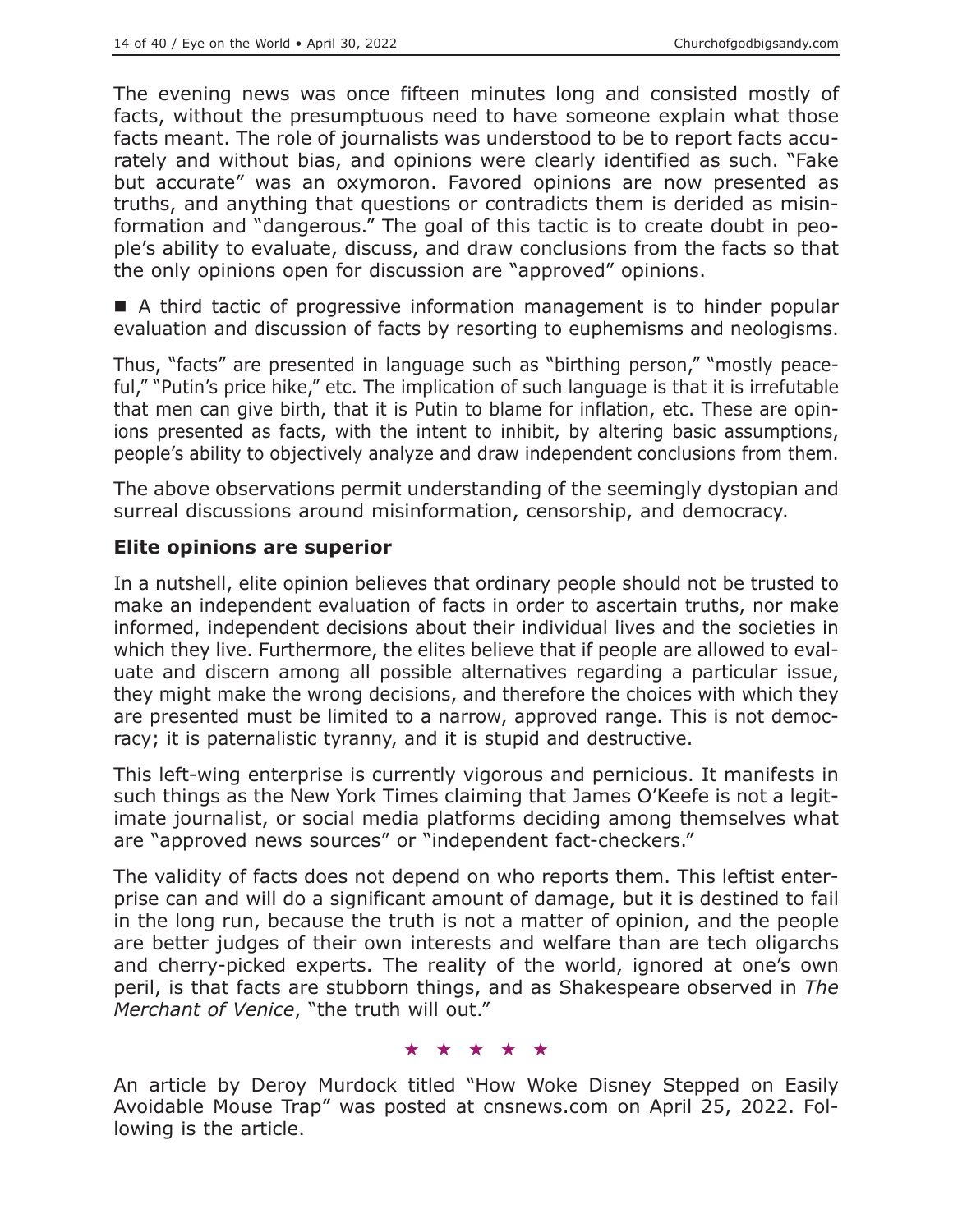Florida lawmakers voted Thursday to end the Walt Disney Co.'s special selfgovernment privileges, which it never should have received. Since 1967, Disney has operated its own mini-state, surrounded by Florida—much as the Vatican is encircled by Rome.

 $\overline{\phantom{a}}$  , where  $\overline{\phantom{a}}$ 

The Reedy Creek Improvement District exempts Disney from certain taxes and regulations that burden other companies. This arrangement also empowers the Magic Kingdom to establish its own levies, ordinances, and emergency services in and around Disney World and its other theme parks.

Let's hope that Disney enjoyed this cushy 55-year ride. Too bad its rotten corporate citizenship cost it these precious goodies.

Disney lied about Florida's recently enacted Parental Rights in Education law. Disney and others called HB 1557 "the 'Don't Say Gay' bill," even though the measure does not say "gay."

"The word 'gay' is not in the legislation," Florida Gov. Ron DeSantis, a Republican, told Fox News Channel's Tucker Carlson. "It's a lie, but it's a lie because they have to lie, because if they admitted what they were really for—sexualizing kindergarteners and first graders—they know that would not fly with the public."

Disney said it wants "this law to be repealed by the legislature or struck down in the courts." So, Disney thinks that it's an unacceptable burden to ask teachers to instruct their students on (as the law states) "sexual orientation" and "gender identity" no sooner than fourth grade.

Disney and its allies evidently cannot wait that long. Instead, they are desperate to discuss sexuality with kindergartners through third graders—ages 5 through 8.

Disney's hypocrisy is more towering than Space Mountain. While it fights this new law as an alleged cornerstone of "homophobia," Disney is delighted to conduct business in lethally homophobic countries.

■ Disney Cruise Lines' ships sail into Dominica and Antigua, where glamorous onshore activities await. These Caribbean islands punish gay sex with maximum 10- and 15-year prison terms, respectively.

■ Disney Vacation Club offers "private adventures" to Egypt. "You'll be awed by the storied history of the people, places, and cultures of this ancient country," Disney promises. How fun! Just remember that gay sex could cost you three years behind bars.

The Egyptian Bedayaa Organization's Legal Aid Project reported 25 anti-gay arrests in 2020 and 92 in 2019. In September 2017, authorities nabbed 66 people for waving a rainbow flag.

The Disney + streaming service is expanding into Algeria, Egypt, Libya, Morocco, Oman, the Palestinian Authority, Qatar, Saudi Arabia, Tunisia, and Yemen. These places are not known for their Pride parades. In fact, they criminalize homosexuality.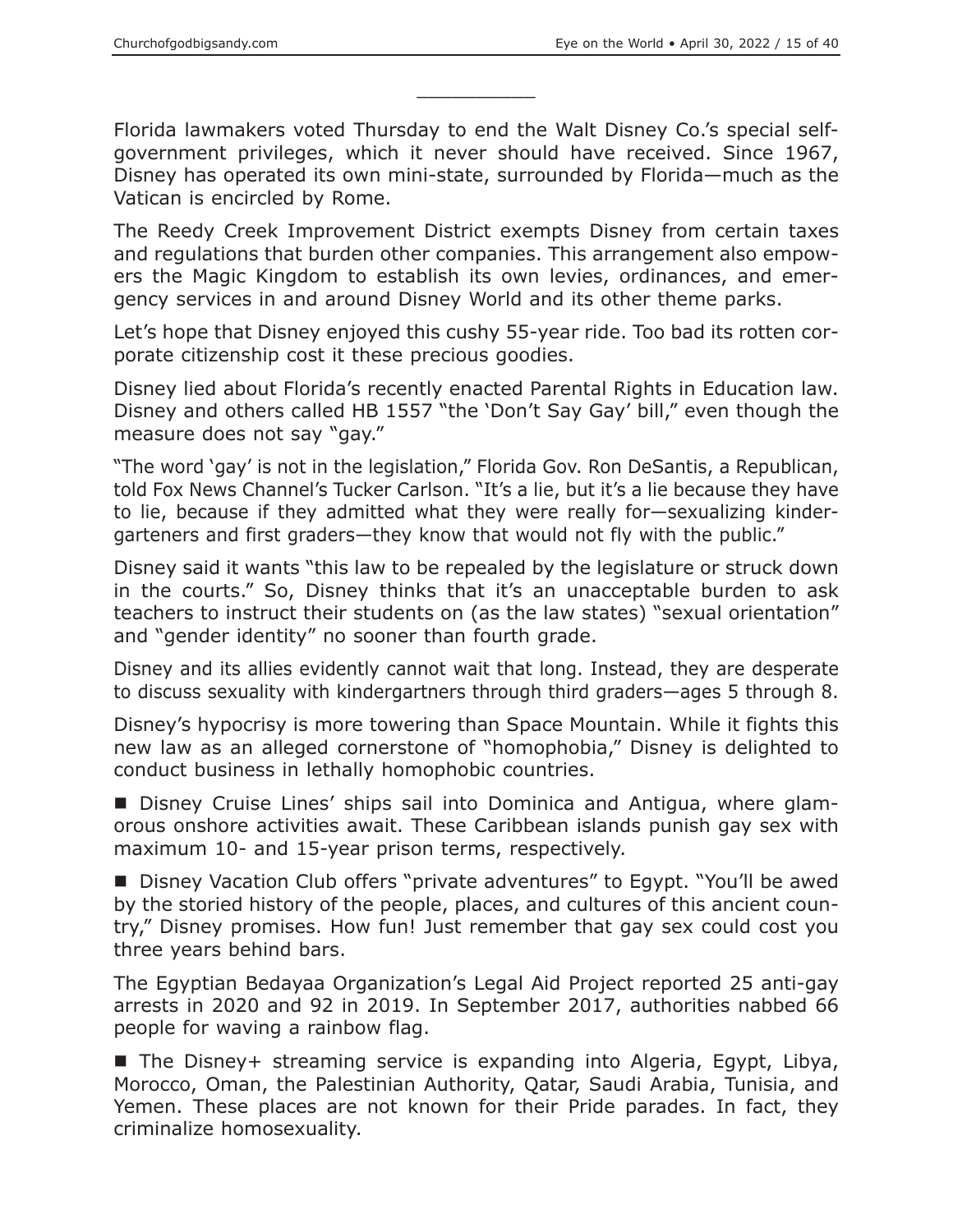"Don't say gay?" Try "Don't be gay."

Disney's most brutal new markets are Saudi Arabia, where homosexuality can trigger chemical castration and capital punishment, and Yemen, where samesex intimacy can trigger execution.

As this controversy exploded, Team Disney sorely needed adult supervision. Rather than repeat lies, it should have presented facts to its ignorant, enraged employees.

CEO Bob Chapek should have stood up to the Wokistani children on his staff and said:

"We are a for-profit company, not a super PAC. Many of our customers—who pay your salaries—are parents who bring their kids to our movies and amusement parks, not expecting us to discuss sex with their children.

"We avoid political controversies, not least the promotion of sexually charged classroom lessons for boys and girls aged 5 through 8.

"If you can handle this, carry on. If this is more than you can manage, the front door is right there. You are welcome to quit, go home, and scream whatever slogans you wish. Otherwise, follow me and return to work. End of statement."

But, rather than lead, Chapek waved a white banner and then whimpered beneath his desk.

The moral of this Disney epic?

The Maoist mobs' assault on America's executive suites will continue until CEOs resist the overpaid adolescents on their staffs, practice "in loco parentis," and send their white flags to the nearest landfill.

★★★★★

An article by Allen West titled "The Maniacal Mask Crisis Tyrants" was posted at townhall.com on April 23, 2022. Following is the article.

 $\overline{\phantom{a}}$  , where  $\overline{\phantom{a}}$ 

But it is not just Gov. DeSantis. There is a new face of pain and anguish for the left in America, and that face is also out of Florida. That face, and judicial prowess, belongs to one US District Court Judge Kathryn Kimball Mizelle. Something tells me that Judge Mizelle has no issue defining what a woman is. Last week it was Judge Mizelle's ruling against mask mandates that have

Chances are if you say the word "Florida" to a progressive socialist leftist they will go into a frothing apoplectic rage. Now, I live in Texas and I wish that saying "Texas" would do the same, but perhaps that is the topic of another missive. Under the leadership of Governor Ron DeSantis, the State of Florida has truly become a thorn in the side of leftists. How dare anyone stand up to the left's agenda, and not capitulate to some doggone woke corporate fascist oligarch, like a Disney.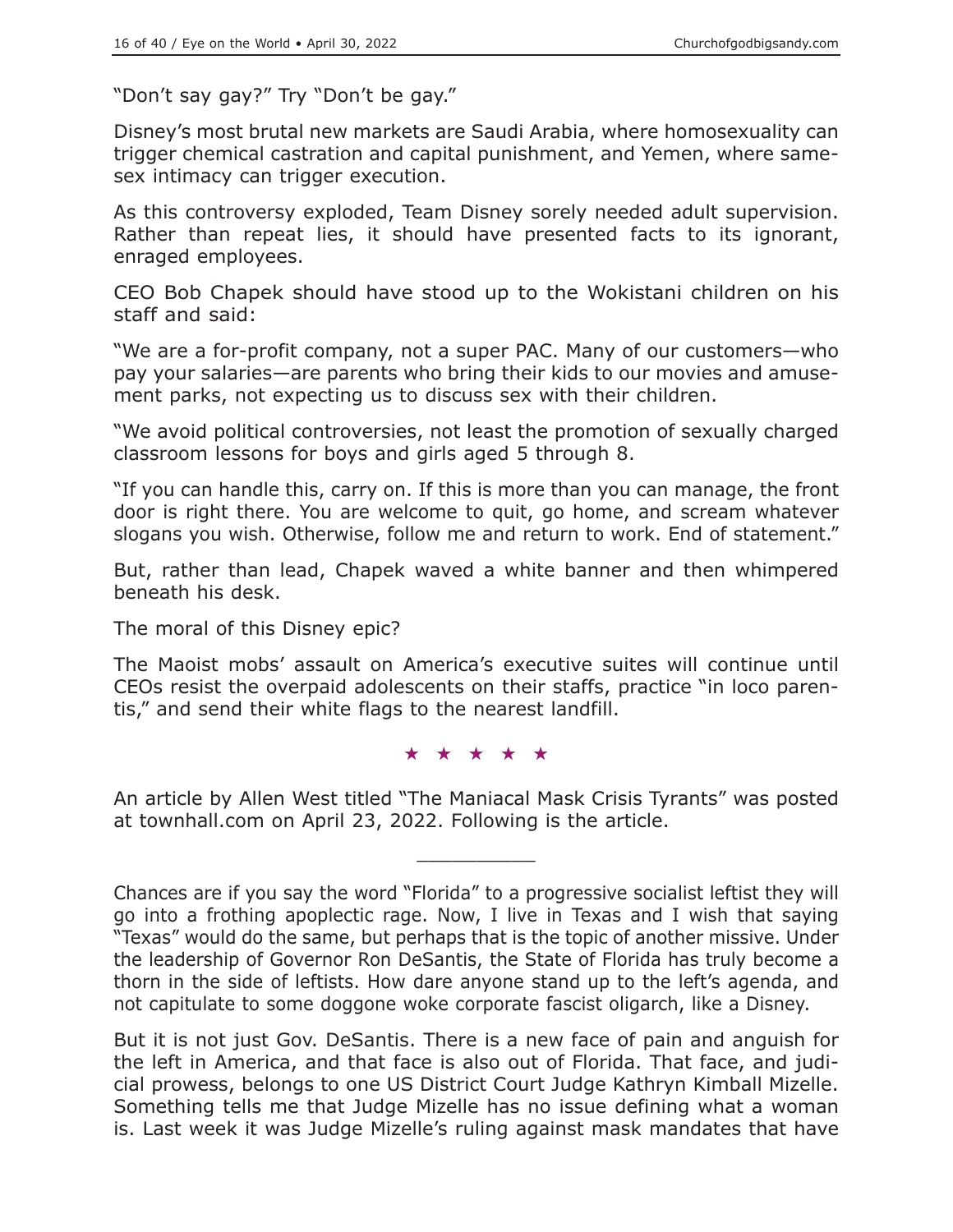thrown the left into a fit. Thankfully, we still have some judges who understand that their job is to interpret the law and not make laws.

Let's all have a mature discussion about this (that means delusional and deranged leftists you probably should not read any further). First, there was NEVER any law passed by elected representatives in our legislative branch that made wearing a face covering mandatory in America.

We live in a Constitutional Republic and operate based upon the rule of law, our Constitution. Neither the executive nor the judicial branches of our republican form of governance make law. Judge Mizelle has awakened us from this dangerous slumber of believing edicts, orders, mandates, and decrees are equal to law.

As well, this is not a constitutional monarchy nor do government agencies have enumerated power to rule over us and in turn, regulate away our freedoms and liberties. Government agencies do not rule over the American people, and that means the Center for Disease Control, and Dr. Fauci, have no authority over us. They can make all the recommendations they wish, enabling elected officials to make the best decisions in passing legislation, hence why we have congressional hearings. But they have no power granted to them via the Constitution of these United States of America to mandate or order We the People to do anything.

And the reaction of the left is very telling. If you wish to don a face diaper, go ahead, if I wish not to that is my decision. But what this issue has revealed is that the maniacal mask crisis tyrants are not concerned with "science" they desire totalitarian control. This is a freedom issue.

And oh by the way, leftists, you are free to join me six days a week to run anywhere from 3-5 miles and do a calisthenics workout and maintain a healthy lifestyle. If you have specified comorbidities such as heart disease, diabetes, high blood pressure, and suffer from obesity, you are at a higher risk for the respiratory virus known as covid—take the requisite precautions. Do not ever mistakenly believe We the People will succumb anymore to mass hysteria and fear mongering by crisis tyrants seeking to usurp out liberties.

The Biden administration has asserted their intent to end Title 42 covid restrictions on illegal immigrants. In essence, the Biden administration is stating that covid is over for illegals. Yet, the hypocrisy is laughable in that the Biden Department of Justice is appealing Judge Mizelle's decision. So, covid is now only a threat for law abiding American citizens—not illegals. This insidious appeal is just a ruse, a facade, of appearing to fight back. Leftist politicians must know this is a politically toxic issue.

I flew out to Midland, Texas this weekend. It was great to be able to breathe, unconstrained, on the flight. It is great to know that toddlers who wish not to wear a mask will no longer cause their family to be expelled from the flight. If we are to Live Free in America, it is time to let the maniacs and crisis tyrants know there will be no repeat of this idiocy.

Steadfast and Loyal!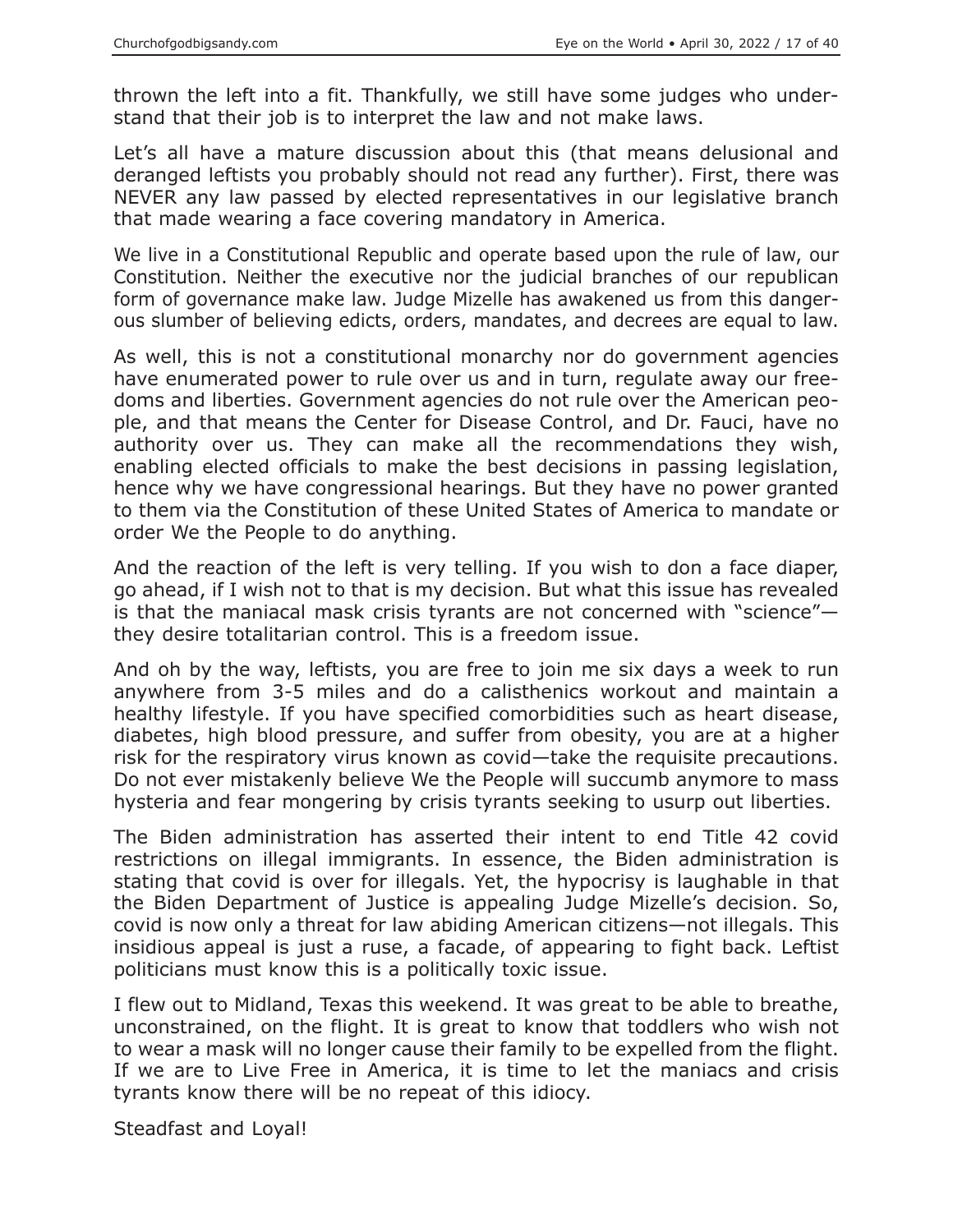#### ★★★★★

An article by Mary Mitchell titled "The First Black Man on the White House Secret Service Finally Gets Justice" was posted at chicago.suntimes.com on April 26, 2022. Following is the article.

 $\overline{\phantom{a}}$  , where  $\overline{\phantom{a}}$ 

Abraham Bolden didn't have hundreds of young protesters carrying banners demanding justice for him.

He didn't have the largest civil rights organizations advocating on his behalf or prestigious civil rights leaders pleading his case.

What he did have, however, was a strong family and friends who believed "no lie can live forever."

It took nearly six decades, but on Tuesday, Bolden finally got his taste of justice.

Bolden, a Chicagoan, was at the top of the list of pardons and commutations granted by President Biden.

His case was described as "offenses related to attempting to sell a copy of a Secret Service file."

But that narrative, according to Bolden, was based on trumped-up charges leveled against him for exposing unprofessional and racist behavior within the U.S. Secret Service.

A document outlining Bolden's case noted his first trial resulted in a hung jury, and at a second trial–even though key witnesses against him admitted to lying at the prosecutor's request–Bolden was denied a new trial and ultimately served several years in federal custody.

Bolden "has steadfastly maintained his innocence, arguing that he was targeted for prosecution in retaliation for exposing unprofessional and racist behavior within the U.S. Secret Service."

After failing to garner the support of three presidents–Richard Nixon, Bill Clinton and Barack Obama, Bolden, 87, finally got a taste of justice.

His journey from trailblazing to a disgraced Secret Service agent was swift.

In 1961, Bolden smashed a racial barrier when he became the first Black Secret Service Agent to serve on a White House detail.

But his good fortune turned into a curse when he arrived in D.C. and witnessed laxity among some agents guarding President John F. Kennedy.

When he threatened to reveal the shortcomings among agents, he was accused of being involved in a bribery and counterfeiting scheme. Bolden was tried twice, convicted and sentenced to six years in prison.

He had only served several months on the White House detail.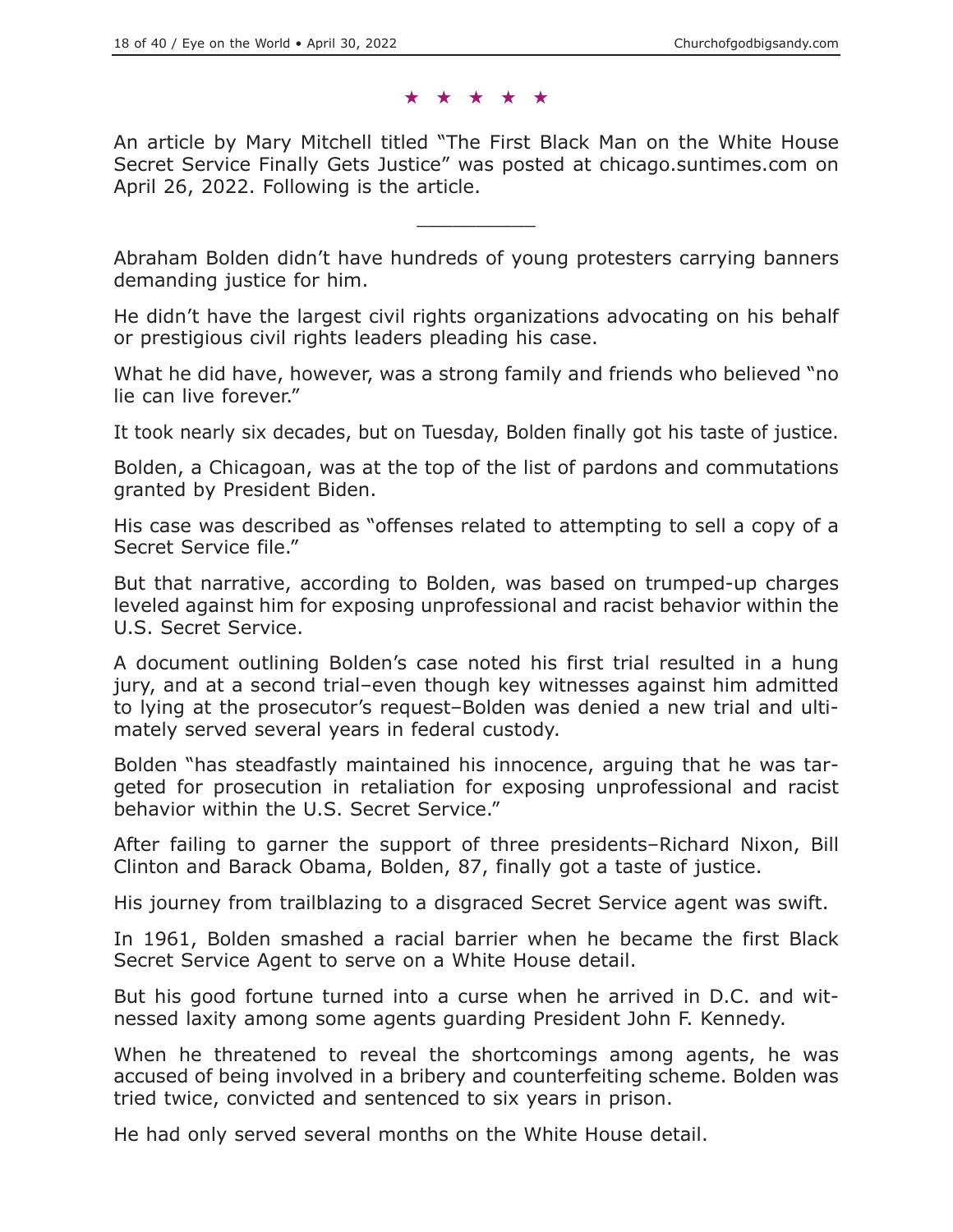"When my attorney called me on Monday night and said Biden was going to grant me a pardon, I was elated," Bolden told me in a telephone interview. "It was so long coming. I'm overwhelmed."

Biden "pardoned three people, including Bolden, and commuted the sentences of 75 other people serving long sentences for nonviolent drug offenses, who under current guidelines would be serving less time," White House Bureau Chief Lynn Sweet reported.

"It's been nearly 60 years. I thought it would happen. I knew God was in the plan all along because I had faith that justice would be served. If it weren't served here, it would be served eventually. I would see it. That's faith," he said.

His son, Daaim Shabazz, Ph.D., associate professor of global business at Florida A&M University, was 2 years old when his father was imprisoned.

"He called me last night and told me, and I could hear a sigh of relief. But what he wants everyone to know is that he is innocent. Just because you are pardoned doesn't mean that you are innocent. He wants people to know that he is innocent. He wants to clear his name," Shabazz told me.

"A pardon is an expression of the President's forgiveness and ordinarily is granted in recognition of the applicant's acceptance of responsibility for the crime and established good conduct for a significant period of time after conviction or completion of sentence. It does not signify innocence," according to the Department of Justice.

Despite his ordeal, Bolden was able to return to Chicago and make a successful life for his family, his son pointed out.

"I want people to know his story, what he endured, what he went through, what he struggled to do, and how he maintained his dignity and stood on the truth until the end. If he was not pardoned, the lessons are still great lessons to learn," Shabazz said.

"He still succeeded in life. He was still able to maintain a marriage of 49 years and raise three children. Unfortunately, two of my siblings passed away in 2020 and my mother died 15 years ago. They certainly would have been proud that his name was cleared," he said.

#### ★★★★★

An article by James Poplar titled "The Difference Between 'Equity' and 'Equality' " was posted at americanthinker.com on April 27, 2022. Following is the article.

 $\overline{\phantom{a}}$  , where  $\overline{\phantom{a}}$ 

As the proud parent of five adult children in a "blended family," I shake my head as I have recently seen equity being pushed by progressives as a the "new normal." Yes, no pun intended, but I do have skin in this game, as three of my children are biracial, while the other two were products of a single-parent home, yet all five are at the top of their respective professions despite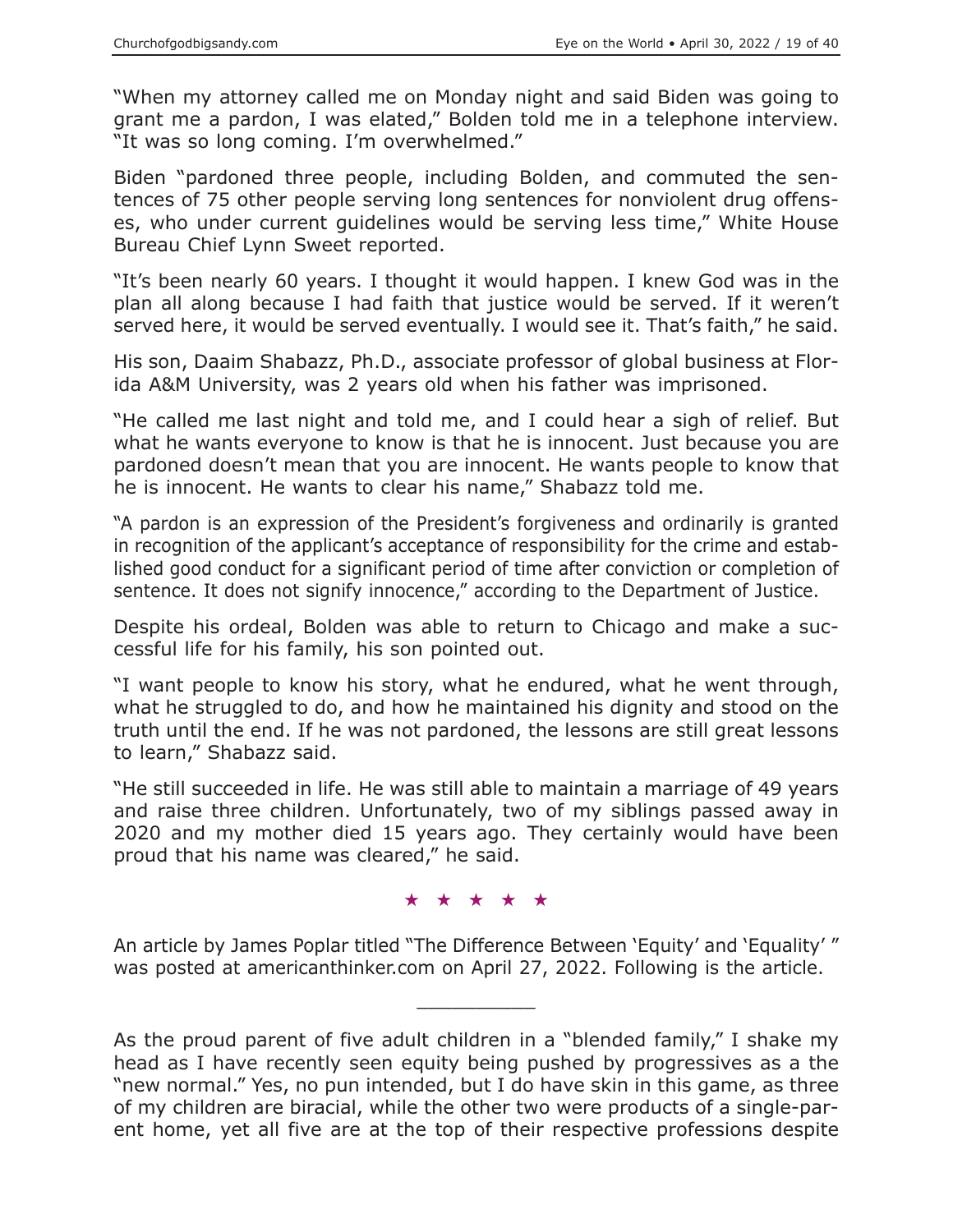overcoming major obstacles to include income disparity and racial discrimination in the South. I still remember to this day taking my oldest son and daughter for their school inoculations in the Deep South in 1979 and having the nurse ask what race are these "things."

I attribute my children's success to hard work, dedication, and a willingness to take responsibility for their own actions. None of them expected or was given a handout or preferential treatment. Several, like many young adults on their own for the first time, accumulated massive credit card debt and became "boomerang" kids allowed to move back home with the expectation that they would pay off their debt while living at home rent-free. Unfortunately, they did not take advantage of the opportunity, and consequently, their mother put their belongings on the curb, and they were on their own again. Years later, they stated that this was the best thing that ever happened to them, as it forced them to take accountability for their own actions.

In addition, all paid their own way through college or vocational training, not relying on the promise of government student debt relief. They incurred the expense and assumed the personal responsibility of paying it back without expecting a government handout. My family's story typifies what many adults have experienced up until now. That is, equality meant equal treatment in both school and employment, fair competition, and impartially judged outcomes.

Unfortunately, progressives in the Biden administration are now pushing to have equality, the principle embraced by our Founding Fathers, replaced by the false and deceptive practice of "equity"—not only in our schools, but workplaces, and even the military.

■ Equity, which is anathema to our Constitution, means equal outcomes, achieved, if necessary, by unequal treatment, biased competition, and preferential judging.

■ Those who push for equity have hidden these crucial differences for a reason.

■ They aren't merely unpopular; they challenge America's bedrock principle that all people should be treated equally and judged as individuals, not as members of special interest groups.

■ As Dr. Martin Luther King stated, "not be judged by the color of their skin, but by the content of their character."

■ This should be the golden rule of how we treat humanity.

What we are seeing pushed hard now by the left is indeed different. It is the false claim that the unfair treatment of previous generations or perhaps a disadvantaged childhood entitles one to special consideration. One measure of how unpopular these unequal programs are is how often their proponents need to rename them. "Quotas" were restyled as "affirmative action." However, the goal was still to give special benefits to some groups to achieve desired outcomes. Now "affirmative action" has also become toxic, hence the new name, "equity."

Instead of making their case openly and honestly, advocates of equity deliberately distort their objective to avoid revealing their radical goal of re-engi-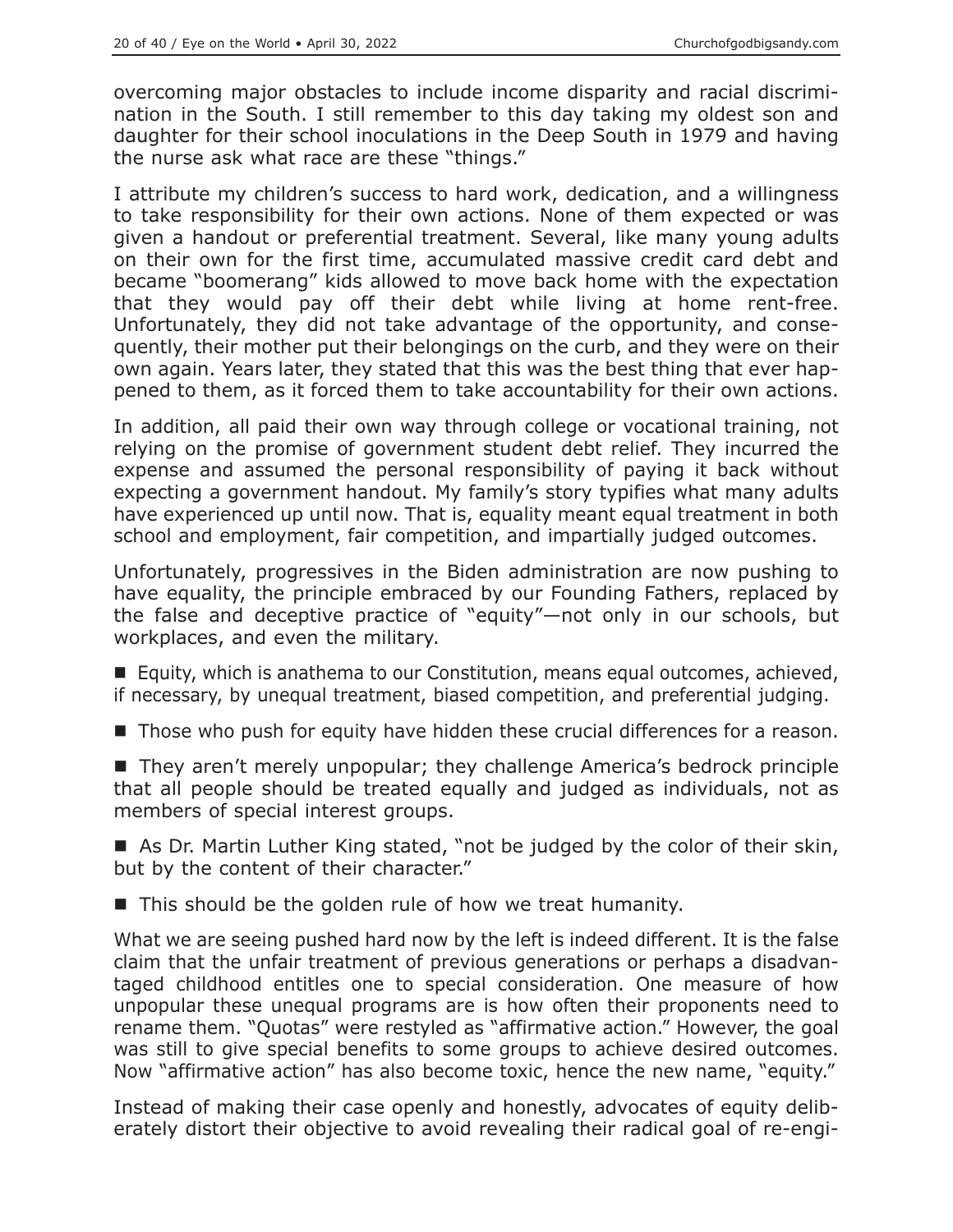neering society through coercion. When the results fall short, as they inevitably will, the remedy is obvious: more government power, more regulations, and more indoctrination.

★★★★★

"Eye on the World" comment: The following headlines are about articles that involve the United States. The articles were not posted, but the headlines give the essence of the story.

 $\overline{\phantom{a}}$  , where  $\overline{\phantom{a}}$ 

#### **What did Biden say about children in classrooms?**

■ An article by Mary Margaret Olohan titled "Biden Tells Teachers: Children Are 'Yours When They're in the Classroom' " was posted at dailywire.com on April 27, 2022.

■ An article by Nikki Schwab titled " 'They Are All Our Children': Biden Sparks Fury From Parents by Telling Teachers That Kids Are 'Yours When They're in the Classroom' as He Takes Aim at Republican Effort to Stop Sexually Explicit Lessons and Books" was posted at dailymail.co.uk on April 27, 2022.

#### **Comments about abortion**

■ Looking back to September 2021, an article by Vanessa Romo titled "Mexico's Supreme Court Has Voted to Decriminalize Abortion" was posted at npr.org on Sept. 7, 2021.

■ An article by Colleen DeGuzman titled "Abortion Clinic on Texas-Mexico Border Faces Unique Legal and Cultural Challenges" was posted at khn.org on April 20, 2022.

 An article by Cheryl Sullenger titled "Kentucky Is Abortion Free as State's Two Abortion Centers Stop Killing Babies" was posted at lifenews.com on April 18, 2022.

■ An article by Sam Dorman titled "Emails Suggest the Federal Government Colluded With U-Pitt to Cover Up Experiments on Babies" was posted at thefederalist.com on April 22, 2022.

■ An article by Francois Picard titled "Texans Forced to Travel Out of State, Wait Weeks for Abortions" was posted at france24.com on April 22, 2022.

■ An article by Madeline Leesman titled "California Reportedly Working to Expand Abortion Access for Out-of-State Patients" was posted at townhall. com on April 25, 2022.

■ An article by Madlin Mekelburg titled "Federal Appeals Court Ends Legal Challenge to Texas Abortion Law" was posted at statesman.com (Austin, Texas) on April 26, 2022.

■ An article by Dan Horn titled " 'Roe Is Dead': Ohio and Kentucky Abortion Laws Preview a Future Without It" was posted at cincinnati.com on April 26, 2022.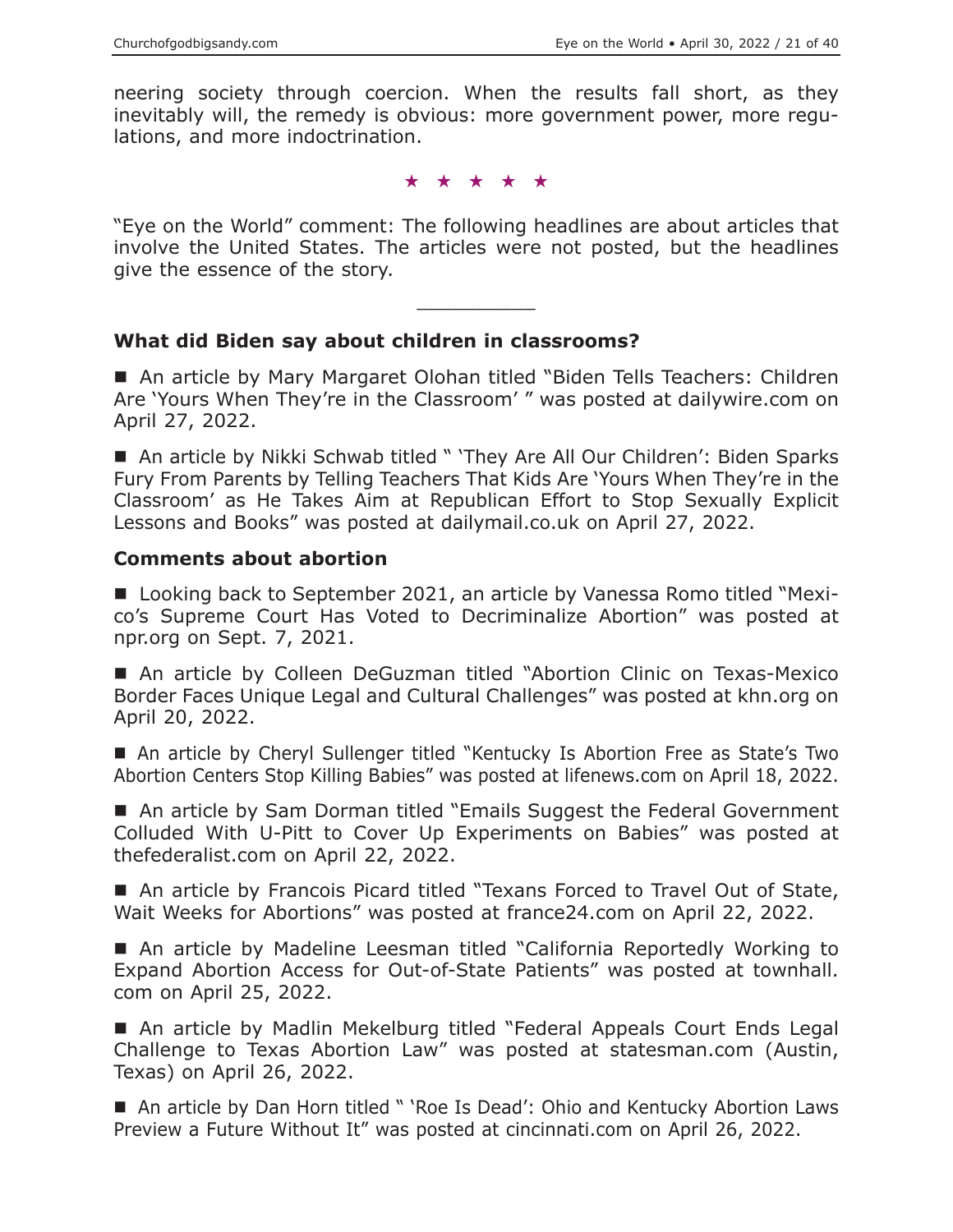# **Comments about Hunter Biden and family**

■ An article by Ronny Reyes titled " 'It Reeks of Pay-to-Play': Joe Biden and His Staff Met With Hunter's Top Business Partner at the White House Throughout His Vice Presidency, Visitor Logs Reveal" was posted at dailymail. co.uk on April 23, 2022.

■ An article by Pam Key titled "[Peter] Schweizer: Joe Biden 'At the Center' of Hunter Biden Legal Issues" was posted at breitbart.com on April 24, 2022.

■ An article by Chuck Ross titled "Hunter's Law Firm Could Cash Out on Biden's Controversial Order [Executive Order That Directs \$3.5 Billion Seized From Afghanistan's Central Bank]" was posted at freebeacon.com on April 25, 2022.

■ An article by Rajan Laad titled "Wikipedia and the Media Suppressing Info About Hunter Biden's Shady Business Dealings" was posted at americanthinker.com on April 27, 2022.

# **Comments about investigation by John Durham**

■ Looking back to February 2022, an article by Jonathan Turley titled "Durham Probe Proves Some Media Would Rather Ignore a Major Story Than Expose Their Role in Covering It Up" was posted at foxnews.com on Feb. 16, 2022.

■ An article by Jerry Dunleavy titled "Durham Issues Trial Subpoenas to Clinton Campaign and DNC" was posted at washingtonexaminer.com on April 23, 2022.

■ An article by Jerry Dunleavy titled "Durham Limited in Presenting Evidence That Collusion Claims Were Untrue, Judge Says" was posted at washingtonexaminer.com on April 25, 2022.

■ An article by Jerry Dunleavy titled "Durham Accidentally Releases Fusion GPS Emails That Were Meant to Be Under Seal" was posted at washingtonexaminer.com on April 26, 2022.

#### **Comments about government and corporate censorship**

■ An article by Paul Bedard titled "Rigged": Documentary Details Zuckerberg's \$400 Million Vote Juicing for Biden" was posted at washingtonexaminer. com on April 5, 2022.

 An article by Charlie Spiering titled "Barack Obama Calls for More Censorship: First Amendment 'Does Not Apply to Facebook and Twitter' " was posted at breitbart.com on April 21, 2022.

■ An article by Tristan Justice titled "Left-Wing Group [Citizens for Responsibility and Ethics in Washington, Called CREW] Demands Apple Preemptively Nuke Truth Social [Trump's New Platform]" was posted at thefederalist.com on April 25, 2022.

# **Comments about free speech**

 An article by Staff titled "Brent Bozell: Musk Twitter Purchase About 'Free Speech'—Not Economics" was posted at newsbusters.org on April 26, 2022.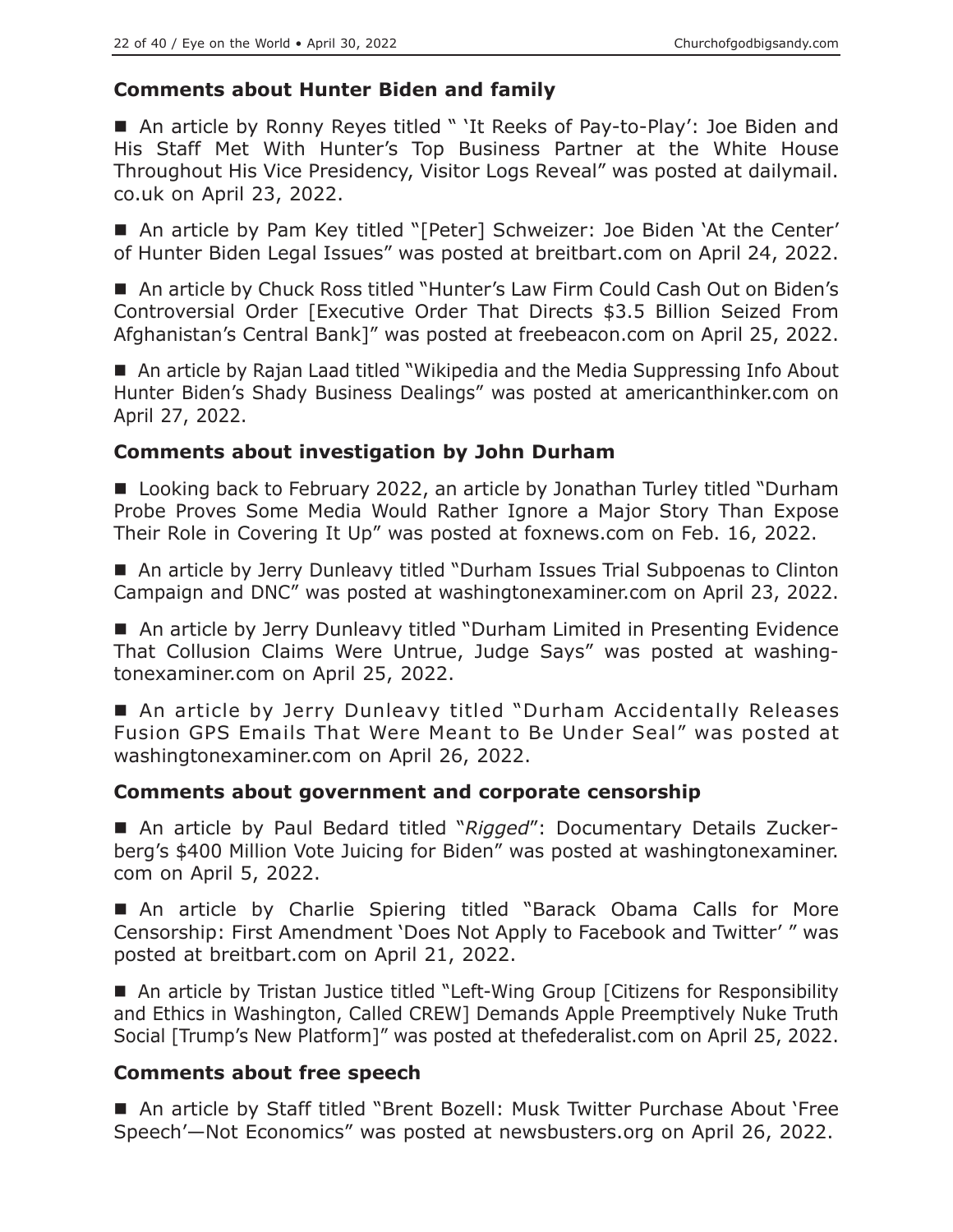■ An article by Chet Richards titled "You Can't Have a Functioning Nation Without Free Speech" was posted at americanthinker.com on April 27, 2022.

■ An article by Natasha Anderson titled "[Black Female] ESPN Anchor Sage Steele Sues After She Was Benched for Speaking Out Against 'Sick' Vaccine Mandates and Barack Obama's Decision to Call Himself Black" was posted at dailymail.co.uk on April 28, 2022.

#### **New information governance board**

 An article by Katelyn Caralle titled "Biden Sets Up 'Disinformation Board' to Combat Midterm Fake News Headed by Russia Expert [Nina Jankowicz] Who Called Hunter's Laptop a 'Trump Campaign Product' and Said She 'Shudders to Think' About Elon Musk Taking Over Twitter" was posted at dailymail.co.uk on April 27, 2022.

#### **Comments about Elon Musk and Twitter**

■ An article by Zahra Tayeb titled "Elon Musk Says He Doesn't Care About the Economics of Buying Twitter but Wants to Create a Public Platform That Is 'Maximally Trusted and Broadly Inclusive' " was posted at businessinsider. com on April 23, 2022.

 An article by Harriet Alexander and James Gant titled " 'Elon Is the Singular Solution I Trust': Jack Dorsey Tweets Support for Musk's Takeover Bid as It's Revealed Twitter Founder Is in Line to Make \$928 Million From the Deal While CEO Parag Agrawal Will Get \$39 Million" was posted at dailymail.co.uk on April 25, 2022.

■ An article by Craig Bannister titled "Twitter's Board Unanimously Approves Musk's \$44 Billion Offer; Musk Hopes Even His 'Worst Critics' Keep Using Platform" was posted at cnsnews.com on April 25, 2022.

■ An article by Sam Amico titled "ACLU Expresses Worry Elon Musk Will Let Twitter Users Think Differently Than They Do" was posted at outkick.com on April 25, 2022.

■ An article by Stephen M. Lepore titled "Angry Twitter Staff Claim Their New Boss Is 'Dangerous for Democracy' as They Are Told in Emergency Meeting Their Jobs Are Only Safe for Six Months Until Musk Completes His \$44 Billion Takeover" was posted at dailymail.co.uk on April 26, 2022.

 An article by Paul Bois titled "Human Rights Groups Raise 'Concerns' About 'Hate Speech' Over Elon Musk Buying Twitter" was posted at breitbart.com on April 26, 2022.

■ An article by Natasha Anderson titled " 'We're Back!': Tucker Carlson's Twitter Account Is Reinstated Just Hours After Elon Musk Purchased the Platform: TV Host Was Banned for Referring to Transgender Health Secretary as a Man" was posted at dailymail.co.uk on April 26, 2022.

■ An article by Michael W. Chapman titled "FCC Rejects Call to Block Elon Musk's Purchase of Twitter" was posted at cnsnews.com on April 27, 2022.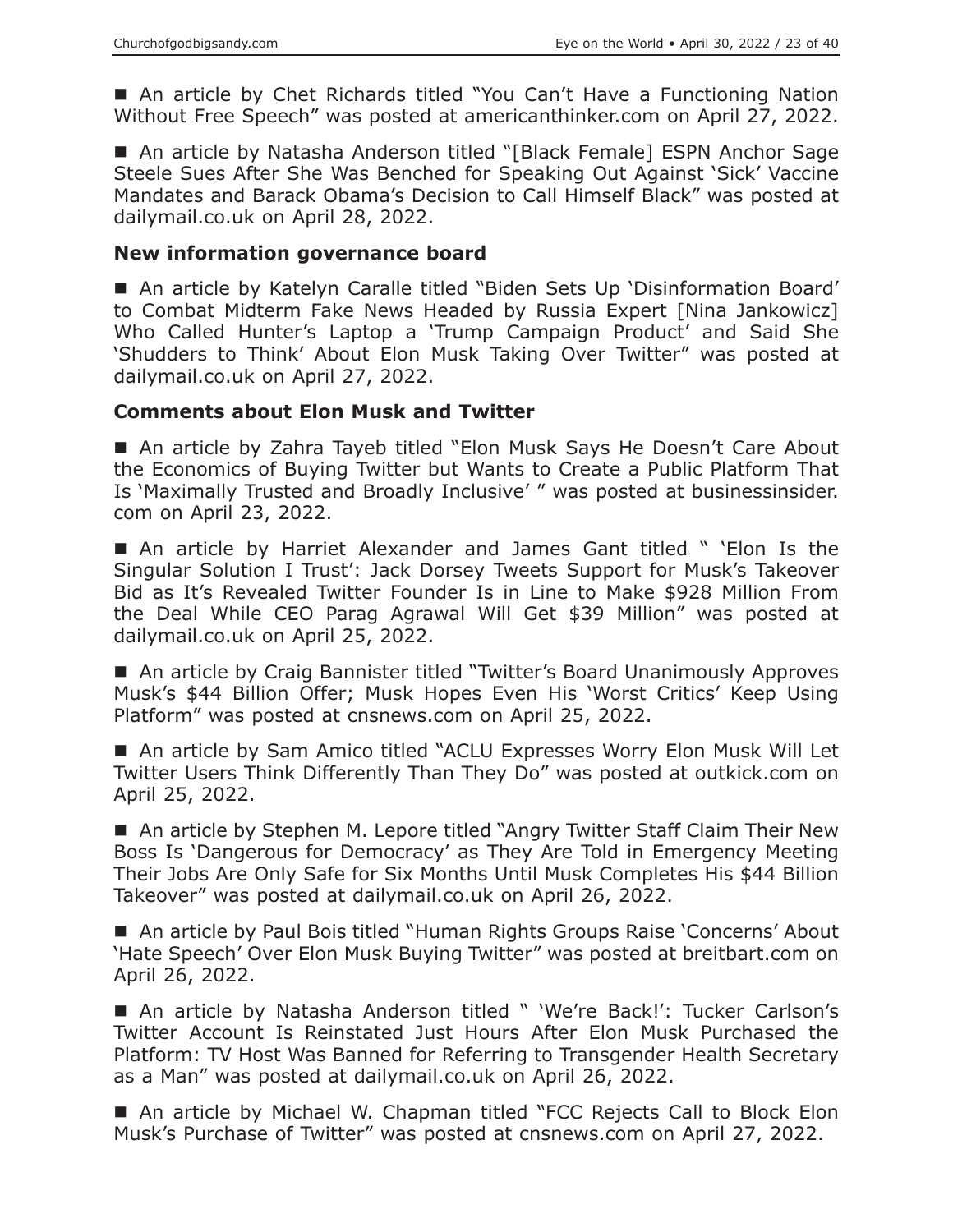# **Comments about Twitter and Truth social media**

■ An article by Brooke Singman titled "Trump Will Not Return to Twitter Even as Elon Musk Purchases Platform, Will Begin Using His Own TRUTH Social" was posted at foxnews.com on April 25, 2022.

■ An article by Olafimihan Oshin titled "Shares of Company Behind Trump's Truth Social [Media] Fall After Musk's Twitter Deal" was posted at thehill.com on April 25, 2022.

 An article by Yun Li titled "Stock Tied to Donald Trump's Social Media Venture Falls 13% as Twitter Announces Deal With Musk" was posted at cnbc.com on April 25, 2022.

# **Comments about Elon Musk and Bill Gates**

■ An article by Joanna Tan titled "Elon Musk Says He Confronted Bill Gates About Shorting Tesla" was posted at cnbc.com on April 23, 2022.

■ An article by Brie Stimson titled "Elon Musk Confirms He Turned Down Bill Gates on Climate Change Collaboration Over Shorting Tesla [Half Billion Dollars]" was posted at foxnews.com on April 24, 2022.

■ An article by Bethany Biron titled "Elon Musk Says He's 'Moving On' From 'Making Fun' of Bill Gates for Shorting Tesla After Leaked Text Conversation Reveals Spat Between the Tech Moguls" was posted at businessinsider.com on April 24, 2022.

# **Orchestrated reset—about the economy, not climate**

■ Looking back to July 2019, an article by Adam Shaw titled "AOC's Top Aide Admits Green New Deal About the Economy, Not Climate" was posted at foxnews.com on July 12, 2019.

■ An article by Thomas Catenacci titled "Big Business Asks Congress for Massive Handouts 'Accelerating' Clean Energy Transition" was posted at dailycaller.com on April 26, 2022.

# **Comments about 'green military'**

 An article by Steven Nelson titled "Jet-Set Biden Vows 'Climate-Friendly' Military, [But] Flexes [His] Gas-Guzzling Corvette" was posted at nypost.com on April 22, 2022.

 An article by Kathleen J. Anderson titled "Biden's 'Green Military' Is Absolute Nonsense" was posted at thepoliticalinsider.com on April 25, 2022.

# **Comments about climate warriors**

■ An article by Michael Laris titled "Billions [\$6.4 Billion] of Federal Dollars to Cut Emissions Will Come With Few Strings Attached" was posted at washingtonpost.com on April 21, 2022.

■ An article by Katie Pavlich titled "Biden Flew Across the Country to Talk About Climate Change" was posted at townhall.com on April 22, 2022.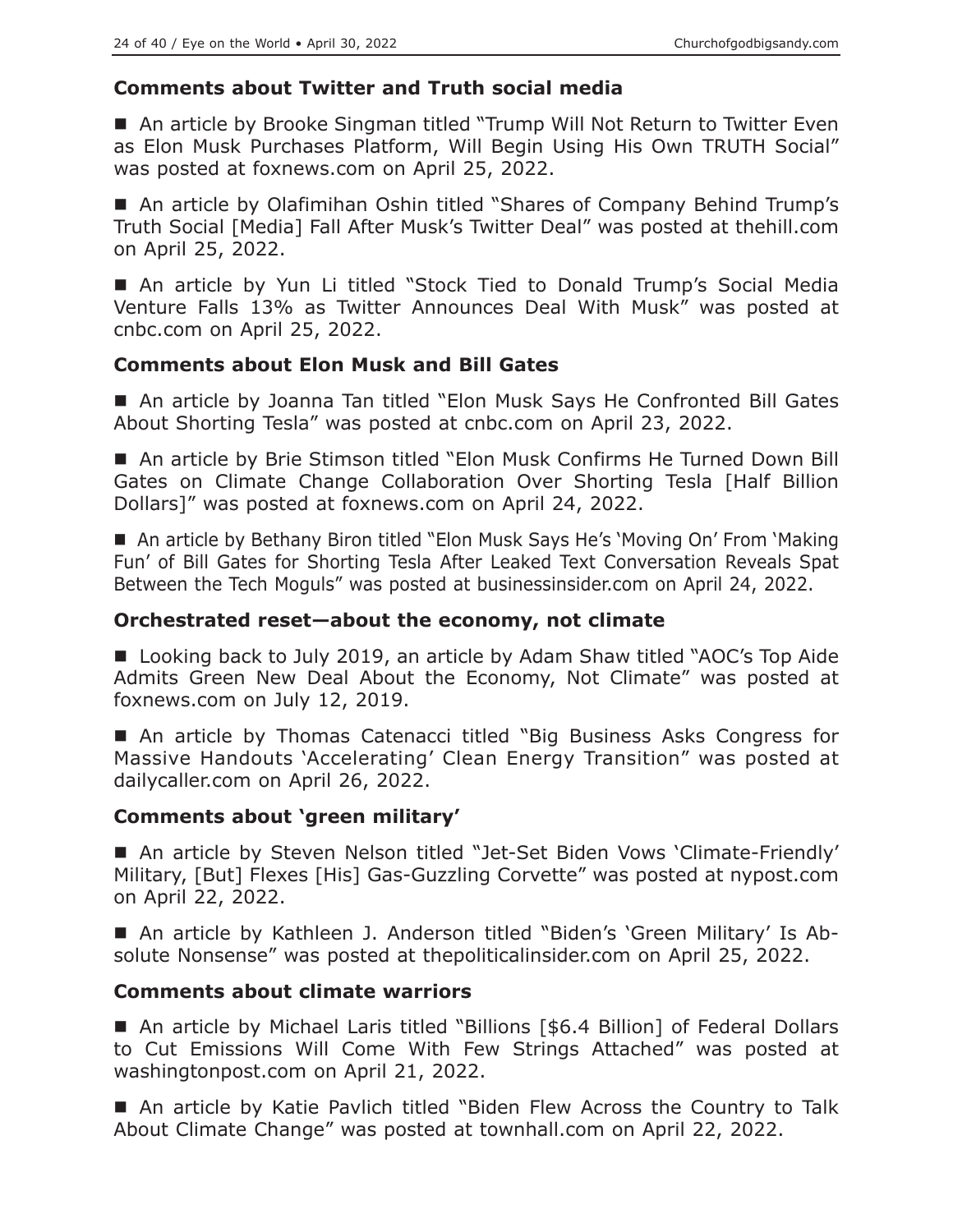■ An article by Ian Hanchett titled "[John] Kerry: Expanding Drilling Permits Is 'Temporary' Move to Keep 'The Population Committed to Moving' to Green" was posted at breitbart.com on April 22, 2022.

■ An article by Thomas Catenacci titled " 'You've Got Six Years': John Kerry Issues Cryptic Threat to Natural Gas Industry" was posted at dailycaller.com on April 22, 2022.

■ An article by David Meyer and Joe Tacopino titled "[Buddhist and Climate Activist] Wynn Bruce Dies After Lighting Himself on Fire Outside Supreme Court" was posted at nypost.com on April 23, 2022.

■ Looking back to June 2016, an article by Amanda Smith titled "Self-Immolation [Is the Act of Sacrificing Oneself by Setting Oneself on Fire and Burning to Death]: A History of the Ultimate Protest" was posted at abc.net.au on June 1, 2016.

# **Fossil fuel—Biden's plan from day 1**

■ Looking back to March 2022, an article by Staff titled "[Journalist Dan] Bongino: Destruction of U.S. Fossil Fuel Has Been Biden Administration's 'Energy Suicide Plan' Since Day 1" was posted at foxnews.com on March 12, 2022.

■ An article by Michael W. Chapman titled "Sen. Cruz: High Gas Prices Are the 'Intended Effect' of Biden's Green Energy Agenda" was posted at cnsnews.com on April 13, 2022.

# **Comments about electric vehicles**

■ An article by Tristan Bove titled "A Top Lithium Expert Agrees With Elon Musk That There's Not Enough of the Crucial Metal to Meet Booming Demand" was posted at fortune.com on April 22, 2022.

# **Inflation**

■ An article by James S. Robbins titled "Biden Has Been Wrong Repeatedly About Inflation; Don't Count on Him Being Right Now" was posted at usatoday.com on April 21, 2022.

■ An article by Ian Hanchett titled "Former Obama Treasury Counselor [Steve] Rattner: There's 'No Precedent' for Fixing Inflation in Economy This Overheated Without a Recession" was posted at breitbart.com on April 23, 2022.

■ An article by Casey Harper titled "A Third of Small Businesses Consider Shutting Doors as Inflation, Economic Woes Raise the Pressure" was posted at thecentersquare.com on April 25, 2022.

■ An article by Elle Reynolds titled "The Inflation Draining Your Wallet, Grocery Cart and Gas Tank Is Far Steeper Than 8 Percent" was posted at thefederalist.com on April 27, 2022.

 An article by Ben Zeisloft titled "Even As Prices at the Pump Remain High, California Is Still Raising Its Gas Tax" was posted at dailywire.com on April 27, 2022.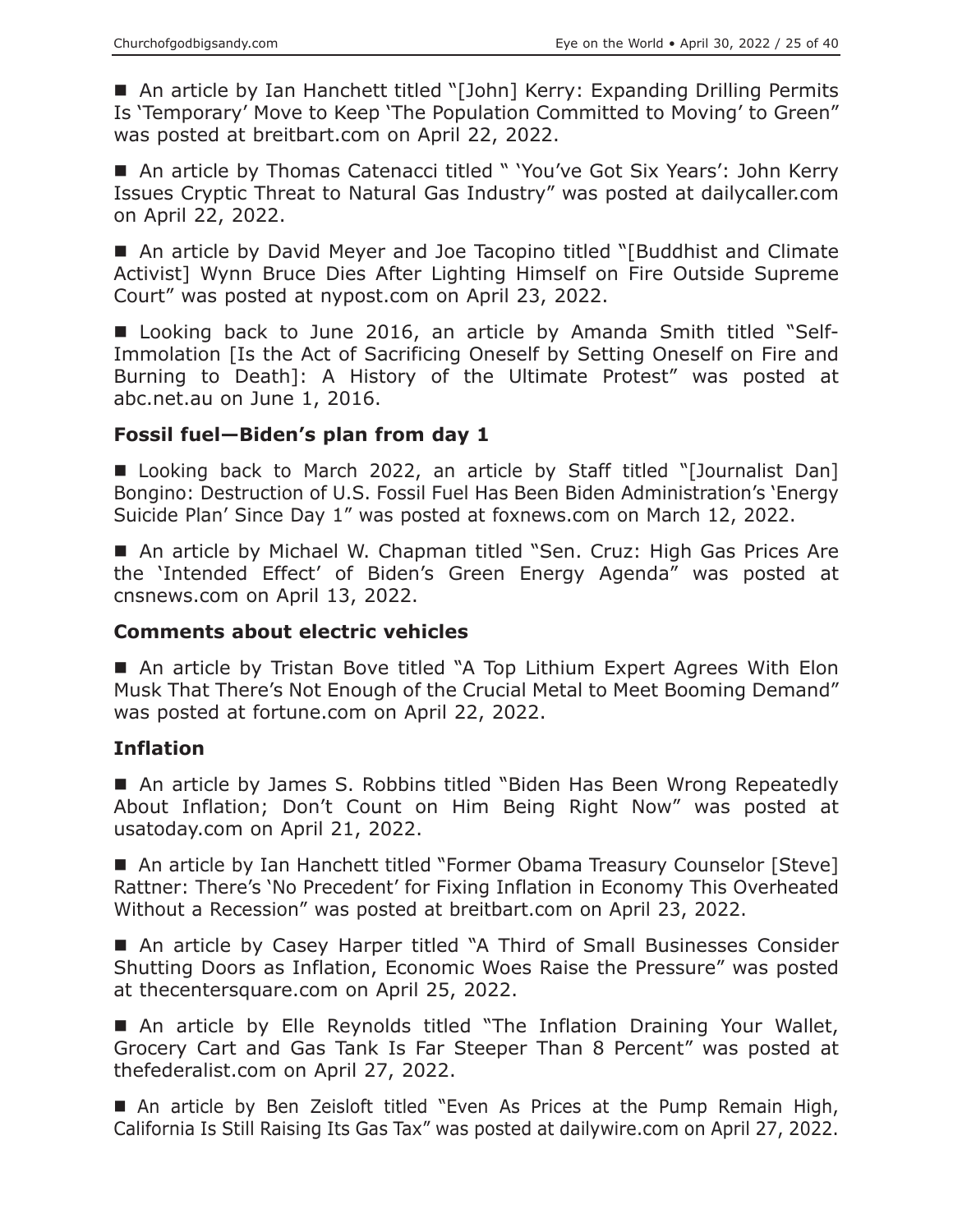■ An article by Myra P. Saefong titled "Food Prices Keep Climbing; the Pain Won't End Soon, Either" was posted at barrons.com on April 28, 2022.

## **Comments about earmarks**

■ An article by Adam Andrzejewski titled "Congress Included \$9 Billion in Earmarks in Spending Bill" was posted at realclearpolicy.com on April 22, 2022.

#### **Finances**

■ Looking back to June 2020, an article by Kevin Daley titled "Postmates, Uber Offers Promotions for Black Restaurants; Raising Tough Legal Questions" was posted at freebeacon.com on June 10, 2020.

■ An article by Kevin Daley titled "This Woke Promotion [to Waive Delivery Fees From Black-Owned Restaurants] Could Cost Uber Millions" was posted at freebeacon.com on April 22, 2022.

■ An article by Chloe Godbold and Caleb Holloway titled "Metal Prices Continue to Rise, Causing Shortages of Aluminum" was posted at nbc25news. com on April 7, 2022.

■ An article by Heather Hamilton titled "Used Car Prices Soar Over 30% Since 2021: Report" was posted at washingtonexaminer.com on April 24, 2022.

■ An article by Ariel Zilber titled "JCPenney Owners Offer to Buy Archrival Kohl's for \$8.6 Billion" was posted at nypost.com on April 25, 2022.

■ An article by Bethany Blankley titled "New Magnet Facility Breaks Ground in Texas to Offset Supply Chain Issues, Dependence on China" was posted at thepoliticalinsider.com on April 27, 2022.

# **Microchip shortage**

 An article by Daniel Jones titled "Tech Firms Rip Apart New Washing Machines So They Can Harvest Their Computer Parts in a Bid to Beat the Global Microchip Shortage" was posted at dailymail.co.uk on April 23, 2022.

# **Canceling student debt**

■ Looking back to December 2021, an article by Brad Polumbo titled "AOC, Who Makes \$175,000 a Year, Says Taxpayers Should Have to Pay Off Her \$17,000 in Student Loan Debt" was posted at washingtonexaminer.com on Dec. 7, 2021.

■ Looking back to February 2022, an article by Darragh Roche titled "AOC Tells Joe Biden: Cancel More Student Loans to Have 'Any Chance' [of Winning Midterms] in 2022" was posted at newsweek.com on Feb. 15, 2022.

■ Looking back to February 2022, an article by Sydney Lake titled "AOC: Everyone Should Have Student Loans Canceled—Including Harvard and Yale Grads" was posted at fortune.com on Feb. 16, 2022.

■ Looking back to March 2022, an article by Ayelet Sheffey titled "AOC Calls Out Student-Loan Forgiveness as One of the Issues 'Left Unsaid' During Biden's State of the Union" was posted at businessinsider.com on March 2, 2022.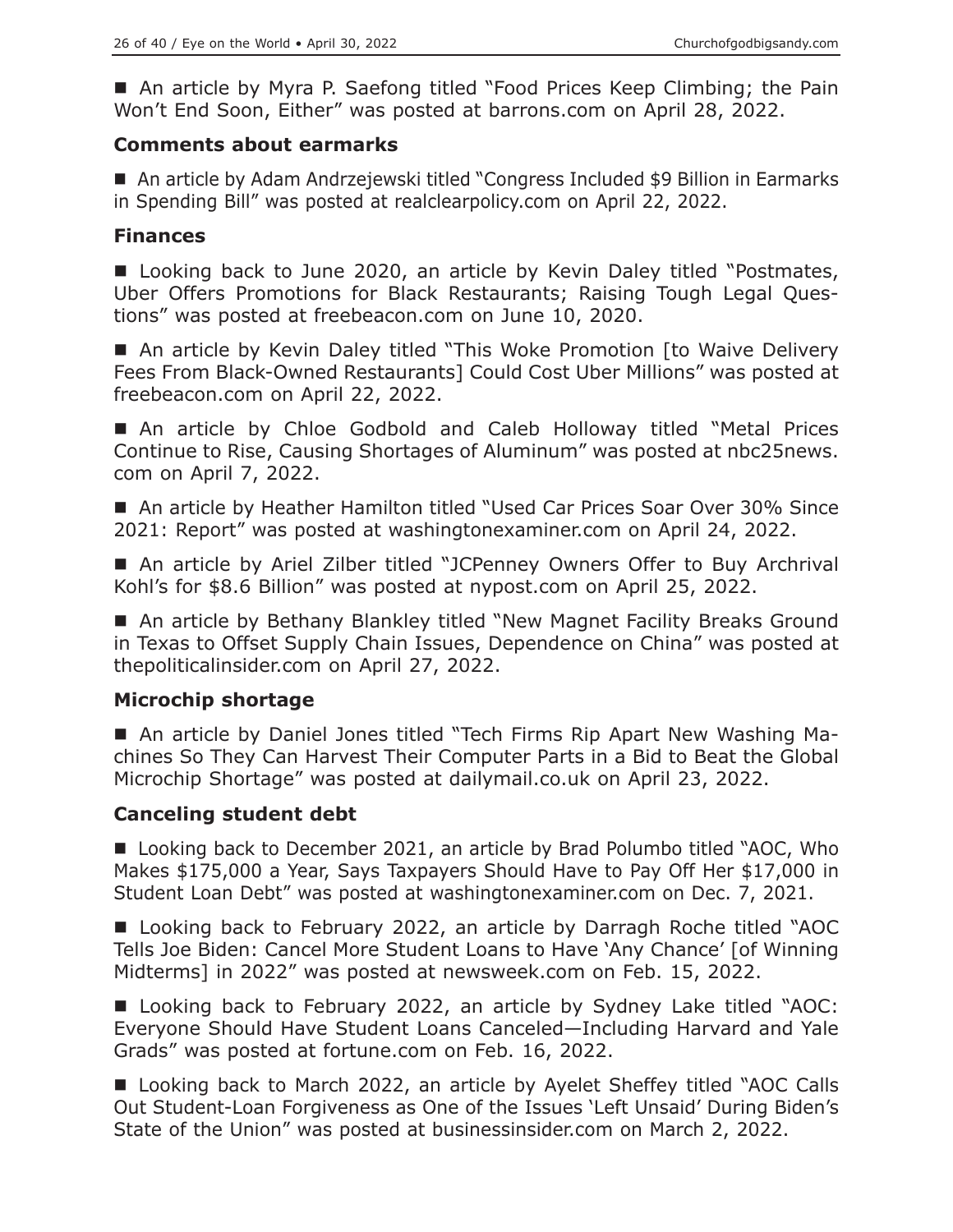■ Looking back to March 2022, an article by James Gordon titled "AOC Says Biden Is in Danger of Losing Support Among Progressives and Young Democrats If He Doesn't Fulfill His Campaign Promise of Canceling Student Debt as Falling Poll Numbers Bring President to an All-Time Low" was posted at dailymail.co.uk on March 25, 2022.

■ An article by Virginia Kruta titled " 'Not Everything Has to Go Through Congress': Elizabeth Warren Wants Biden to Be More Authoritarian, Axe Student Debt" was posted at dailywire.com on April 24, 2022.

■ An article by Staff titled "Biden's Bribe to the Affluent: Student Loan Forgiveness" was posted at nypost.com on April 24, 2022.

■ A letter to the editor by David Van Iderstine (from Los Angeles) titled "Why Canceling Student Loan Debt Could Backfire on Democrats [Because of Three Reasons—65% of American Adults Do Not Have a College Degree; Millions of Americans Have Already Paid Off Their Loan; and Deficit Hawks Want a Balanced Budget]" was posted at latimes.com on April 26, 2022.

# **Ukraine refugees to U.S.**

 An article by Jasmine Aguilera titled "100,000 Ukrainians Are Now Welcome to the U.S.—But Without Benefits or a Path to Citizenship" was posted at time.com on April 25, 2022.

 An article by John Klar titled "Why Is Biden Undercutting Ukrainian Refugees?" was posted at americanthinker.com on April 26, 2022.

# **Illegal immigration and terrorists**

■ An article by Todd Bensman titled "About Those 42 Terrorists Who Crossed the American Southern Border" was posted at townhall.com on April 27, 2022.

# **Illegal immigration and Title 42**

■ A report titled "Roll Call . . . Vote Number 344 on August 11, 2021 [About Keeping Title 42, Every Democrat Voted Against Keeping Title 42 Last Year]" is posted at senate.gov.

■ An article by Kyle Morris, Andrew Murray and Jayme Chandler titled "More Democrats Sound the Alarm as White House Plans to Scrap Title 42" was posted at foxnews.com on April 20, 2022.

■ An article by Niall Stanage titled "Biden Faces Mutiny on Title 42" was posted at thehill.com on April 22, 2022.

 An article by Laura Barron-Lopez, Christopher Cadelago and Eugene Daniels titled "Biden White House Stands Behind Title 42 Decision Amid Party Revolt" was posted at politico.com on April 22, 2022.

■ An article by Arjun Singh titled "Federal Judge Blocks Biden From Ending Title 42" was posted at nationalreview.com on April 25, 2022.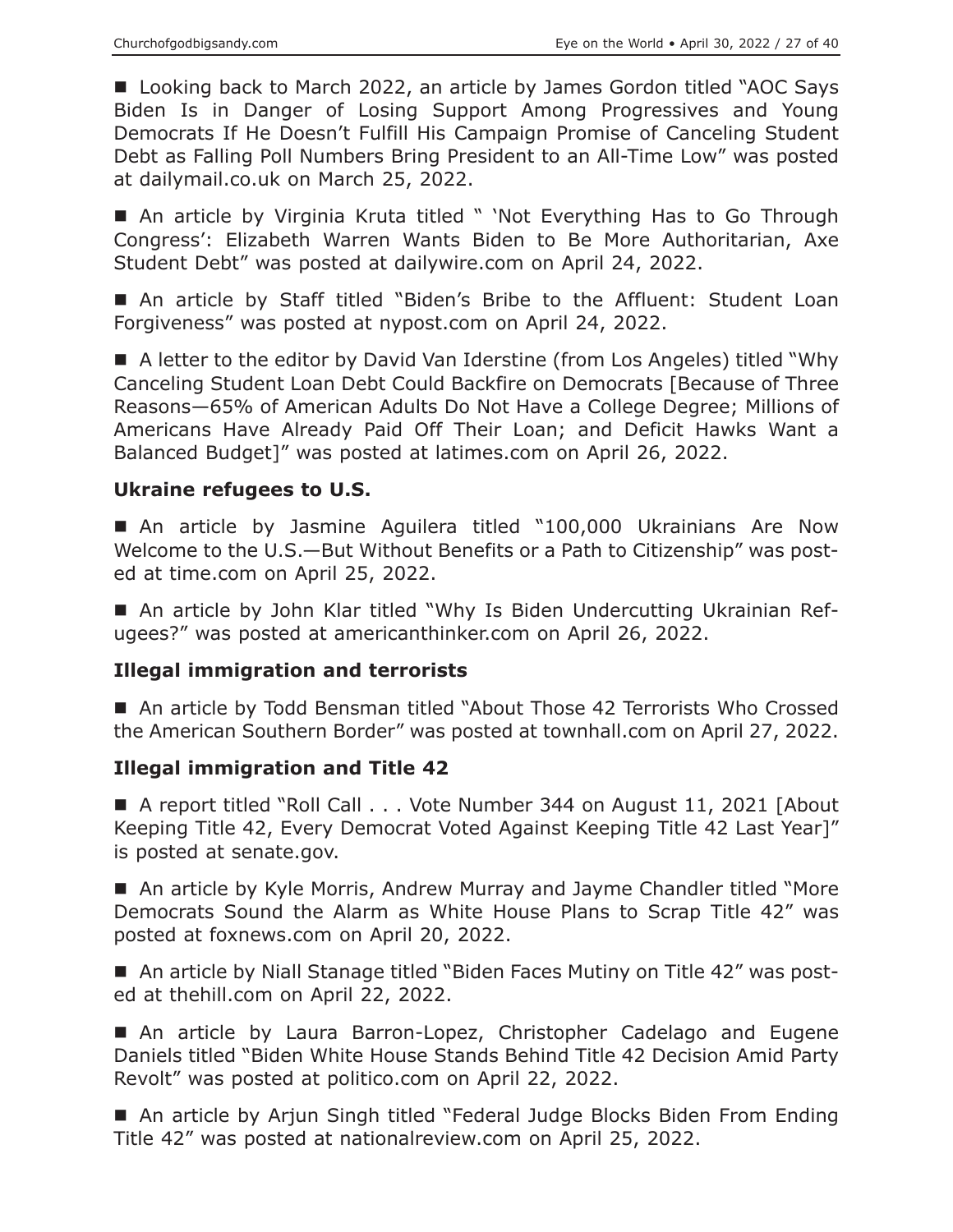# **Illegal immigration**

 A report by FAIR [Federation for American Immigration Reform] titled "2021 Update: How Many Illegal Aliens Live in the United States? [FAIR Estimated 14.5 Million in 2020 and 15.5 Million in 2021]" was posted at fairus.org. in April 2022.

■ An article by Susan Jones titled "As the U.S. Border Is Overwhelmed, Mayorkas and Blinken Address 'Root Causes'—in Panama" was posted at cnsnews.com on April 21, 2022.

■ An article by John Binder titled "6,000 Migrants in Tijuana Waiting to Rush U.S.-Mexico Border When Joe Biden Ends Title 42" was posted at breitbart. com on April 23, 2022.

■ An article by Craig Bannister titled "Majority of Dem Voters Support Illegal Immigration Increasing at 'Fastest Rate Ever'—Deny Biden's Purposefully Encouraging It" was posted at cnsnews.com on April 25, 2022.

■ An article by Ian Hanchett titled "[Ted] Cruz: Biden's 'Political Decisions' on Border Have Caused 'Enormous Loss of Life' " was posted at breitbart.com on April 26, 2022.

■ An article by Katie Pavlich titled "Biden's Open Border Policies Lead to a Cash Boom for Cartel Smugglers" was posted at townhall.com on April 26, 2022.

# **Truth about immigration and voting**

■ Looking back to July 2021, an article by Julio Rosas titled "There It Is: NYT Op-Ed [by Alossa Araxia Abrahamian] Gives the Game Away by Wanting to Let Non-Citizens to Vote in U.S. Elections" was posted at townhall.com on July 29, 2021.

■ Looking back to July 2021, an article by Rebecca Downs titled "NYT Guest Essay Opinion Piece [Alossa Araxia Abrahamian] Claims 'There Is No Good Reason You Should Have to Be a Citizen to Vote' " was posted at townhall.com on July 31, 2021.

■ An article by Sarah Westwood titled "Democrats Lose Hispanic and Blue-Collar Voters at Same Time" was posted at washingtonexaminer.com on April 19, 2022.

# **Comments about election news**

■ An article by Paul Bedard titled "*Rigged*: Documentary Details Zuckerberg's \$400 Million Vote Juicing for Biden" was posted at washingtonexaminer. com on April 5, 2022.

■ An advertizement titled "Rigged: The Zuckerberg Funded Plot to Defeat Donald Trump" is posted at citizensunitedmovies.com.

 An article by James Anthony titled "Dinesh D'Souza's New Film '2020 Mules' Explores Controversies in 2020 Presidential Election" was posted at thepostmillennial.com on April 23, 2022.

■ An article by Rebecca Downs titled "Judge Dismisses Lawsuits Trying to Bar Reps. Paul Gosar, Andy Biggs From Running for Re-Election" was posted at townhall.com on April 23, 2022.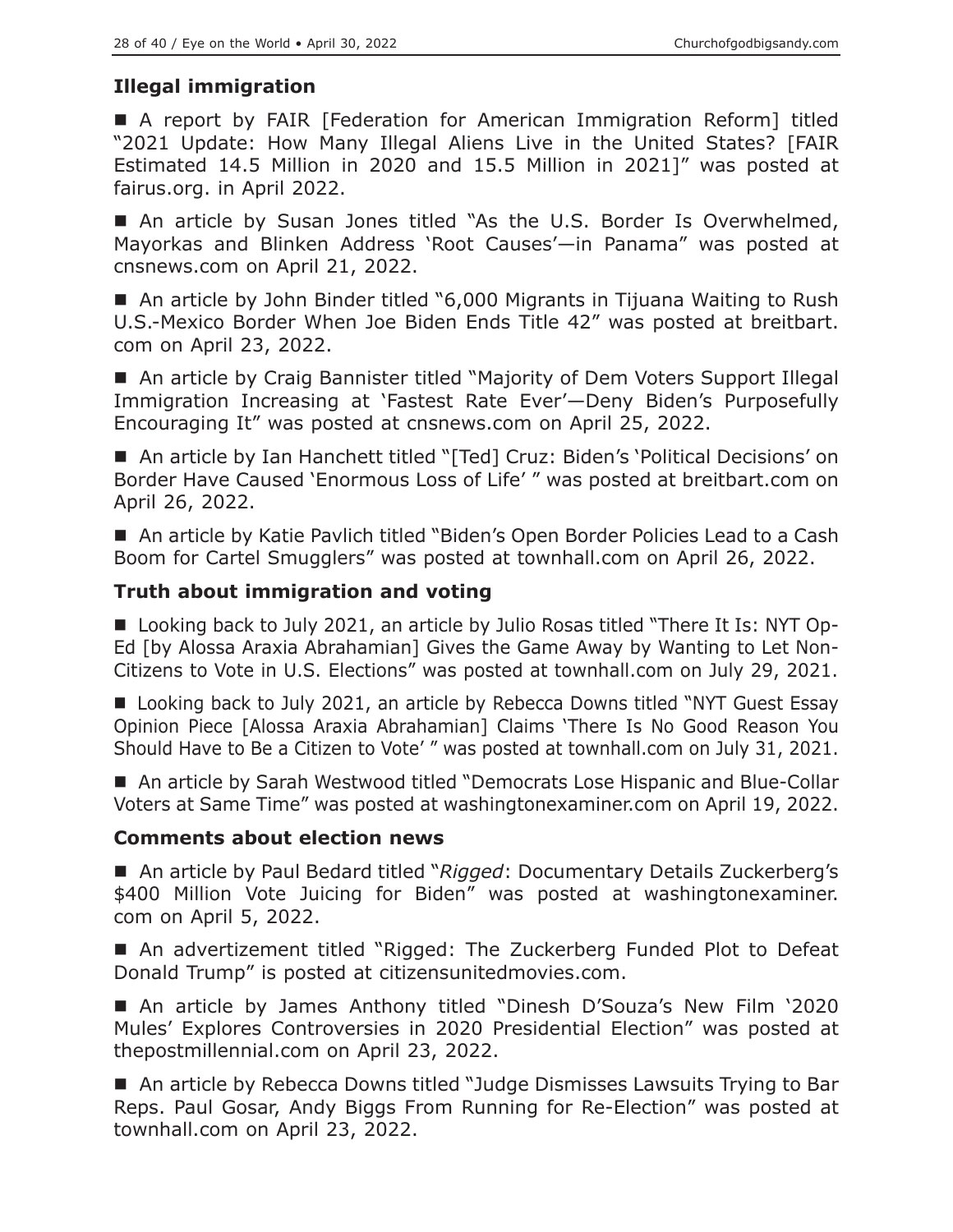■ An article by Cheryl Teh titled "MyPillow CEO Mike Lindell Is Bankrolling a Nationwide Push to Halt the Use of Voting Machines in Elections—Starting With Arizona" was posted at businessinsider.com on April 24, 2022.

 An article by Geoff Earle titled "Florida Gov. Ron DeSantis Signs Bill to Form an Election Police Unit to Protect Voter Integrity and Investigate Fraud" was posted at dailymail.co.uk on April 25, 2022.

 An article by Natasha Mittelstadt titled "More Than 300,000 Votes Unverified in Georgia's Fulton County in 2020, New Complaint Alleges" was posted at justthenews.com on April 20, 2022.

 An article by John Solomon titled "Investigators in Georgia Ballot Harvesting Probe Zero In on Funding, Eyewitnesses Whistleblower" was posted at justthenews.com on April 25, 2022.

# **Comments about defunding the police**

■ An article by Jon Levine titled "AOC, Other Progressives Urged MTA [Metropolitan Transportation Authority] Not to Hire New Cops in 2019 Letter" was posted at nypost.com on April 16, 2022.

■ An article by Alex Hammer titled "Number of Police Officers Who Died in the Line of Duty Last Year Rose 59% With FBI Director Chris Wray Saying That It Is 'One of the Biggest Phenomena That Doesn't Get Enough Attention' " was posted at dailymail.co.uk on April 25, 2022.

## **Comments about excessive violent crime**

■ An article by Dorian Geiger titled "Pet Duck Solves Murder Mystery by Finding Grandmother's Body Under Suspects' Trailer" was posted at yahoo. com on April 25, 2022.

 An article by Tim Stelloh and Minyvonne Burke titled "3-Month-Old Kidnapped as Grandmother Unloaded Groceries in California, Police Say" was posted at nbcnews.com on April 26, 2022.

■ An article by Alyssa Guzman titled "Horrific Moment NYC Gang Crash Their Lexus Into Driver, 53, Then Attack Him and Break His Eye Socket Before Stealing His Car" was posted at dailymail.co.uk on April 28, 2022.

# **Comments about weapons**

■ An article by Tom Knighton titled "Study Finds Burglaries Dropped in Area Known to Have More Gun Permits" was posted at based-politics.com on April 26, 2022.

# **Comments about school boards**

■ An article by Joy Pullman titled "Amid Public Concern About Grooming Kids, American Library Association Picks 'Marxist Lesbian' as President" was posted at thefederalist.com on April 22, 2022.

■ An article by Penny Starr titled "85,000 Moms for Liberty Challenge School Boards Across the U.S.: Our Mission Is to Save America by Empowering Parents" was posted at breitbart.com on April 23, 2022.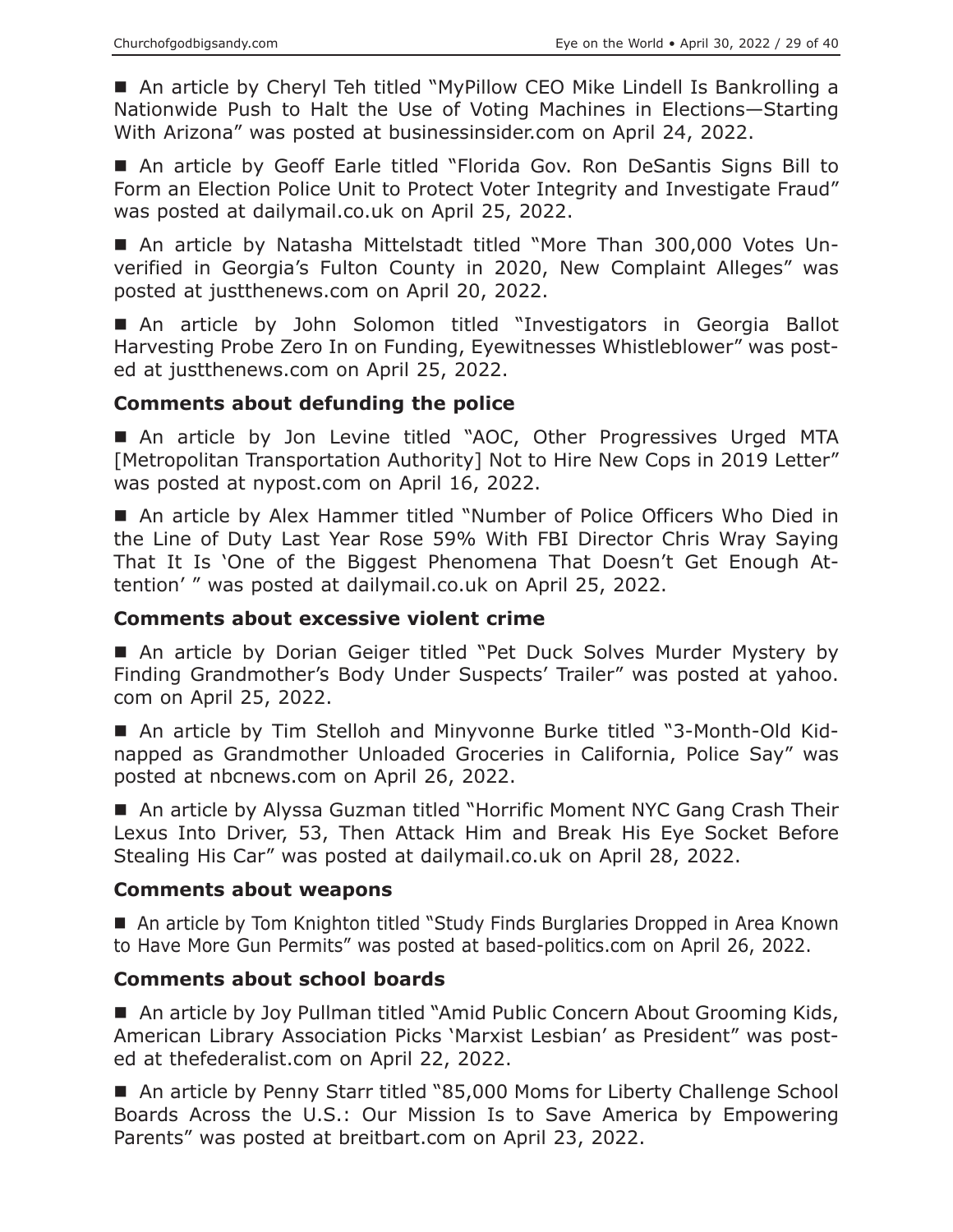# **Comments about transgenders**

■ An article by Bill Donahue titled "Transgender Mania Grips the White House, Despite Warnings From Europe" was posted at cnsnews.com on April 22, 2022.

■ An article by Michael W. Chapman titled "LGBTO Alumni Group at 'Catholic' Notre Dame Praises 'Gay Marriage' and Transgenders" was posted at cnsnews.com on April 25, 2022.

■ An article by Madeline Leesman titled "Tennessee Gov. [Bill Lee] Signs Law Penalizing Schools That Allow Transgender Athletes" was posted at townhall. com on April 26, 2022.

#### **Keeping information from parents**

■ An article by Jerod MacDonald-Evoy titled "Bill Allowing Teachers to Be Sued for 'Usurping' Parental Rights Clears Senate" was posted at yahoo.com on April 23, 2022.

# **Florida passes anti-grooming bill**

■ Looking back to March 2022, an article by DeClan Leary titled "Florida's Anti-Grooming Bill [Grooming Is Building an Emotional Relationship of Trust With a Child to Manipulate or Exploit Them]" was posted at theamericanconservative. com on March 12, 2022.

#### **Florida dismantles Disney's special tax status**

■ An article by Sean Moran titled "Florida Rep. Files Bill to End Disney's Special District: 'Time to Drop the Hammer on Woke Disney' " was posted at breitbart.com on April 19, 2022.

 An article by Kirby Wilson titled "Dismantling Disney World's Special District Status [Dissolving Reedy Creek Which Is a 38.5 Square-Mile Special Favor That Legislators Gave to Disney in 1967, Which Has an Annual Budget of \$355 Million and \$977 Million of Debt] Would Be Complicated and Expensive" was posted at miamiherald.com on April 20, 2022.

 An article by Jordan Dixon-Hamilton titled "Ron DeSantis Signs Bill Dismantling Disney's Special Tax Jurisdiction Into Law" was posted at breitbart. com on April 22, 2022.

■ An article by Jacob Schumer titled "The Contractual Impossibility of Unwinding Disney's Reedy Creek" was posted at bloombergtax.com on April 26, 2022.

# **Positive reaction toward Florida**

 An article by James Gant and Nikki Schwab titled "Florida Gov. Ron DeSantis Is Applauded by Children as He Officially Strips Disney of Its 55- Year-Old Special Tax and Land Privileges After Biden Slammed 'Ugly' GOP for 'Going After Mickey' " was posted at dailymail.co.uk on April 22, 2022.

■ An article by Jimmy McCloskey titled " 'Disney's Morals Are in the Gutter': Evangelical Pastor Franklin Graham Says Disney 'Flaunts Sin' as He Backs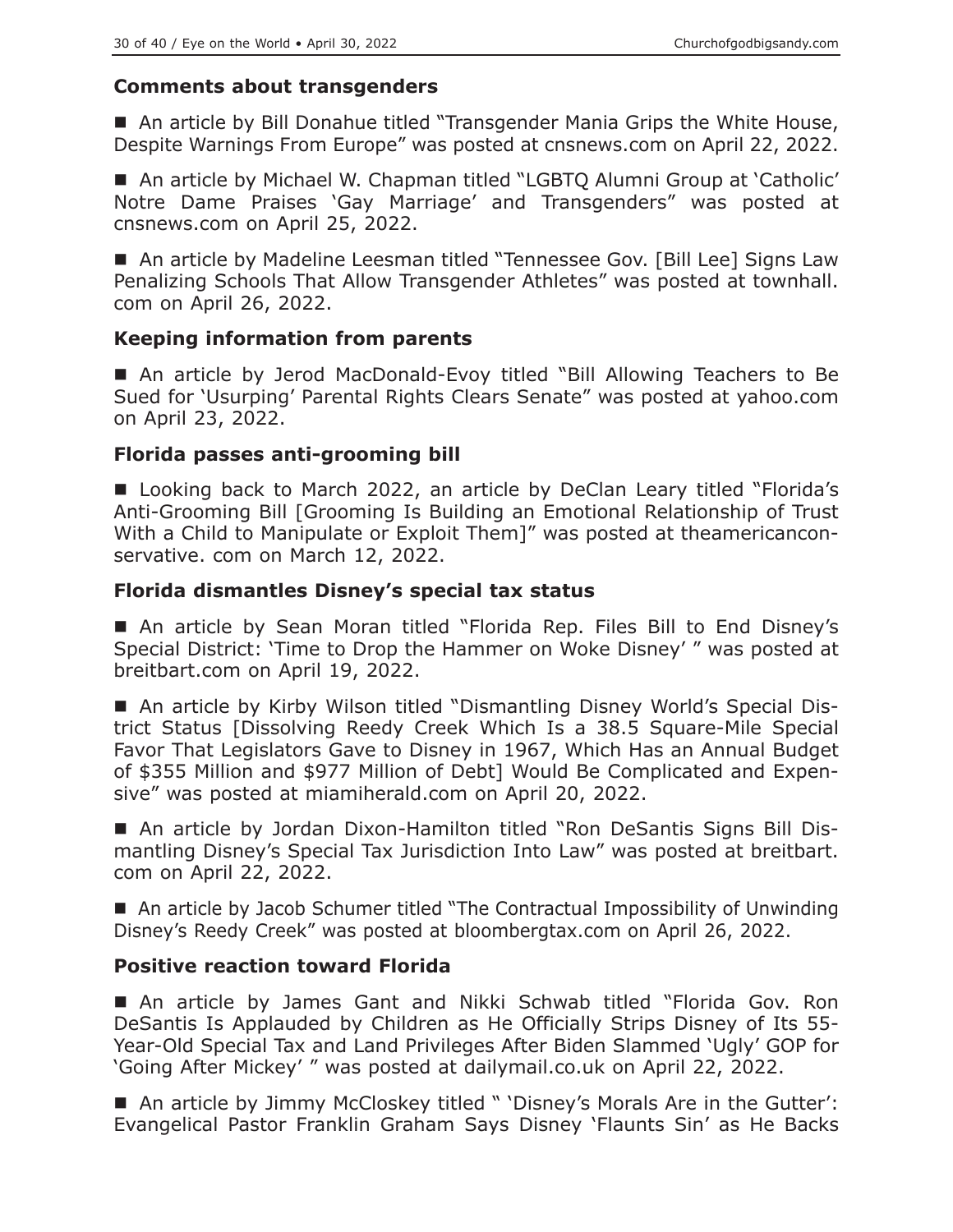Florida Governor Ron DeSantis in Battle Over So-Called 'Don't Say Gay' Law" was posted at dailymail.co.uk on April 24, 2022.

# **Negative reaction toward Florida**

■ An article by Dave Goldiner titled "Biden Trashes GOP for Attacking Disney Over 'Don't Say Gay' Law: 'Christ, They're Going After Mickey Mouse' " was posted at dailynews.com on April 22, 2022.

# **Positive reaction toward Disney**

■ An article by Claire Hall titled "[UConn Law] Professor [Robert Bird]: Walt Disney Co. Chose Values [Promoting Sexual Orientation and Gender Identity for Children in Kindergarten] Over Politics [Tax-Breaks]; Other Corporations May Face Similar Dilemmas" was posted at uconn.edu on April 22, 2022.

■ An article by Adam Manno and Adam Solomons titled " 'We Are Ready to Welcome the Disney Family': Texas Judge Invites 'Woke' Firm to Relocate to Fort Bend [Southwest of Houston] After Florida Governor Ron DeSantis Stripped Them of 55-Year-Old Tax and Land Privileges" was posted at dailymail.co.uk on April 25, 2022.

# **Negative reaction toward Disney**

■ An article by Zachary Halaschak titled "Disney Has Lost \$50 Billion in [Stock] Value Since War With Florida Began" was posted at washingtonexaminer.com on April 22, 2022.

■ An article by Michael W. Chapman titled "Catholic Nun [Mother Miriam]" If You Support LGBTQ Agenda, 'You Are on Your Way to Hell' " was posted at cnsnews.com on April 27, 2022.

# **Kids programming to rival Disney**

■ Looking back to March 2022, an article by Jarryd Jaeger titled " 'Daily Wire' [News Outlet] Launches Kids Programming to Rival Disney" was posted at thepostmillennial.com on March 30, 2022.

# **Comments about Winsome Sears**

■ An article by Ian Hanchett titled "[Winsome] Sears: The Rich Already Get to Decide What Their Kids Are Taught, Everyone Else Should Have That Power" was posted at breitbart.com on April 12, 2022.

# **Comments about racism and white supremacy**

■ An article by Tim Meads titled "Citing Racism, Washington State Bans the Word 'Marijuana' From All State Laws" was posted at dailywire.com on April 24, 2022.

■ An article by James Gordon titled "SCOTUS Reinstates Woke Admissions Criteria That Top Virginia High School Enacted After George Floyd's Murder to 'Diversify' Student Body—Despite Asian Parents Branding It Racist" was posted at dailymail.co.uk on April 26, 2022.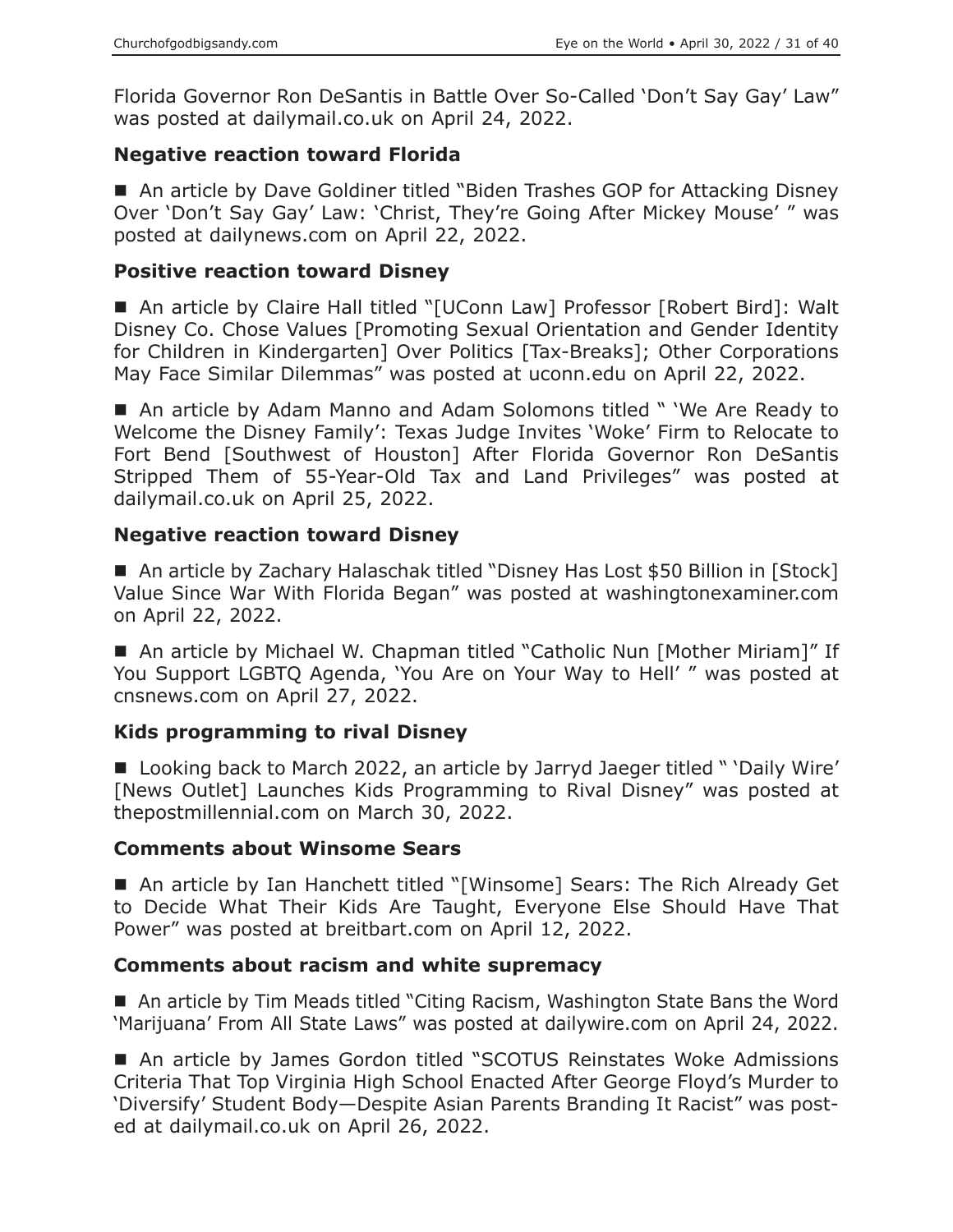■ An article by Madeline Leesman titled "Harvard Releases Report Detailing Its Ties to Slavery and Plans to Issue Reparations" was posted at townhall. com on April 27, 2022.

# **Comments about critical race theory**

■ An article by Cortney O'Brien titled "NYT Magazine's 1619 Project Paved the Way for Mainstream Media to Pursue CRT and Race-Based Reporting: Experts" was posted at foxnews.com on April 25, 2022.

# **Comments about 1619 Project**

■ An article by Lindsay Kornick titled "Top 10 Misleading and Outrageous Statements From NYT's Nikole Hannah-Jones" was posted at foxnews.com on April 26, 2022.

# **Comments about crimes against Asian citizens**

 An article by Neil G. Ruiz, Khadijah Edwards and Mark Hugo Lopez titled "One-Third of Asian Americans Fear Threats, Physical Attacks and Most Say Violence Against Them Is Rising" was posted at pewresearch.org on April 21, 2022.

# **Comments about crimes against Black citizens**

■ An article by Nicole Duncan-Smith titled "'Get Out of My Neighborhood': Wisconsin Man Charged With Hate Crime for Allegedly Trying to Force Black People Out of a Community by Terrorizing Them" was posted at atlantablackstar.com April 23, 2022.

■ An article by Jimmy McCloskey titled "California Dad-of-Seven 'Is Dragged Into Room and Beaten by Grocery Store Workers' After He Made Sarcastic Remark About Long Checkout Line" was posted at dailymail.co.uk on April 25, 2022.

# **Comments about Marxist BLM corporation**

■ An article by Adam Sabes titled "Exxon Bans LGBTQ, Black Lives Matter Flags From Being Displayed at Company Flagpole: Report" was posted at foxbusiness.com on April 22, 2022.

 An article by Andrea Cavallier titled "Black Lives Matter PAC Siphoned Away Almost All of Its \$116,000 Cash Reserves in the First Three Months of 2022—With the Largest Chunk of Funds Going to a Firm Owned by a BLM Board Member" was posted at dailymail.co.uk on April 25, 2022.

■ An article by Natasha Anderson titled "BLM Activist Brands NYC Mayor Eric Adams 'A White Man in Blackface' With 'No Plan for the City' After He Criticized the Group for Failing to Act When 15 People Were Shot in One Night" was posted at dailymail.co.uk on April 21, 2022.

■ An article by Stephen M. Lepore titled "Eric Adams Slams His Own Party for Backing BLM Instead of Cops as He Tells Democrats to Give Police More Powers Because Doing So Will Stop Black People Being Killed" was posted at dailymail.co.uk on April 24, 2022.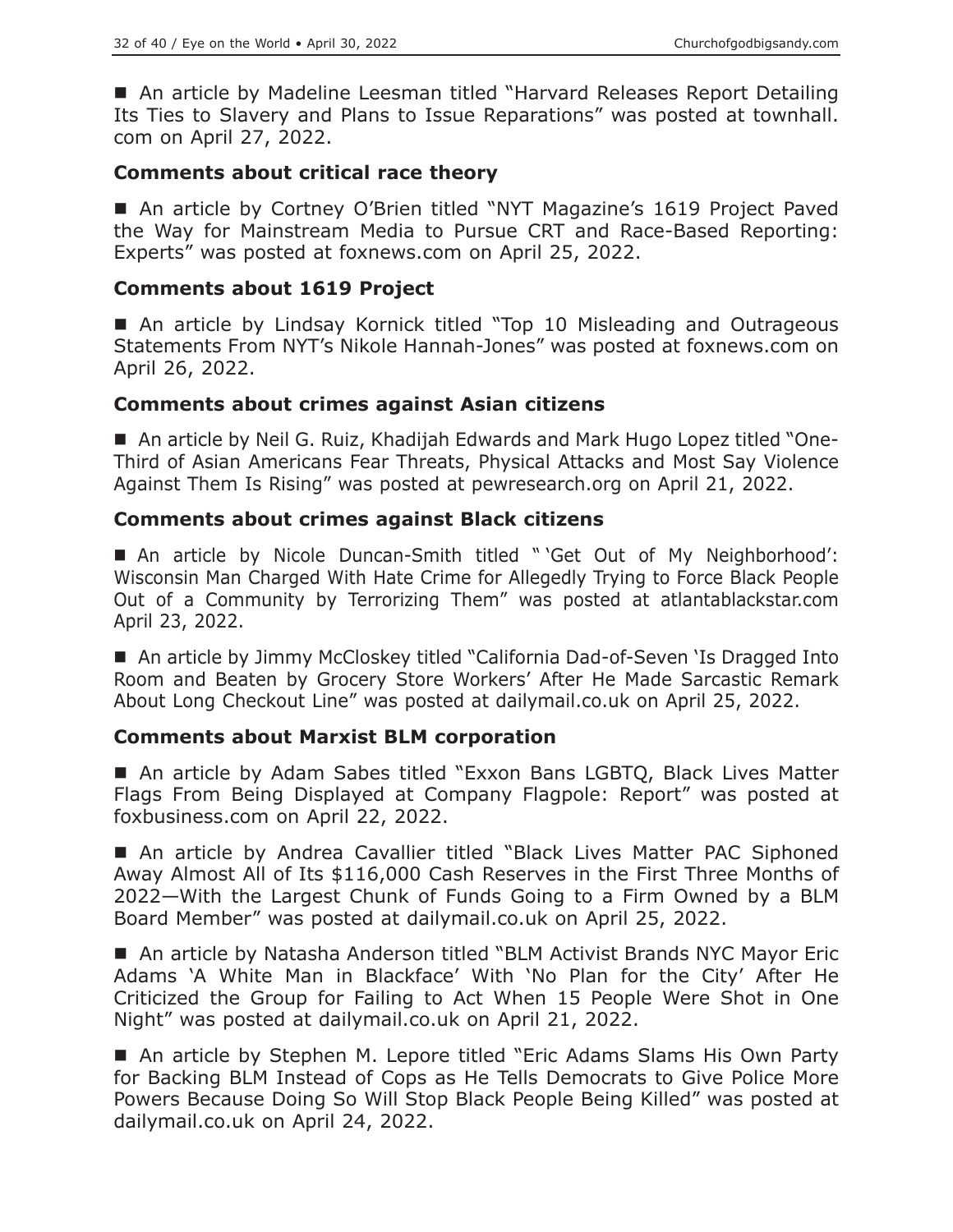■ An article by Ronald J. Kozar titled "Six Years of BLM Killed More Blacks Than 86 Years of Lynchings" was posted at americanthinker.com on April 25, 2022.

■ An article by Emma Colton titled "Companies That Loudly Supported BLM Fall Silent When Confronted With Skyrocketing Black Murders" was posted at foxnews.com on April 26, 2022.

■ An article titled "Terry Crews Apologizes for Controversial BLM Tweets: 'I Really Do Want to Apologize to Anybody Who Was Offended' " was posted at yahoo.com on April 28, 2022.

# **Comments about police misconduct**

■ An article by Jon Brown titled "NC Attorney Defends City's Decision Not to Pay \$6 Million to Wrongly Incarcerated Man" was posted at foxnews.com on April 21, 2022.

■ An article by Nyamekye Daniel titled " 'Is It Your Store?': Nearly Two Years After a California Cop Demanded a Black Entrepreneur Show Proof of Store Ownership; the City Agrees to \$150,000 Settlement and Police Reform" was posted at atlantablackstar.com on April 22, 2022.

■ An article by Stephen M. Lepore titled "Pictured: White Michigan Police Officer Who Shot and Killed Black Man Patrick Lyoya, 26, During Traffic Stop: Remains Suspended as Criminal Investigation Continues" was posted at dailymail.co.uk on April 25, 2022.

# **Comments about Anthony Fauci**

■ An article by Natasha Anderson titled "Following the Science, Tony? Fauci Insists Pandemic Isn't Over, Just Hours After He Said It Was—Claims Comment Was 'Misconstrued' " was posted at dailymail.co.uk on April 27, 2022.

■ An article by Natasha Anderson titled "Johns Hopkins Professor [Dr. Marty Makary] Mocks Fauci for Refusing to Go to White House Correspondents' Dinner Despite Being Vaccinated Four Times and Points Out That Covid Tsar Is Actually Rheumatology Expert" was posted at dailymail.co.uk on April 28, 2022.

# **Authoritarians dislike giving people freedom**

■ An article by Jared S. Hopkins titled "Officials Adopt New Message on Covid-19 Behaviors: It's Your Call" was posted at wsj.com on April 17, 2022.

■ An article by Staff titled "Bongino: The Left's Mask Mandates Are Not About Safety, They're About Power" was posted at foxnews.com on April 23, 2022.

■ An article by Hannah Bleau titled "Fauci Laments That Masking Must Now Be a 'Personal Choice' " was posted at breitbart.com on April 27, 2022.

 An article by Ian Hanchett titled "[Transportation Secretary Pete] Buttigieg: Travel Mask Mandate Appeal Is Mainly About 'Clarity' on CDC Powers" was posted at breitbart.com on April 27, 2022.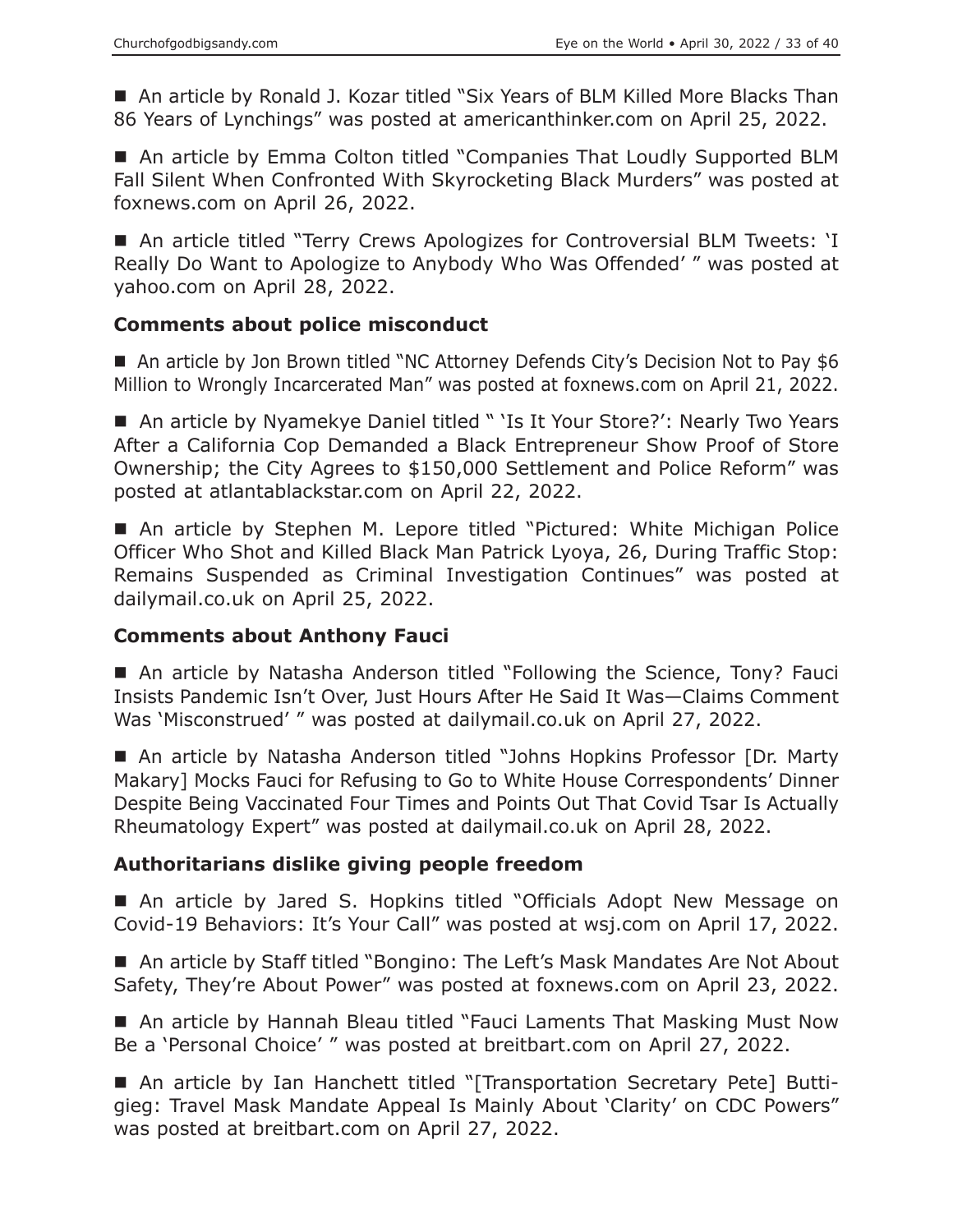# **Comments about herd immunity**

■ An article by Richard Stradling titled "The 'Herd Immunity' to Covid Everyone Talked About? We're Almost There; Duke Doctors Say" was posted at news-observer.com on April 22, 2022.

#### **Comments about vaccine mandates**

■ An article by Leif Le Mahieu titled "Rhode Island Dem Proposes Taxing Covid-19 Unvaccinated Double on State Income Taxes" was posted at dailywire.com on April 22, 2022.

■ An article by Zach Jewell titled "NYC Accuses Dozens of Teachers of Showing Fake Vax Cards; Teachers Union Fights Back" was posted at dailywire.com on April 24, 2022.

■ An article by [Black Reporter] Sage Steele Suing ESPN Over Treatment Following Vaccine Mandate Comments" was posted at nypost.com on April 27, 2022.

#### **Comments about vaccine card**

■ An article by Galen Ettlin titled "Oregon Rolls Out Electronic Covid Vaccine Card Option" was posted at kgw.com on April 26, 2022.

■ An article by Nick Veronica titled "[NFL Buffalo] Bills Fans Who Used Fake Vaccine Cards Banned From Stadium" was posted at wivb.com on April 27, 2022.

#### **Comments about vaccines**

 An article by Alexandra Schonfeld titled "Moderna Says Its Redesigned Covid Booster Provides Better Protection Against Several Variants" was posted at people.com on April 20, 2022.

■ An article by Arielle Mitropoulos titled "Millions of Covid-19 Shots Set to Go to Waste, As Vaccine Rollout Slows" was posted at gma.com on April 25, 2022.

 An article by Jen Christensen titled "Pfizer Requests FDA Authorization for Covid-19 Booster for Kids 5 Through 11" was posted at cnn.com on April 26, 2022.

■ An article by Adam Cancryn, Sarah Owermohle, David Lim and Katherine Ellen Foley titled "Moderna to Ask FDA to Authorize Covid-19 Vaccine for Young Kids" was posted at politico.com on April 27, 2022.

#### **Comments about masks**

■ An article by Andrea Widburg titled "Don't Throw Away Those Mostly Useless Masks Quite Yet" was posted at americanthinker.com on April 21, 2022.

■ An article by (fully-vaccinated physician) Brian C. Joondeph, M.D. titled "If Masks Work, Wear One—and If They Don't, Why Mandate Them?" was posted at americanthinker.com on April 22, 2022.

# **Comments about masks in schools**

■ An article by Staff titled "Renton's Dimmitt Middle School [in Washington State] Bringing Back Mask Requirement Due to Rise in Covid-19 Cases" was posted at king5.com on April 27, 2022.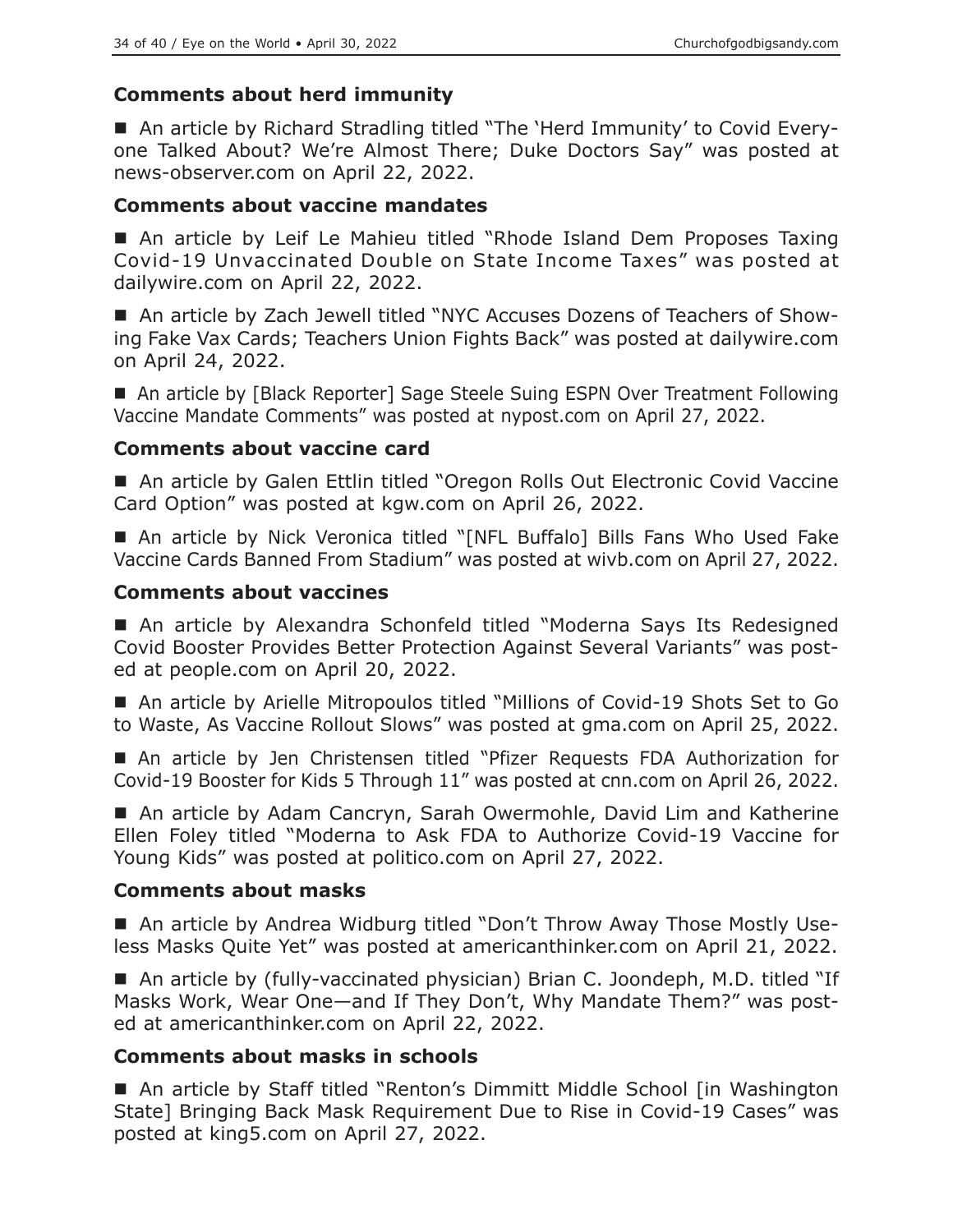# **Comments about masks at colleges**

 An article by Annika Kim Constantino titled "At Least a Dozen U.S. Universities Reinstate Mask Mandates as Covid Cases Rise" was posted at cnbc.com on April 26, 2022.

# **Comments about masks for on planes**

■ An article by Curt Anderson titled "Florida Judge Voids U.S. Mask Mandate for Planes, Other Travel" was posted at apnews.com on April 18, 2022.

■ A Reuters article by Jeff Mason, Trevor Hunnicut and David Shepardson titled "Biden Administration Will Appeal Lifting of Mask Mandate, If CDC Agrees" was posted at reuters.com on April 20, 2022.

 An article by Megan Myers titled "Americans Criticize Biden Administration's Push to Reinstate Mask Mandate" was posted at foxnews.com on April 23, 2022.

 An article by Alison Fox titled "Uncomfortable Flying Without the Mask Mandate? These Airlines May Offer You a Refund" was posted at travelandleisure. com on April 25, 2022.

# **Media comments about Tucker Carlson**

■ An article by Tucker Carlson titled "Biden Is Using the War in Ukraine to Distract From Crises at Home" was posted at foxnews.com on April 18, 2022.

■ An article by Tucker Carlson titled "Biden's Most Loyal Constituency Has Turned on Him With a Vengeance" was posted at foxnews.com on April 20, 2022.

■ An article by Tucker Carlson titled "When the Law Is Applied on the Basis of Skin Color, People Die" was posted at foxnews.com on April 21, 2022.

■ An article by Tucker Carlson titled "Revoking Disney's Self-Governing Status Will Cost Them and Democrats a Lot of Money" was posted at foxnews. com on April 22, 2022.

# **Media comments about Joy Reid**

■ An article by Virginia Kruta titled " 'Child Abuse': Joy Reid Says It's 'Extra Sick' That DeSantis Would Make Black Children Hold Anti-CRT Signs" was posted at dailywire.com on April 24, 2022.

■ An article by Ryan King titled "Former NFL Player [Jack Brewer Who Is Black] Threatens Lawsuit Against Joy Reid for 'Child Abuse' Remark [Directed at Students Participating in the 'American Heroes' After-School Program Run by the Jack Brewer Foundation]" was posted at washingtonexaminer.com on April 25, 2022.

 An article by Pam Key titled "MSNBC's Reid: 'Troll' Elon Musk [Who Was Born in Pretoria, South Africa in 1971] Wants Old [Apartheid] South Africa in the 1980s Back" was posted at breitbart.com on April 26, 2022.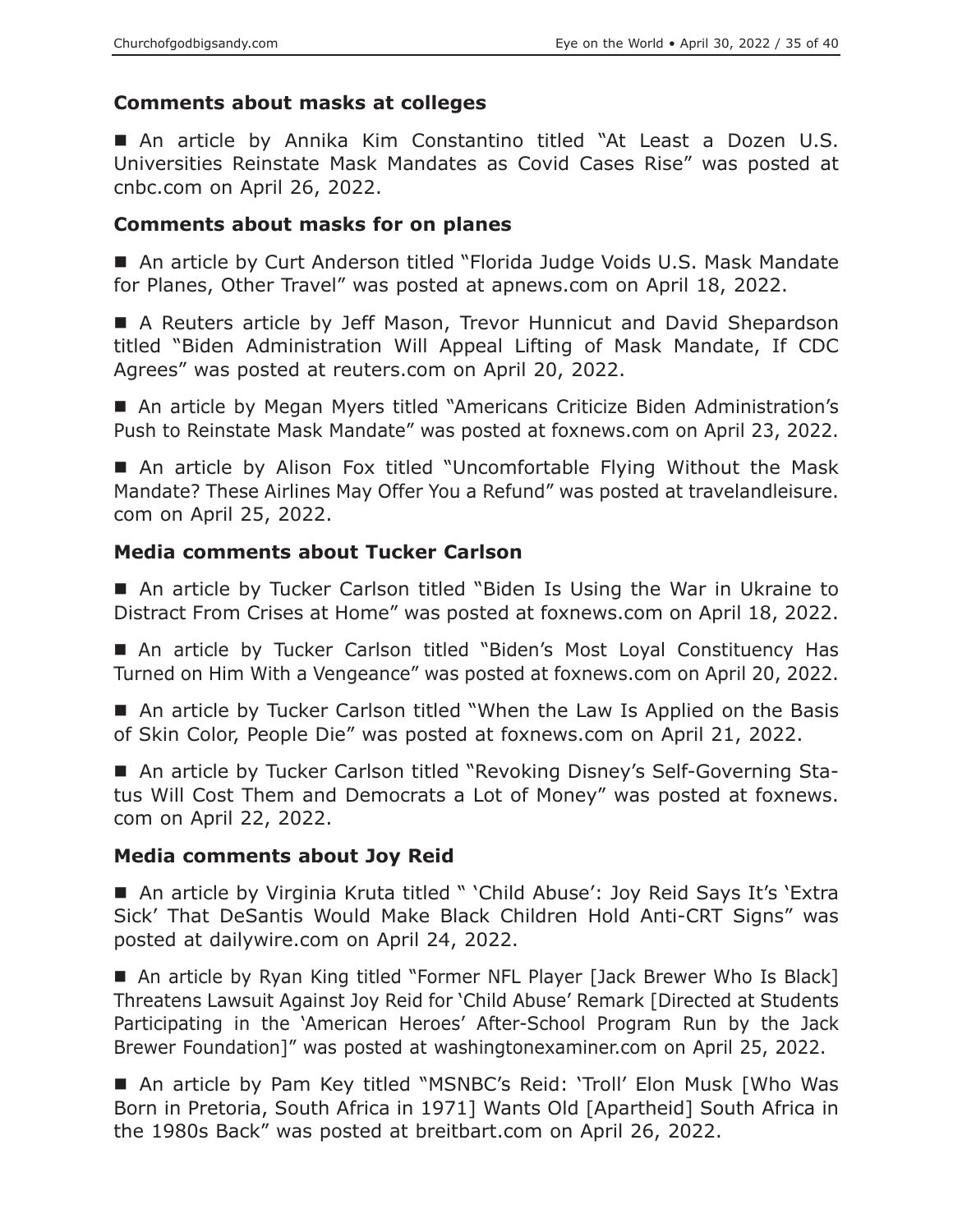■ An article by Madeleine Hubbard titled "MSNBC's Joy Reid Suffers Lowest Ratings Ever" was posted at justthenews.com on April 27, 2022.

# **Media comments about The View**

 An article by Nicholas Fondacaro titled "The View: Musk Only Protecting Free Speech of 'Straight White Men' " was posted at newsbusters.org on April 26, 2022.

# **Comments about Netflix losses**

 An article by Paul Tassi titled "Netflix Is Losing Subscribers Because Its Competition Is Cheaper With Better Shows" was posted at forbes.com on April 20, 2022.

■ An article by Oliver Eklund titled "In a Market Swamped With Streaming Services, Netflix's Massive Loss of Subscribers Is a Big Deal" was posted at theconversation.com on April 26, 2022.

# **Comments about CNN+ losses**

■ An article by Meghan McCain titled "Only CNN and the Woke Media Echo Chamber Could Have Thought That Americans Would Spend \$5.99 for a Little Extra Don Lemon in Their Lives; Here's Why CNN+ Was a Predictable \$300 Million Disaster" was posted at dailymail.co.uk on April 22, 2022.

■ An article by Harriet Alexander titled "Hundreds of Furious CNN+ Staffers Rage After It Shut Down Just Three Weeks From Launch: Fox News' Greg Gutfeld Takes Potshots at his Ex-Colleague Chris Wallace Saying, 'BLM Has Done to Black People What He [Wallace] Did for CNN+' " was posted at dailymail.co.uk on April 22, 2022.

■ An article by Spencer Brown titled "CNN Thought It Had 29 Million 'Superfans' Who'd Pay for CNN+" was posted at townhall.com on April 26, 2022.

# **Comments about the Obamas in media**

 An article by Jennifer Smith titled "Barack and Michelle Obama Will Not Renew Spotify Podcast Deal After Clashing With the Streaming Giant Over Exclusivity and How Often They Had to Appear in Episodes" was posted at dailymail.co.uk on April 21, 2022.

■ An article titled "The Obamas Were Always a Terrible Fit for Spotify" was posted at telegraph.co.uk on April 22, 2022.

# **Comments about Spotify**

■ An article by Spencer Brown titled "The Left's Attempt to Boycott Spotify Backfired Spectacularly" was posted at townhall.com on April 27, 2022.

■ An article by D. Cooper titled "Spotify Still Grew Despite Joe Rogan Boycotts and Russia Closure" was posted at engadget.com on April 27, 2022.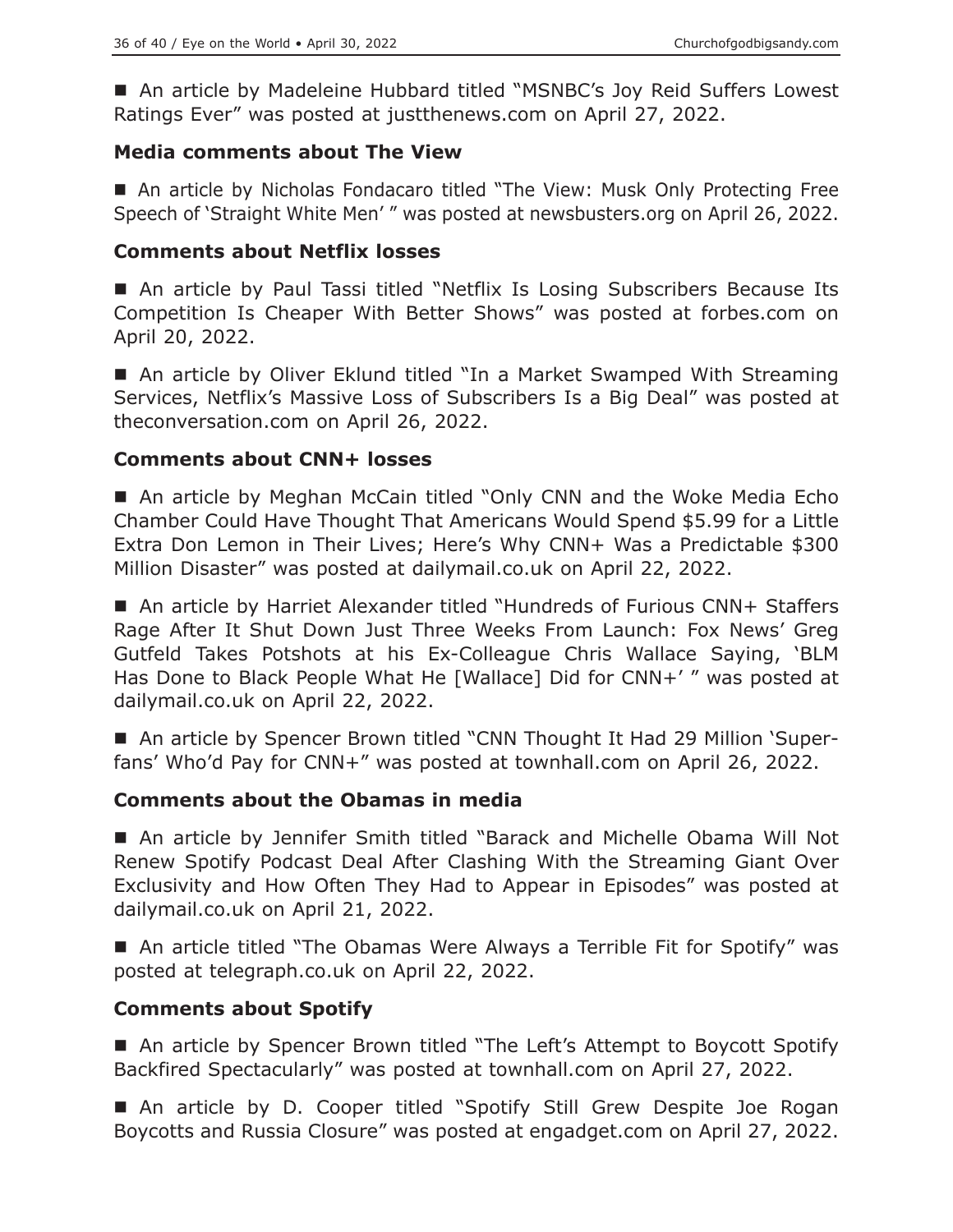# **Comments about Google**

■ An article by Subrat Patnaik and Ryan Vlastelica titled "[Google's Parent Company] Alphabet Losing \$215 Billion in Market Value This Month" was posted at bloomberg.com on April 26, 2022.

■ An article by Jennifer Elias titled "[Google's Parent Company] Alphabet Reports Weak Earnings and Revenue on Big YouTube Miss" was posted at cnbc.com on April 26, 2022.

■ An article by Reinhardt Krause titled "Google Stock Falls on Earnings Miss; TikTok Emerges as YouTube Nemesis" was posted at investors.com on April 27, 2022.

# **Comments about 'Libs of TikTok'**

■ Looking back to February 2022, an article by Doree Lewak titled "From Mask-Shaming to Bad Teachers, Mystery Woman Exposes 'Lefty Lunacy' on 'Libs of TikTok' " was posted at nypost.com on Feb. 2, 2022.

■ An article by Rob Beschizza titled " 'Libs of TikTok' [Creator Chaya Raichik] Unmasked [by Journalist Taylor Lorenz] in Washington Post expose" was posted at boingboing.net on April 19, 2022.

■ An article by Jon Jackson titled "Libs of TikTok Creator [Chaya Raichik] 'Holed Up in Safe Location' After Expose" was posted at newsweek.com on April 19, 2022.

■ An article by Mark Moore titled "Chaya Raichik Won't Be 'Silenced' Despite 'Libs of TikTok' Outing" was posted at nypost.com on April 20, 2022.

■ An article by Chad Felix Greene titled "Leftist Activists Hate Libs of TikTok Because It Unmasks Them With Their Own Words" was posted at thefederalist. com on April 22, 2022.

■ An article by Zach Jewell titled "Tucker Carlson Shows Times Square Billboard Trolling WaPo, Calls Out [WaPo Journalist] Taylor Lorenz Hypocrisy" was posted at dailywire.com on April 27, 2022.

# **Other comments about the media**

■ An article by Jordan Boyd titled "Biden Dodged Blame for Lying About Hunter's Foreign Dealings for Years Because Corporate Media Let Him" was posted at thefederalist.com on April 25, 2022.

■ An article by Craig Bannister titled "MSNBC Has Been Attacking Parental Rights, in Favor of 'Collective Notion' That 'Kids Belong to Whole Communities'—Since 2013" was posted at cnsnews.com on April 21, 2022.

■ An article by John Nolte titled "Woke Chickens Come Home to Roost at Disney, Netflix, Twitter, CNN" was posted at breitbart.com on April 23, 2022.

■ An article by James Gordon titled "Woke NPR Is Blasted Over Gushing Review for Controversial Transgender Author's Violent Horror Novel Which Depicts [Famous Author Who Is a Transgender Critic] JK Rowling Being Burned Alive at Her Home" was posted at dailymail.co.uk on April 24, 2022.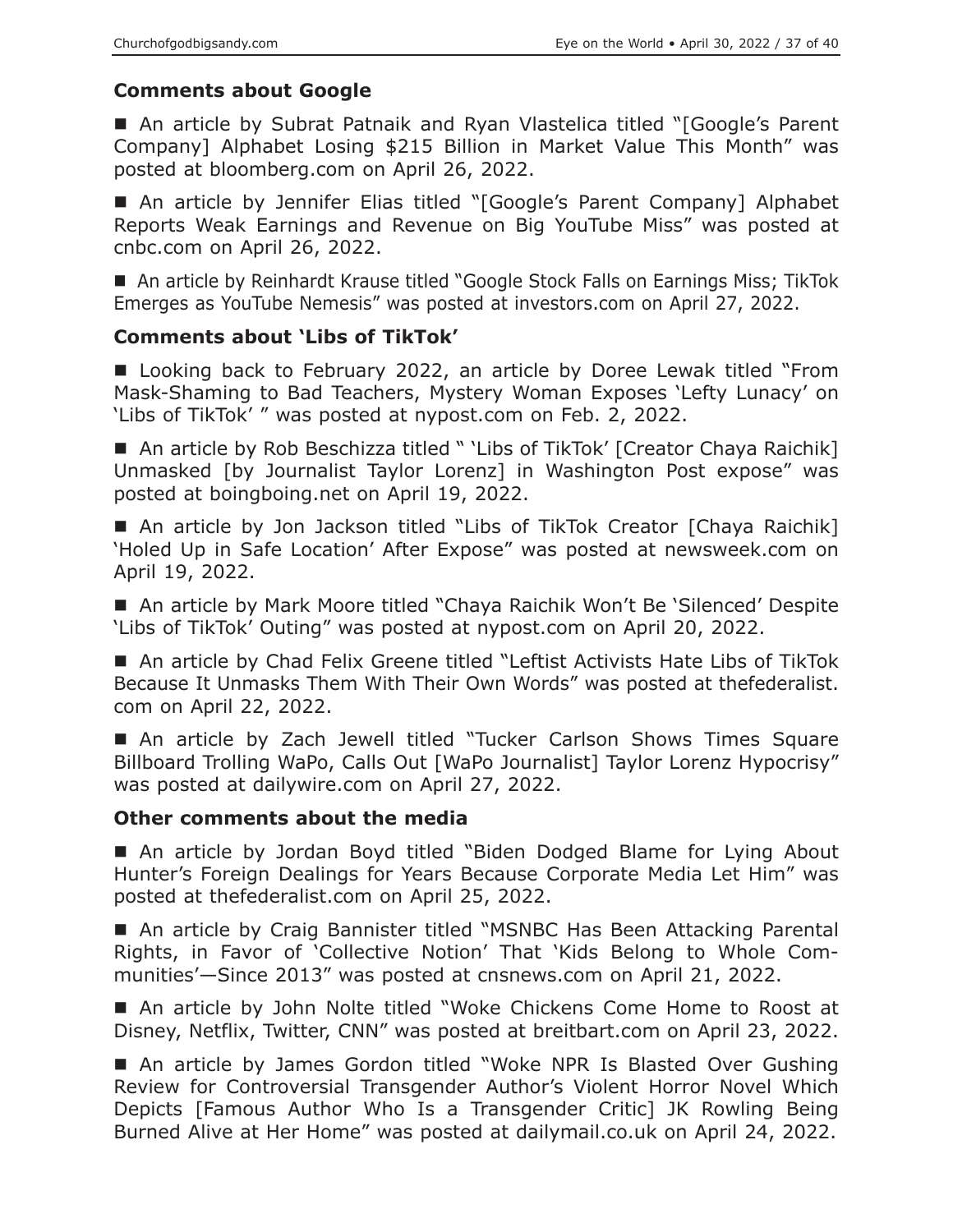■ An article by Kimberly Nordyke titled "Robin Roberts Nearly Turned Down an Interview With President Obama in 2012 Amid Fears of Being Outed [as Homosexual]" was posted at hollywoodreporter.com on April 24, 2022.

■ An article by Jacob Smith titled "Tyra Banks and Discovery+ New Series About Child Drag Queens Opens a Disturbing Rabbit Hole" was posted at boundingintocomics.com on April 26, 2022.

■ An article by Matt Vespa titled "With Elon Buying Twitter, MSNBC Freaks Out About the Safety of Women and the Nonwhites" was posted at townhall.com on April 26, 2022.

■ An article by Brad Slager titled "People Aren't Listening to the Media Outrage" was posted at townhall.com on April 26, 2022.

 An article by Star Parker titled "The New York Times, Left-Wing Propaganda Machine" was posted at townhall.com on April 27, 2022.

■ An article by John Nolte titled "Media to Americans—the Economy Is Awesome, You Dolts" was posted at breitbart.com on April 27, 2022.

# **Democrats worried about Kamala Harris**

■ An article by Geoff Earle and Morgan Phillips titled "Now Kamala's Chief of Staff Quits: Tina Flounoy Becomes VP's Most Senior Aide to Join Exodus From Her Office" was posted at dailymail.co.uk on April 21, 2022.

 An article by Gabe Kaminsky titled "Another Kamala Harris Aide Jumps Ship as 'Toxic' and 'Abusive' Workplace Narrative Escalates" was posted at dailywire.com on April 22, 2022.

■ An article by Keith Griffith titled "Jill Biden Did Not Want Harris to Be Joe's VP After She Attacked His 'Racist' Opposition to Busing During Heated Primary: President Also Expressed Concerns About Her Romance With Political Mentor [California Politician Willie Brown]" was posted at dailymail.co.uk on April 23, 2022.

■ An article by Brent D. Griffiths titled "Biden Was Afraid Trump Would Use Obama-esque Birther Attacks If He Made Tammy Duckworth [Who Was Born in Thailand] His VP" was posted at businessinsider.com on April 25, 2022.

# **Biden's mental capacity**

 An article by Trent Baker titled "GOP Rep. [Michael] Waltz: 'Gaffe After Gaffe' From Biden Leads to Other Countries Questioning U.S. Leadership" was posted at breitbart.com on April 20, 2022.

 An article by Karol Markowicz titled "Biden's Decline Is Obvious to Everyone But the Press" was posted at nypost.com on April 24, 2022.

# **Biden and Harris supporters and detractors**

■ An article by Tim Meads titled "Biden: 'I Think the Greatest Sin That Anyone Can Commit Is the Abuse of Power' " was posted at dailywire.com on April 27, 2022.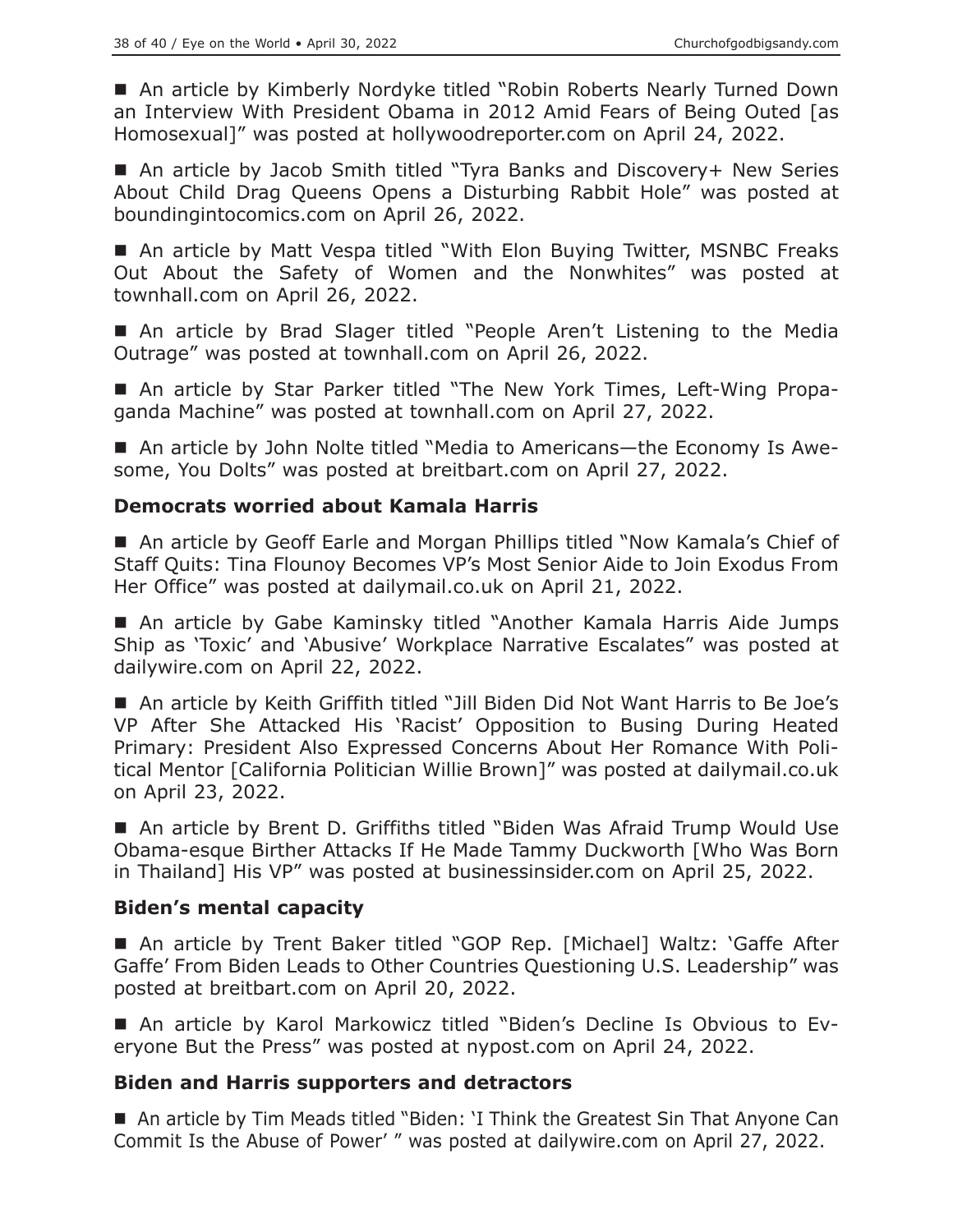■ An article by Spencer Brown titled "LA Times Endorses Republican in Call for a Check on Democrats' Power" was posted at townhall.com on April 22, 2022.

■ An article by Wendell Husebo titled "Three Signs Republicans May Hammer Democrats in Midterm Landslide [Are Experts, Polling and Democratic Rhetoric]" was posted at breitbart.com on April 23, 2022.

■ An article by Katie McKellar titled "How Bad Do Utah Democrats Want [Republican] Mike Lee Out? Bad Enough to Ditch Their Own Nominee [Kaeo Weston] and Back [Independent] Evan McMullin Instead" was posted at deseret.com on April 23, 2022.

■ An article by Laurel Duggan titled "Two Americas: Chasm Grows Between Red and Blue States on Hot-Button Social Issues" was posted at dailycaller. com on April 23, 2022.

■ An article by Elizabeth Elkind titled "White House Claims Approval Polls Don't Matter and Biden Can Win in 2024: Chief of Staff Ron Klain Points to French President Emmanuel Macron's Re-election With Just 36% Approval Rating" was posted at dailymail.co.uk on April 24, 2022.

■ An article by Grayson Quay titled "Joe Manchin's Approval Rating Is Up 16 Points Since Biden Became President" was posted at theweek.com on April 25, 2022.

 An article by Joe Schoffstall titled "Schumer, Pelosi-Affiliated Groups Funnel Millions in Anonymous Donor Cash Into Midterm Elections" was posted at foxnews.com on April 25, 2022.

 An article by Joe Schofstell titled "Secretive Soros-Funded Group [Governing for Impact, Called GFI] Works Behind the Scenes With Biden Admin on Policy, Documents Show" was posted at foxnews.com on April 26, 2022.

■ An article by Hannah Nightingale titled "President Biden's Financial Records Reveal \$5.2 Million in Undisclosed Income" was posted at thepostmillennial. com on April 26, 2022.

# **Comments about conservatives**

■ An article by Pam Key titled "[Expert Political Analyst David] Axelrod: MTG [Marjorie Taylor Greene] Lawsuit Will Be Dismissed—'She'll Raise a Ton of Money Off of It' " was posted at breitbart.com on April 22, 2022.

■ An article by Craig Bannister titled "Sen. Cruz: 'Two Constitutional Amendments I Think Would Do the Most Good' [Term Limits and Balanced Budget] and How States Can Force Congress to Consider Them" was posted at cnsnews.com on April 25, 2022.

# **Trump supporters and detractors**

■ An article by Emily Goodin titled "Liz Cheney Is Given JFK's 'Profile in Courage' Award (Alongside Zelensky) on the Day Tape Was Released of Her